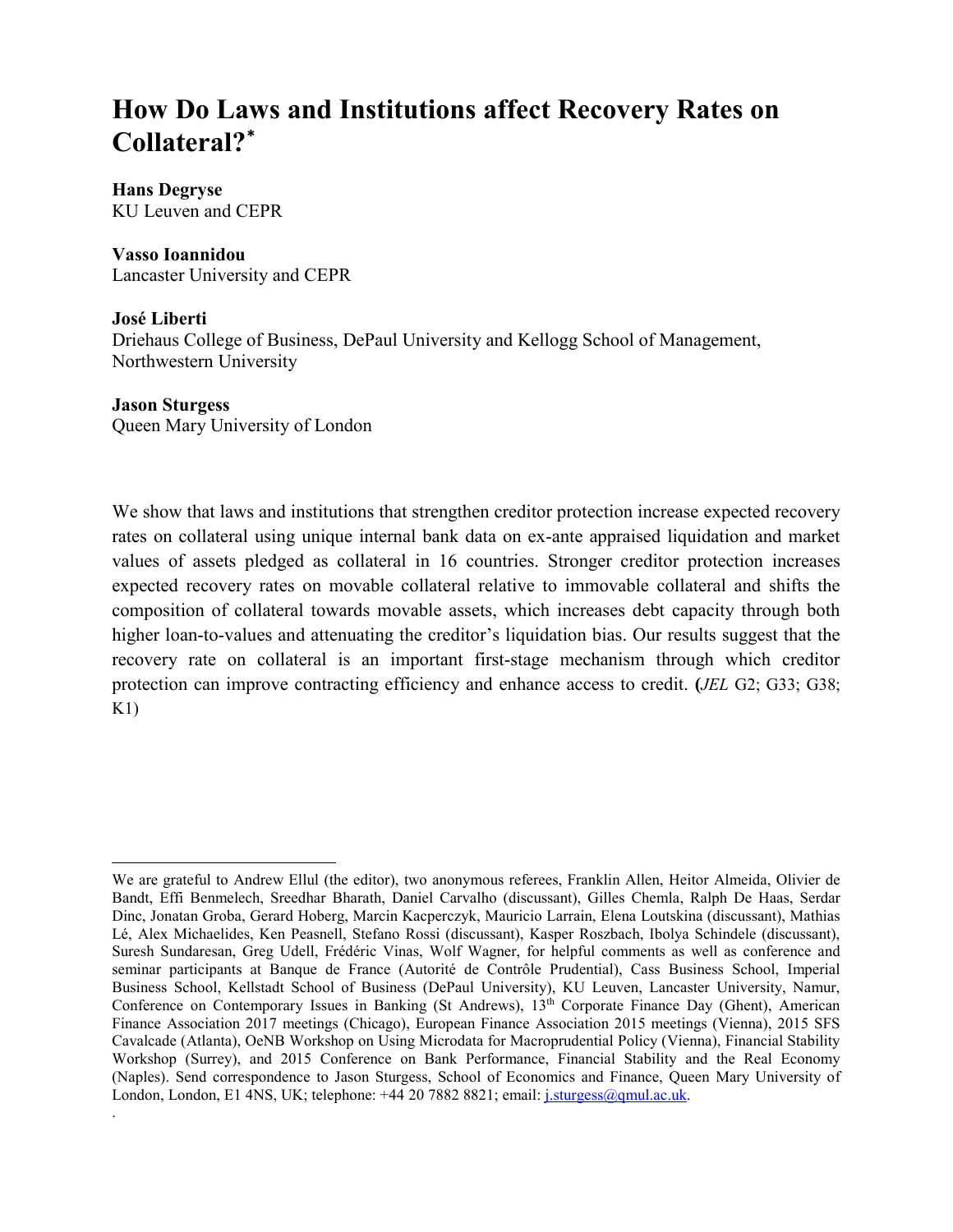## **Introduction**

l

A vast literature shows that laws and legal institutions explain international differences in financial development (La Porta, Lopez-de-Silanes, Shleifer, and Vishny, 1997, 1998, 2000; henceforth LLSV). In particular, debt enforcement laws that improve creditor protection allow lenders to enforce debt contracts in a predictable manner, either in court or through foreclosure proceedings, which in turn affects the lending practices of financial institutions. Further, there is extensive macro- and micro-level evidence that law and institutions governing enforcement affect firm borrowing, investment, and economic growth.<sup>[1](#page-1-0)</sup> There is, however, little empirical evidence on the underlying mechanisms through which laws and institutions affect lending.

In this paper, we provide novel evidence on the importance of one mechanism— the impact creditor protection and debt enforcement procedures have on expected liquidation values on collateral and through this on the composition of assets securing a loan. We study expected liquidation values by measuring the expected recovery rate on collateral, defined as the ratio of the bank's ex ante appraised liquidation value to the fair market value of the pledged asset. We show that the expected recovery rate directly affects lending decisions by informing loan-to-value ratios and debt capacity, which in turn is expected to affect firm and economy-wide outcomes.

An extensive theoretical literature, starting with Barro (1976), Stiglitz and Weiss (1981), Aghion and Bolton (1992), Hart and Moore (1994, 1998), shows that pledging collateral increases firms' debt capacity. Providing creditors with the right to liquidate pledged assets if the firm defaults disciplines the firm, reduces the risk of strategic default through the threat of liquidation upon non-repayment, and enables financing ex ante. Crucial for this mechanism are creditors' expected liquidation values on the pledged assets (i.e., the amount they can expect to receive if they seize the pledge assets and sell them in the open market), which are expected to increase in creditor protection. All assets, however, are not made equal. A key maintained assumption in this literature, which has not been confirmed empirically, is that movable assets (e.g., inventory and accounts

<span id="page-1-0"></span><sup>&</sup>lt;sup>1</sup> See, e.g., Boot, Aivazian, Demirgüç-Kunt and Maksimovic (2001), Giannetti (2003); Qian and Strahan (2007), Haselmann, Pistor, and Vig (2010); Cerqueiro, Ongena, and Roszbach (2016); and Calomiris, Larrain, Liberti and Sturgess (2017).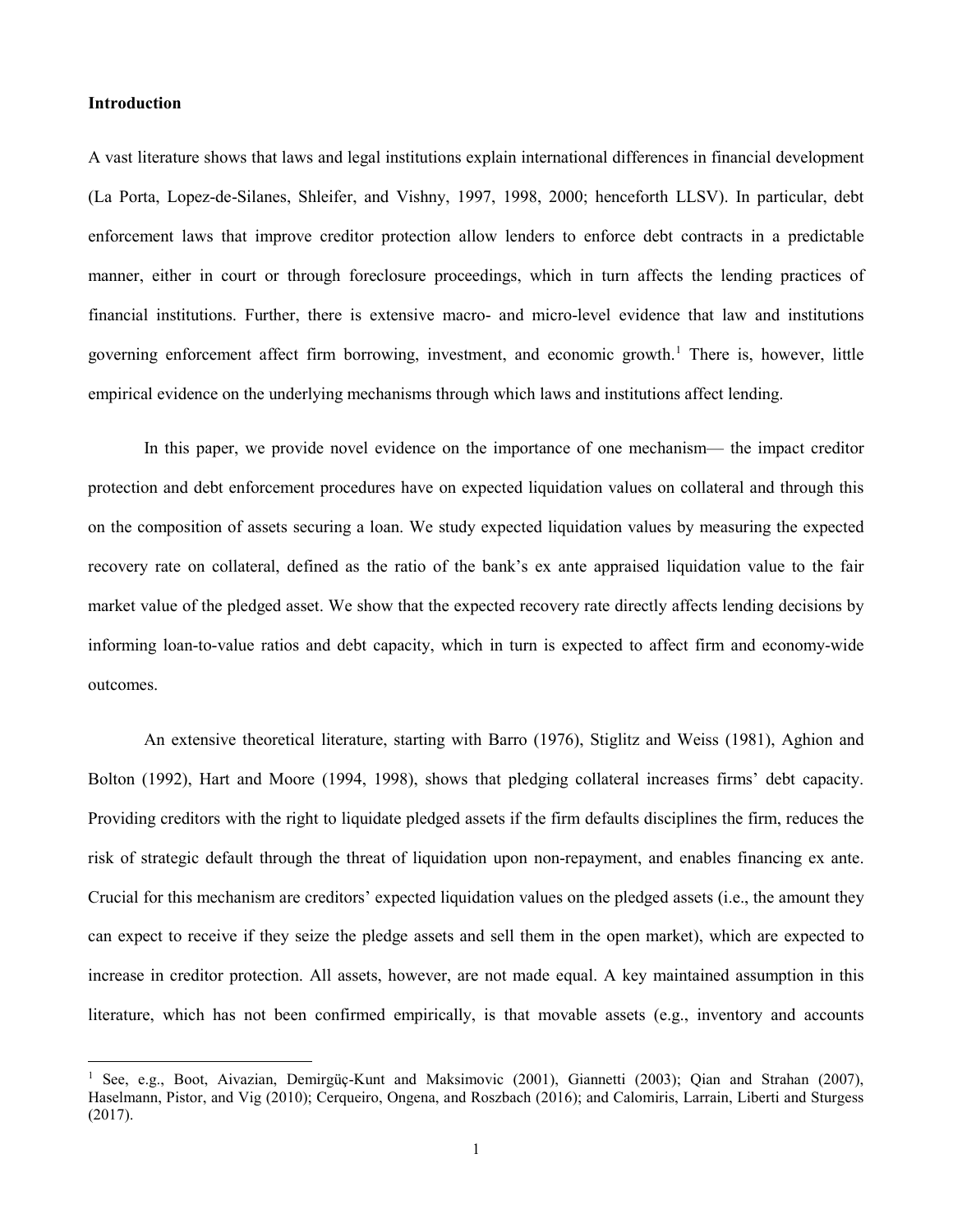receivable) are less pledgeable and more vulnerable to weak creditor rights than immovable assets (e.g., real estate), because, for example, they are less redeployable, depreciate faster, are subject to agency concerns.<sup>[2](#page-2-0)</sup>

Stronger creditor protection can impact financial contracting through at least two channels. First, stronger creditor protection leads to higher expected liquidation values. Second, to the degree that expected liquidation values on movable assets are more sensitive to creditor protection, the menu of assets that a firm can pledge as collateral becomes larger. Thus, creditor protection that improves creditors' bargaining power in default should increase firms' debt capacity. However, this increase in creditors' bargaining power may result in a liquidation bias, which in turn reduces debtors' demand for credit (Aghion, Hart, and Moore, 1992 and Hart et al., 1997). As shown in Gennaioli and Rossi (2013), allocating the controlling creditor a security interest on a firm's current and future cash flows from movable assets, such as inventory and accounts receivable, can act as an "equity stake" in the reorganized firm, attenuating their liquidation bias.

We use this theoretical framework to formulate predictions on how creditor protection and enforcement procedures affect expected recovery rates, the composition of pledged assets, and in turn the firm's debt capacity. The first set of tests we perform builds on the incomplete contracting literature and focuses on how the expected liquidation values of assets varies across asset class and creditor protection. The second set of tests examines predictions from Gennaioli and Rossi (2013) on how creditor protection shifts the composition of collateral pledged to a controlling creditor towards movable assets. The third set of tests directly examine how liquidation values relate to loan-to-value ratios and loan interest rates.

Our study uses a novel cross-country micro-level data set containing secured loans for all small and medium businesses issued by an anonymous global bank (henceforth GlobalBank) in 16 emerging market countries. There are several advantages of using this data set.

First, the data provides information on both the type of asset being pledged as collateral and two separate liquidation values for the pledged asset. The first is the fair market value (FMV) or replacement market value of the collateral securing a loan. Importantly, the FMV is independent of the expected costs of debt enforcement.

<span id="page-2-0"></span><sup>&</sup>lt;sup>2</sup> See, for example, Hart and Moore (1994, 1998) and Gennaioli and Rossi (2013).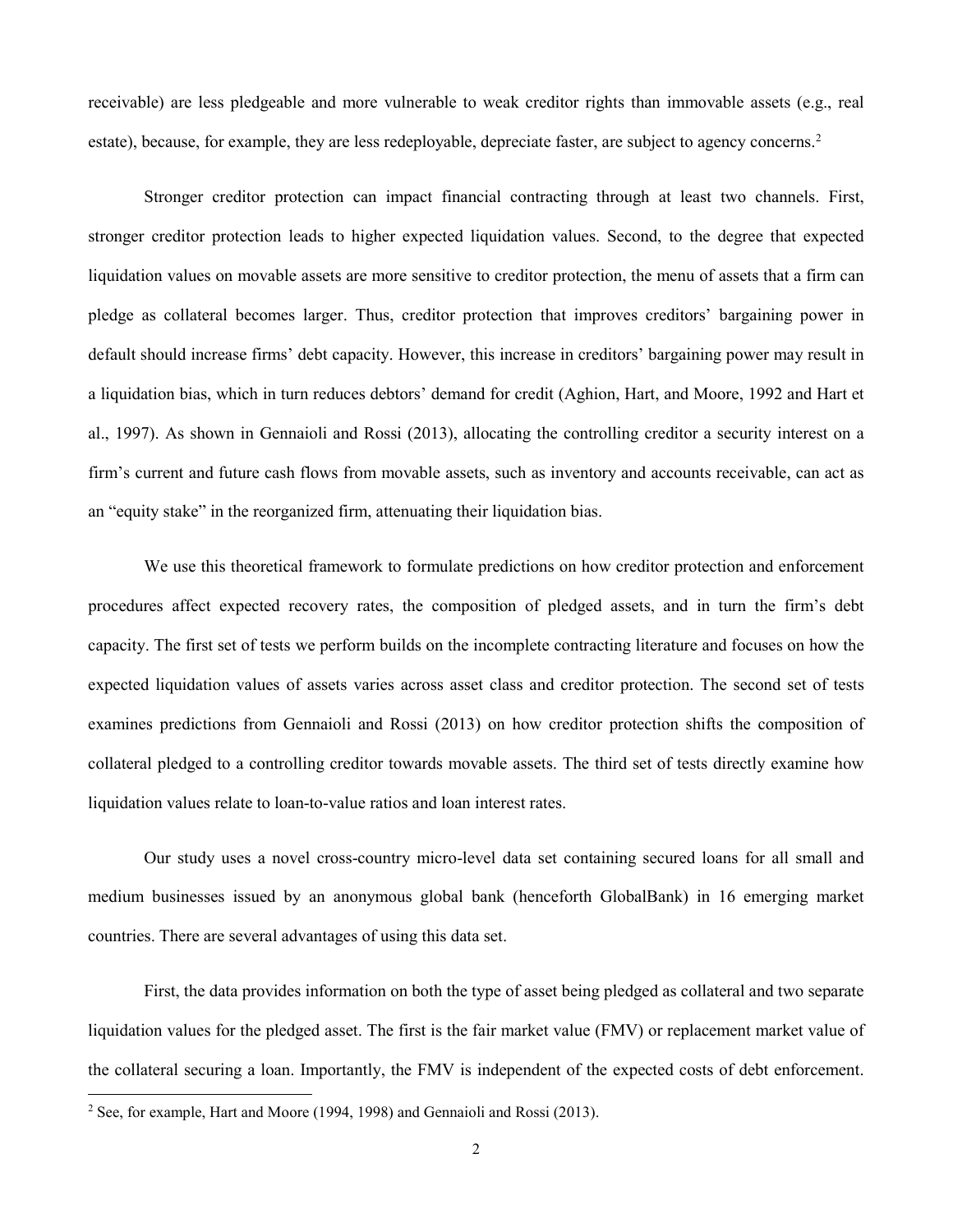The second value is the orderly liquidation value (OLV). OLV is equal to the FMV minus the bank's expected costs of repossessing and liquidating the pledged assets given the country's institutional framework and efficiency of enforcement. This allows us to construct comparable expected recovery rates (*Recovery Rates*) as the OLV-to-FMV ratio for each asset pledged, measuring the expected liquidation value per \$1 market value of the pledged asset (i.e., the fraction of the collateral value that the bank expects to recover in liquidation).

Importantly, the information on OLVs and FMVs is available for a wide class of assets across countries with varying degrees of creditor protection, allowing us to bring key assumptions and predictions of the financial contracting literature to the data. Constructing expected recovery rates is something that the previous literature has been unable to do due to lack of data on the expected liquidation values of pledged assets. Further, data availability on loan contracts allows us to study how higher expected recovery rates on pledged assets influence the bank's credit supply in the form of higher loan-to-value ratios and lower borrowing costs.

A second advantage of the data is that using only one bank is beneficial as the secured loans offered are comparable across all countries. Since the bank's approval processes are similar across countries, we ensure that differences in the internal organization of lending within the GlobalBank do not contaminate our estimations.

We start by examining how expected recovery rates on collateral vary across asset class and creditor protection. We distinguish collateral as movable and immovable as it is standard in the collateral law literature and measure cross-country differences in creditor protection using the creditor rights index developed by LLSV and updated in Djankov, McLiesh, and Shleifer (2007) to focus on the ability of a creditors to maintain control in reorganizations.[3](#page-3-0),[4](#page-3-1) We estimate the within-country spread in the *Recovery Rate* between movable and immovable

 $\overline{a}$ 

<span id="page-3-0"></span><sup>&</sup>lt;sup>3</sup> Movable assets, as opposed to immovable assets, consist of all non-real estate assets (such as machinery, account receivables, and inventory). We define movable assets according to Chapter 9 of the Uniform Commercial Code (UCC). Liberti and Mian (2009) and Calomiris, Larrain, Liberti and Sturgess (2017) classify assets in a similar way.

<span id="page-3-1"></span><sup>4</sup> The index is the sum of four variables measuring the relative power of secured creditors in reorganizations: (1) the requirement of creditor consent when a debtor files for reorganization (*Reorganization Restrictions*), (2) the ability of a creditor to seize collateral once a petition for reorganization is approved (*No Automatic Stay*), (3) whether secured creditors are paid first in liquidation (*Secured Creditors First*), and (4) whether the incumbent management does not retain control of the firm during reorganization (*Management Doesn't Say*). The index ranges between 0 and 4, with higher values indicating higher creditor rights.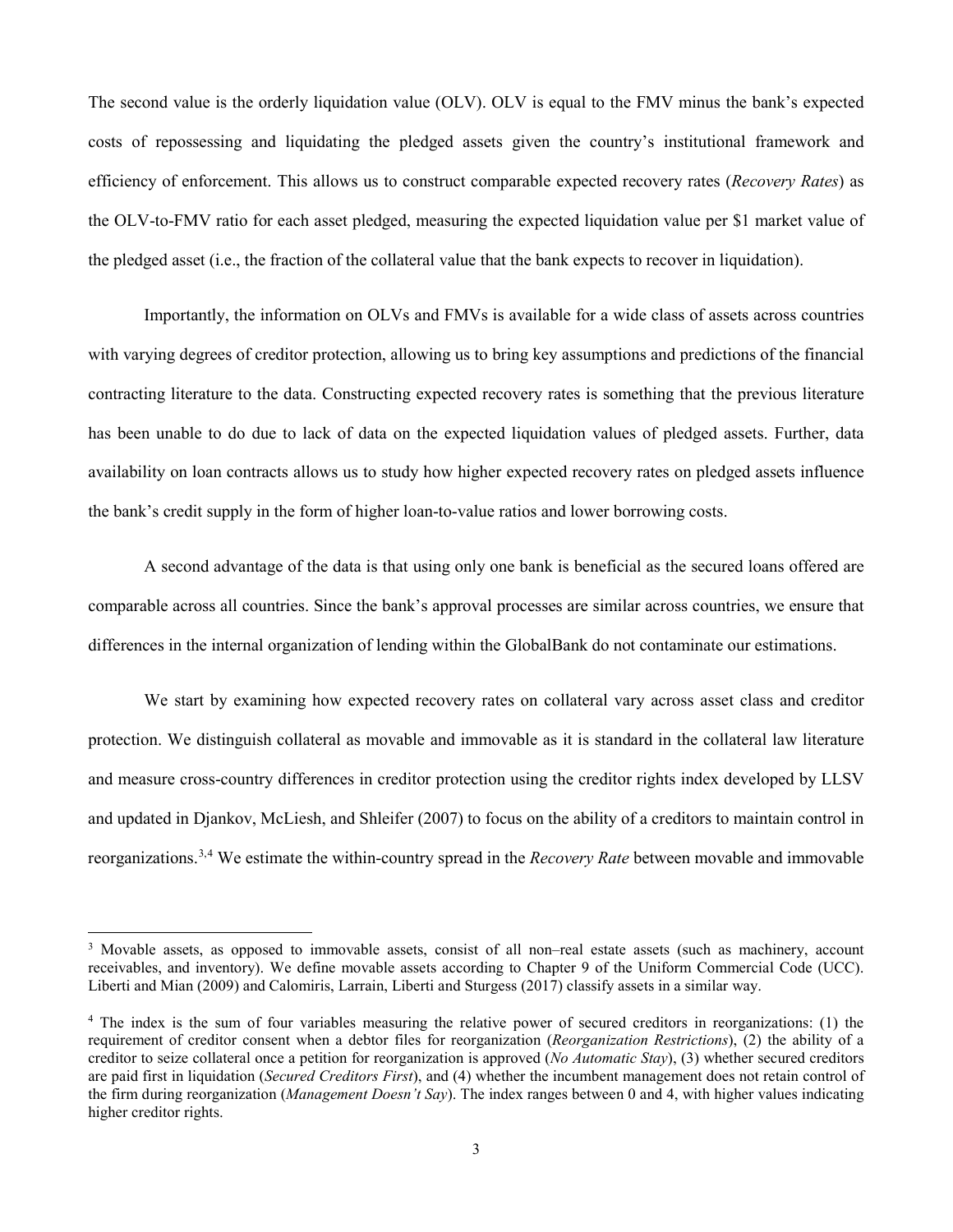collateral and how this spread varies with creditor protection in a difference-in-differences framework with country fixed effects.

Identification relies on using recovery rates instead of liquidation values to directly absorb all valuation features common to FMV and OLV within an asset and the identification assumption is that that any omitted valuation factors affect both movable and immovable collateral equally within a country. Thus, any alternate mechanism explaining our results must differentially affect recovery rates on movable and immovable assets within the same country. One such factor may be due to systematic differences in secondary markets across countries due to differences in asset specificity or redeployability (Shleifer and Vishny, 1992; Williamson, 1988). Such factors, which are potentially specific to an industry or asset class and time-varying, may pose an identification threat if they systematically correlate with creditor rights. To address this concern, we also estimate specifications with country-industry-time and industry-collateral type-time fixed effects, which absorb time-series variation in recovery rates at the country-industry level and industry-asset class level, respectively.

We find that expected recovery rates on movable collateral are systematically lower than on immovable collateral. Our within-country estimates point to an average spread of about 30 percentage points. The size of the spread is systematically larger in weak creditor rights countries by about 31 percentage points: it is 44.8 percentage points in weak creditor rights countries as opposed to only 14.1 percentage points in strong creditor rights countries, consistent with the maintained assumption in the literature that weak creditor rights have more detrimental effects on the liquidation values of movable rather than immovable assets.

One concern in interpreting our results is the influence of omitted country factors on the composition of the borrower pool that might affect the distribution of collateral supply and liquidation values within a country. To mitigate this concern, we re-estimate the effect of the law on recovery rates within the same borrower. This within borrower specification relies on the identification assumption that firm characteristics affect recovery rates of movable and immovable collateral equally. Therefore, any alternative explanation must be able to explain variation in recovery rates across movable and immovable collateral within the same firm. Using this approach, the difference-in-differences estimate of the bank's expected recovery rates between immovable and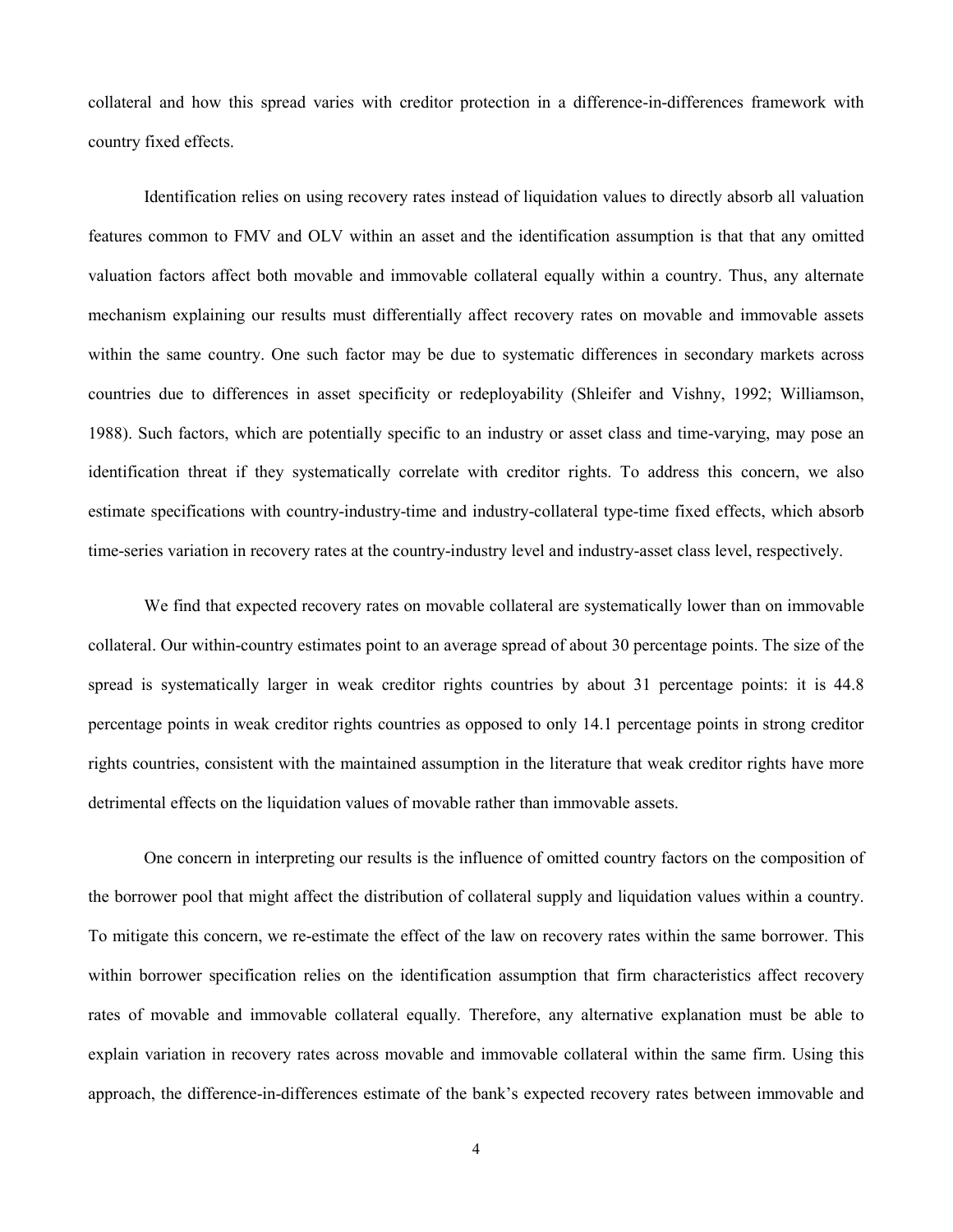movable collateral across debt enforcement strength is larger, suggesting that ignoring variation due to borrower composition underestimates the true effect.

Next, we focus on collateral composition. We find that the likelihood that a loan is secured with movable collateral increases in creditor rights. The average frequency of movable-backed loans is 14 percentage points higher in strong creditor rights countries than in weak creditor-rights countries. We also find that collateral composition moves away from immovable collateral—either alone or bundled with movable assets in countries with stronger creditor protection. Combined, this evidence implies that collateral menu expands under stronger protection with movable assets becoming a viable alternative to immovable collateral, consistent with the theoretical work by Gennaioli and Rossi (2013) showing that movable collateral should be used in countries with stronger creditor protection to overcome the liquidation bias.

To better understand the economic mechanism driving our results we also explore different aspects of creditor rights and movable collateral that drive the empirical relation between the bank's expected recovery rates and creditor protection. We study alternate enforcement laws and institutions that govern creditors' bargaining power and control rights in default, characterized by both "rules in the books" and efficiency of enforcement in practice.<sup>[5](#page-5-0)</sup> We find that efficient enforcement of debt contracts and security interests, in terms of both procedure and timing, are important. Enforcement that is slow or grants control to management in reorganization decisions is found to be particularly costly for movable assets, consistent with the notion that such assets depreciate faster and are more prone to agency problems. We also distinguish movable collateral into "physical" (e.g., machinery and equipment) and "non-physical" (i.e., inventory and account receivables). We find that while our results hold for both types of movable collateral, they are stronger for non-physical movable assets that are closest to the academic "cash flow" definition of movable collateral used in the financial contracting literature.

 $\overline{a}$ 

<span id="page-5-0"></span><sup>&</sup>lt;sup>5</sup> We open-up the LLSV index into its individual components, we explore the role of movable collateral laws using data from the World Bank's Doing Business legal rights index, the procedure that is most likely to be used to resolve an insolvency in country from Djankov, Hart, McLeish, and Shleifer (2008), the quality of a country's legal system as measured by the number of days it takes to enforce a payment dispute through the courts from Djankov, La Porta, Lopezde-Silanes, and Shleifer (2003), and the presence of information sharing through credit registries and private credit bureaus.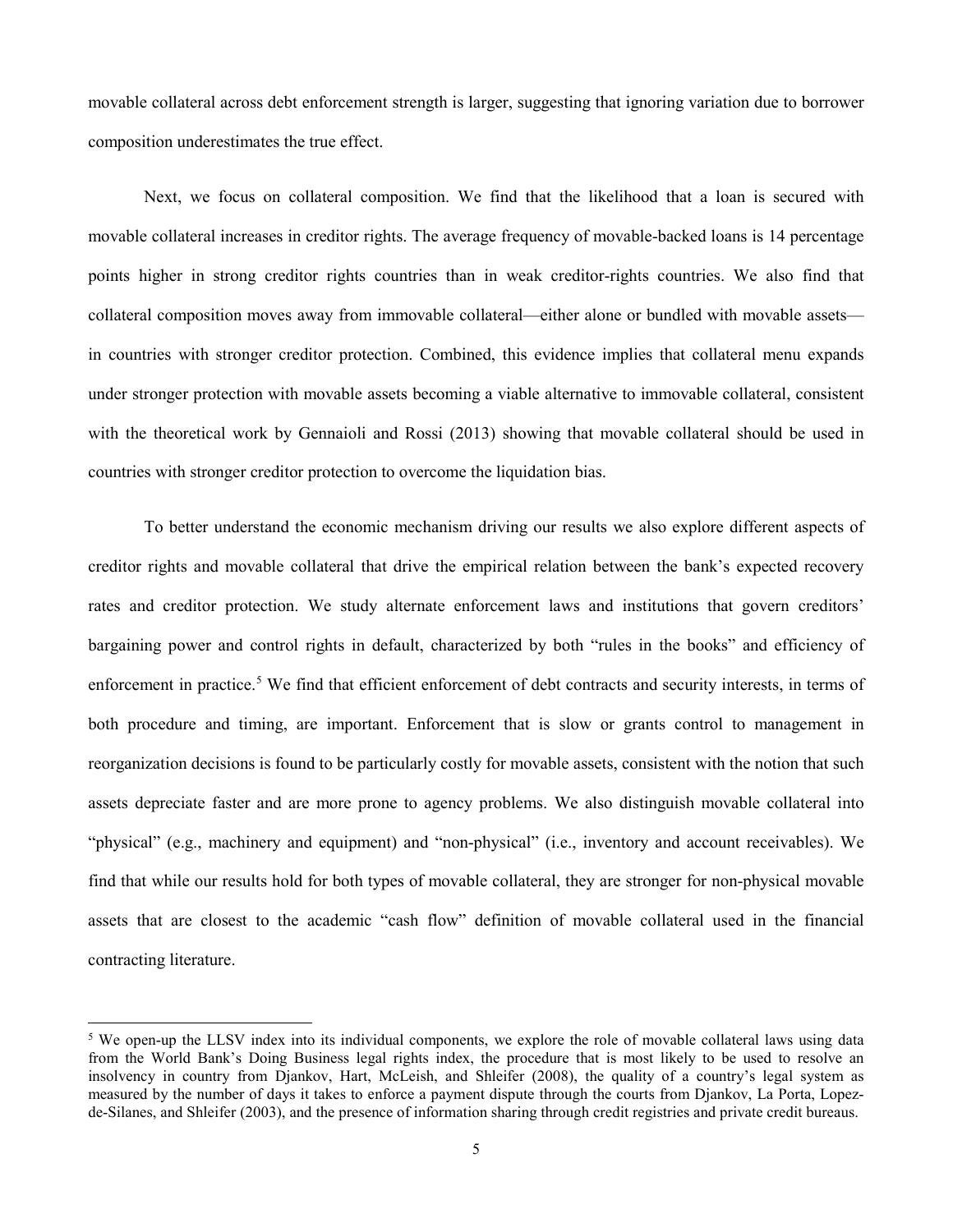Turning to the link between the bank's expected recovery rates on collateral and the firm's debt capacity we show that higher expected recovery rates on pledged assets translate into higher loan-to-value ratios (higher quantities) and lower loan interest rates (lower prices) across loans within the same firm, consistent with an increase in the firm's debt capacity. One standard deviation increase in the *Recovery Rate* of about 25 percentage points is associated with a 17.45 percentage points increase in the loan-to-value ratio and a 23 basis points decrease in the loan interest rate. This result, combined with our earlier findings on expected recovery rates and collateral composition, is consistent with an equilibrium effect in which stronger creditor protection increases the bank's credit supply by improving their recovery rates and enlarging the set of asset types firms can pledge as collateral.

Finally, to evaluate the credibility of our key explanatory variable, we also contrast the bank's expected recovery rates against the bank's ex post realized recovery rates on collateral of defaulted loans that the bank enforced. We find a positive relation between the two variables, suggesting that the bank's expected recovery rates are useful in terms of assessing their actual recoveries in the future.

The paper contributes to the literature by providing a first empirical test of key assumptions and predictions of the financial contracting literature studying firms' debt capacity and optimal capital structure under incomplete contracts (e.g., Aghion and Bolton, 1992; Hart and Moore, 1994, 1998; Gennaioli and Rossi, 2013). Such tests were previously not possible due to the lack of data on expected liquidation values on pledged assets.

The paper also contributes to the vast empirical literature relating law and finance with the usage of collateral by providing direct evidence on one of the underlying mechanisms driving previously established associations between creditor rights and financial development— namely, the impact creditor rights and debt enforcement procedures have on expected recovery rates and composition of pledged assets. The analysis in our paper is complementary to Calomiris, Larrain, Liberti, and Sturgess (2017) who show that loan-to-value ratios of loans collateralized with movable assets made by the same bank are lower in countries with weak collateral laws. These authors show that debt capacity is greater in economies with stronger collateral laws, but they are silent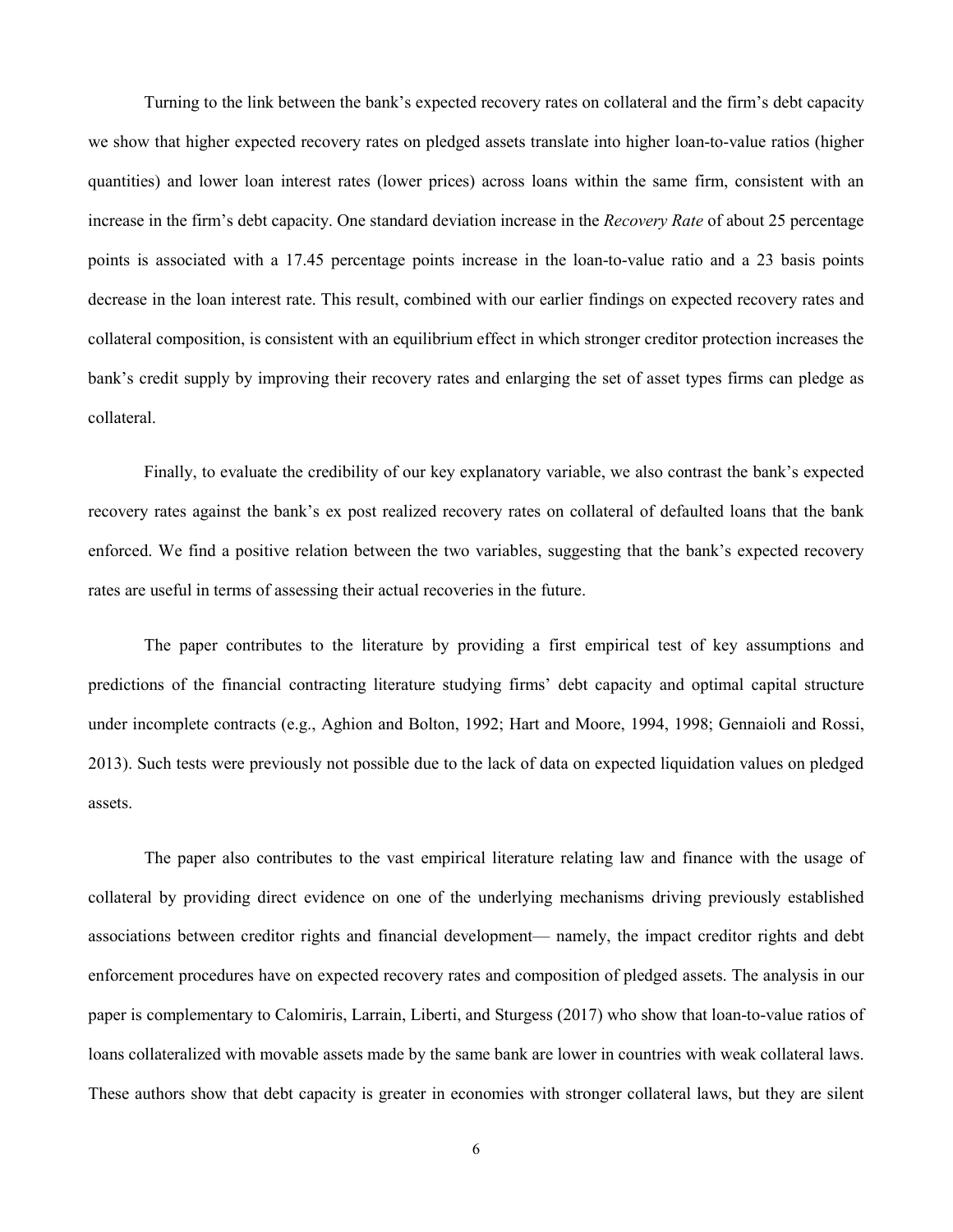about the underlying mechanisms behind this association. Our paper identifies the impact creditor rights have on expected recovery rates and composition of collateral and, in turn, on firms' debt capacity. Other potential mechanisms driving this association include the direct impact of creditor rights on borrowers' probability of default. We hold this mechanism constant by exploiting within-borrower variation. Similar to DHMS, our focus is on the efficiency of debt enforcement and its impact on lenders' expected recovery rates, holding other related channels constant.

We also contribute to the empirical literature studying the relation between liquidation values and firms' access to credit and terms of credit. A few studies show that proxies for higher liquidation values on assets pledged as collateral are associated with larger loans with longer maturities, lower interest rates and higher credit ratings (e.g., Benmelech Garmaise, and Moskowitz, 2005; Benmelech, 2009; Benmelech and Bergman, 2008 and 2009; Chaney, Sraer and Thesmar, 2011). To proxy variation in the liquidation value of assets, they use variation in asset specificity or redeployabily by exploiting, for example, commercial zoning regulations, number of potential buyers in secondary markets. By observing liquidation values directly, we are able to shed light on the specific laws and institutions that enhance the use collateral, holding constant the role of such factors.

The remainder of the paper is organized as follows. In Section 1 we outline the theoretical framework that guides our analysis and specify a set of testable empirical predictions we bring to the data. In Section 2 we describe the data in more detail. In Section 3 we discuss our empirical strategy. In Section 4 we present our findings on how creditor protection affects the expected recovery rates and the composition of assets securing loans. In Section 5 we explore how expected recovery rates affect loan-to-value ratios and interest rates. In Section 6 we study how expected recovery rates map into realized recoveries. Conclusions follow in Section 7.

## **1. Theoretical Framework and Testable Predictions**

In this section we discuss the theoretical framework that guides our empirical analysis. We bring together the parts of the theoretical literature (their key assumptions and predictions) that are most relevant to our empirical analysis. We focus on the mechanisms that drive the empirical relation between collateral and firm's debt capacity and their interaction with creditor protection.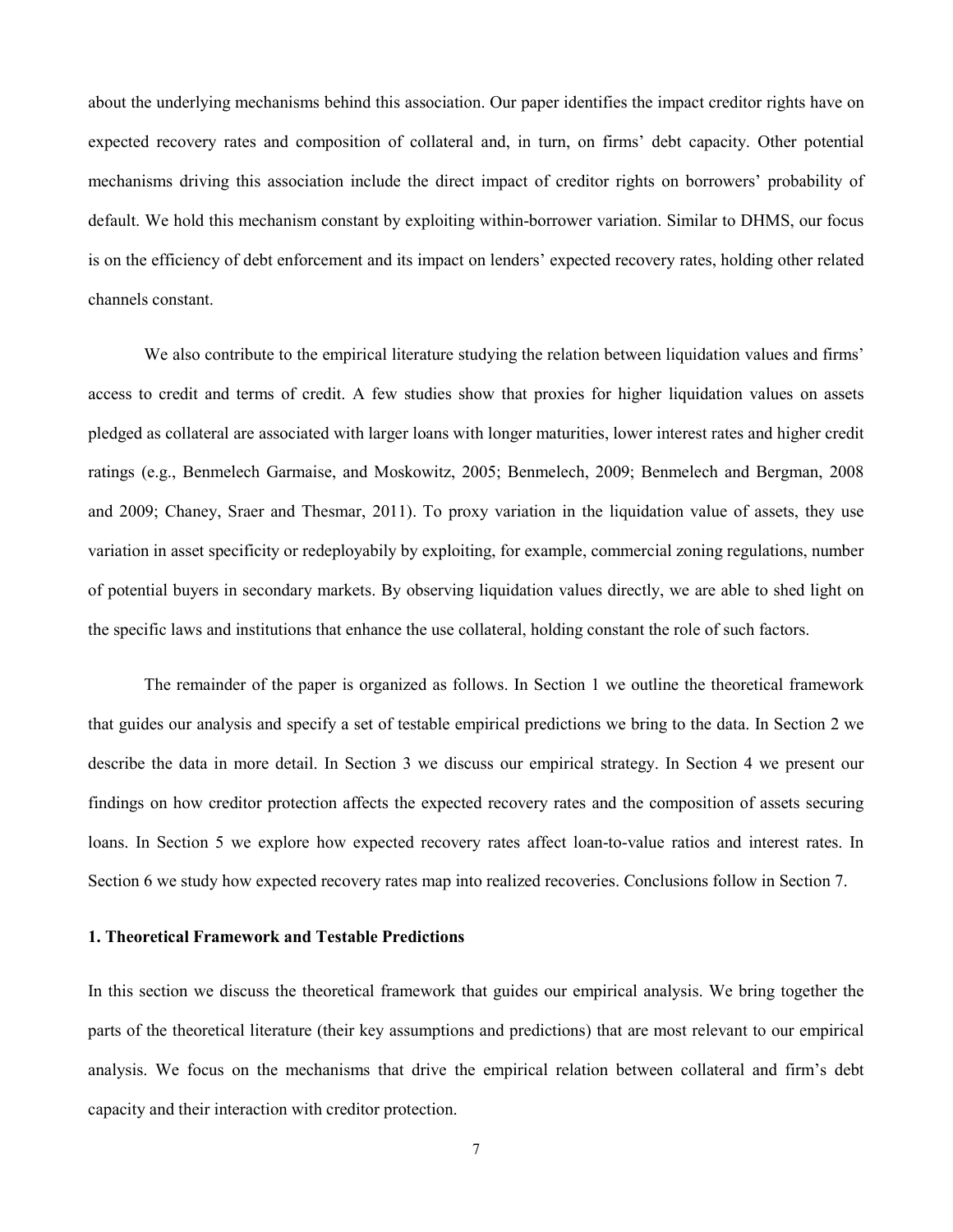Starting with Barro (1976), Stiglitz and Weiss (1981), Aghion and Bolton (1992), Hart and Moore (1994, 1998), among others, an extensive theoretical literature shows that in the presence of contract incompleteness, collateral increases a firm's debt capacity. Providing creditors with the right to liquidate the pledged assets if the firm defaults on its contractual obligations acts as a strong disciplinary device on borrowers, which enables financing ex ante. Strategic default is averted by the threat of liquidation upon non-repayment.

The firm's debt capacity and optimal financial structure is shown to depend crucially on the expected liquidation values of the firm's pledged assets i.e., the amount that creditors can expect to receive if they seize the pledged assets from the borrower and sell them in the open market. A key maintained assumption in these models is that firm cash flows, *y*, (movable collateral) are less pledgeable than physical collateral, *L*, (immovable collateral). In Hart and Moore (1998) the entrepreneur can "divert" the project cash flows on a one-to-one basis, while she cannot "steal" the physical assets underlying the project. The firm's debt capacity in this case is entirely determined by the expected liquidation values of the firm's pledged immovable assets, *L*. The assumption that movable collateral can be fully diverted is of course extreme, which taken literally would be at odds with the fact that movable assets are sometimes pledged as collateral (see, e.g., Cerqueiro et al., 2016, Calomiris et al., 2017).

Although incomplete contracting models of financial contracting employ the key assumption that firm movable assets are less pledgeable than immovable assets due to lower expected liquidation values, this has not been confirmed empirically due to a lack of data on expected asset liquidation values.

## *Prediction 1: Movable collateral has lower expected liquidation values than immovable collateral.*

 $\overline{a}$ 

Maintaining Hart and Moore's assumption that immovable collateral is less pledgeable than immovable collateral, Gennaioli and Rossi (2013) allow the pledgeability of movable assets to increase with creditor rights and study how the firm's optimal debt structure varies with creditor protection. [6](#page-8-0) In their setting, stronger investor protection safeguards the investor from managerial "tunneling" increasing the share  $\alpha$  of the firm's cash flows,

<span id="page-8-0"></span><sup>&</sup>lt;sup>6</sup> In the spirit of Hart and Moore, Gennaioli and Rossi maintain the assumption that immovable collateral is fully pledgeable. Immovable collateral could be assumed to be partially pledgeable and their results would go through as along as movable collateral remains less pledgeable than immovable collateral.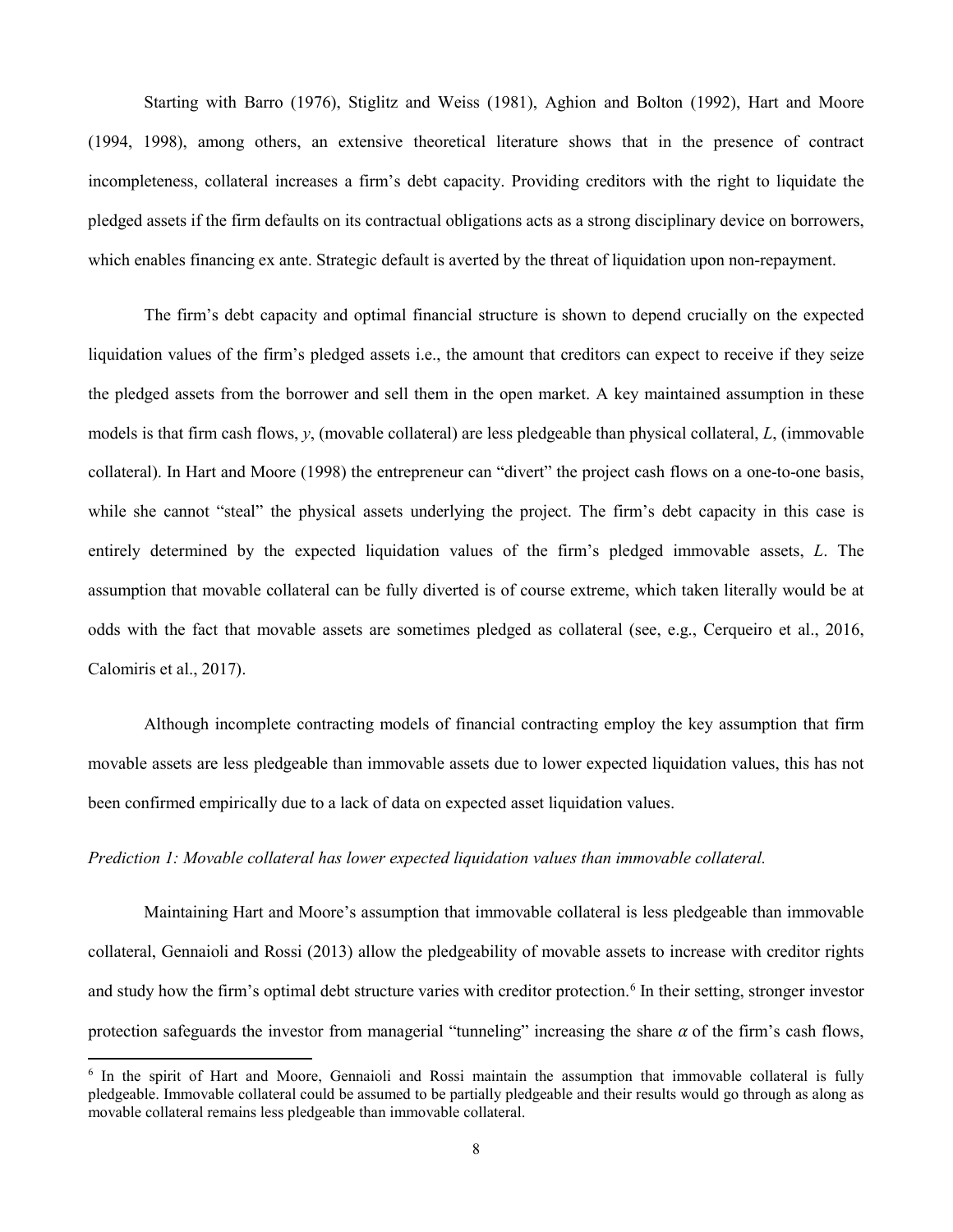, that the entrepreneur can be legally compelled to pay to the investor ex post and can therefore credibly pledged to the investor ex ante. Hence, the firm's debt capacity increases to  $L + \alpha \cdot y$ , where  $\alpha \cdot y$  represents the expected liquidation value of movable collateral.

*Prediction 2: The expected liquidation values on movable collateral are more sensitive to creditor protection than the expected liquidation values on immovable collateral.*

Stronger investor protection does not come without costs. Aghion, Hart, and Moore (1992) and Hart et al. (2007) show that stronger investor protection creates incentives for lenders to liquidate assets over restructuring and therefore a liquidation bias may exist. With this in mind, Gennaioli and Rossi (2013) allow firms to pledge both movable and immovable collateral and show that the optimal capital structure consists of two classes of creditors. One class is concentrated in a large creditor (e.g., a bank) who has exclusive control over the liquidation vs. reorganization decision of the defaulting firm. The other debt class is dispersed among small creditors with no control rights (e.g., trade creditors).

The first best outcome is that the large creditor is allocated control rights over liquidation and receives a combination of movable collateral, which removes the controlling creditor's liquidation bias, and immovable collateral. Giving the controlling creditor movable collateral acts as an equity stake in the reorganized firm, incentivizing the lender to restructure instead of prematurely liquidating the firm. Where immovable assets are pledged to the controlling creditor, under-collateralization in immovable assets—a novel feature in their analysis— can also serve to attenuate the liquidation bias. The degree to which the controlling creditor can be pledged movable assets will depend on the pledgeability of movable assets, which will in turn depend on the strength of creditor protection and the expected liquidation value on movable collateral,  $\alpha \cdot y$ .

#### *Prediction 3: The likelihood that loans are secured with movable collateral increases in creditor protection.*

Since the pledgeability of movable assets increases with creditor protection, a key implication of Gennaioli and Rossi's model is not only that movable collateral should be used more but that the composition of collateral should also change with creditor protection. Specifically, the higher pledgeability of movable assets in countries with stronger creditor protection should result in the controlling creditor receiving movable assets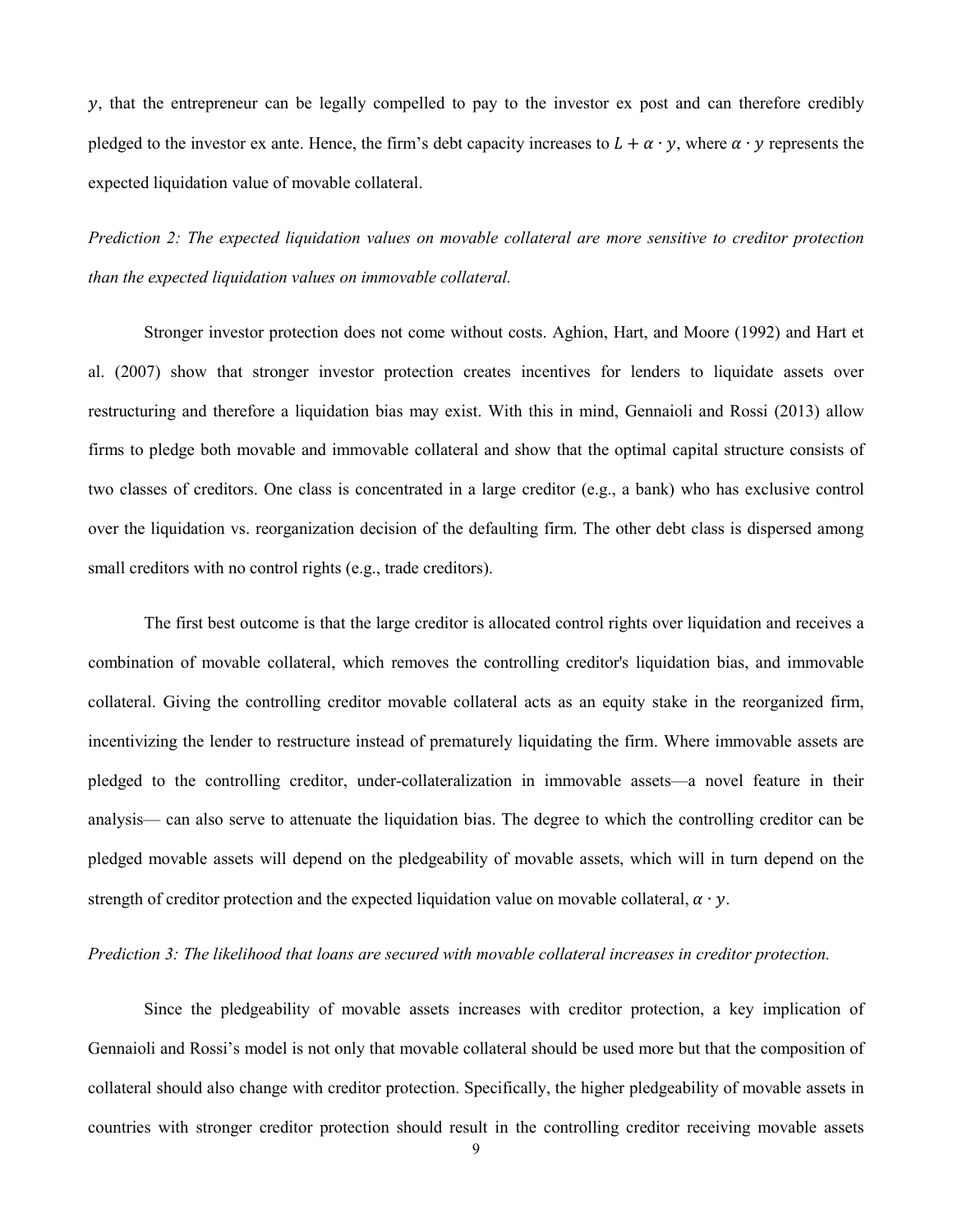instead of immovable assets because pledging movable collateral becomes a viable alternate mechanism for attenuating the liquidation bias. Hence, one might expect to observe collateral composition evolving from immovables-only, to a combination of immovables and movables, and finally to movables-only as creditor protection strengthens.

*Prediction 4: The composition of collateral should move away from immovable collateral and towards movable collateral as creditor protection strengthens.*

Prediction 4 yields two empirical predictions. First, the use of immovable collateral should decrease with creditor protection, which is in accordance with prediction 3. Second, bundling of immovable collateral and movable collateral should also decrease with creditor protection, such that when creditor protection is at its strongest the controlling creditor receives only movable collateral because movable assets both are highly pledgeable under strong creditor prediction and attenuate the liquidation bias. Predictions 3 and 4 combined imply that immovable collateral is used less, both alone and combined with movable collateral, in countries with stronger creditor protection that enhances the pledgeability of movable assets.

Finally, we can examine if stronger creditor protection that enhances recovery rates increases a firm's debt capacity by increasing credit supply, consistent with the incomplete contracting models of financial contracting. These theories predict that GlobalBank's expected recovery rates map into higher loans-to-value ratios and lower interest rates. In this regard it is important to note, that while we have detailed information on the GlobalBank's expected liquidation values on pledged assets, we have limited balance sheet information about the firm. This prevents us from directly testing predictions about the composition of the firm's debt and allocation of control across multiple creditors. This also means that we cannot test if stronger creditor protection leads to a contraction in demand for credit as has been documented in recent work (Acharya et al., 2011, Lilienfeld-Toal, Mookherjee, and Visaria, 2012, Vig, 2013, and Schoenherr, 2018).

In the next section, we explain in detail how we bring these predictions to the data.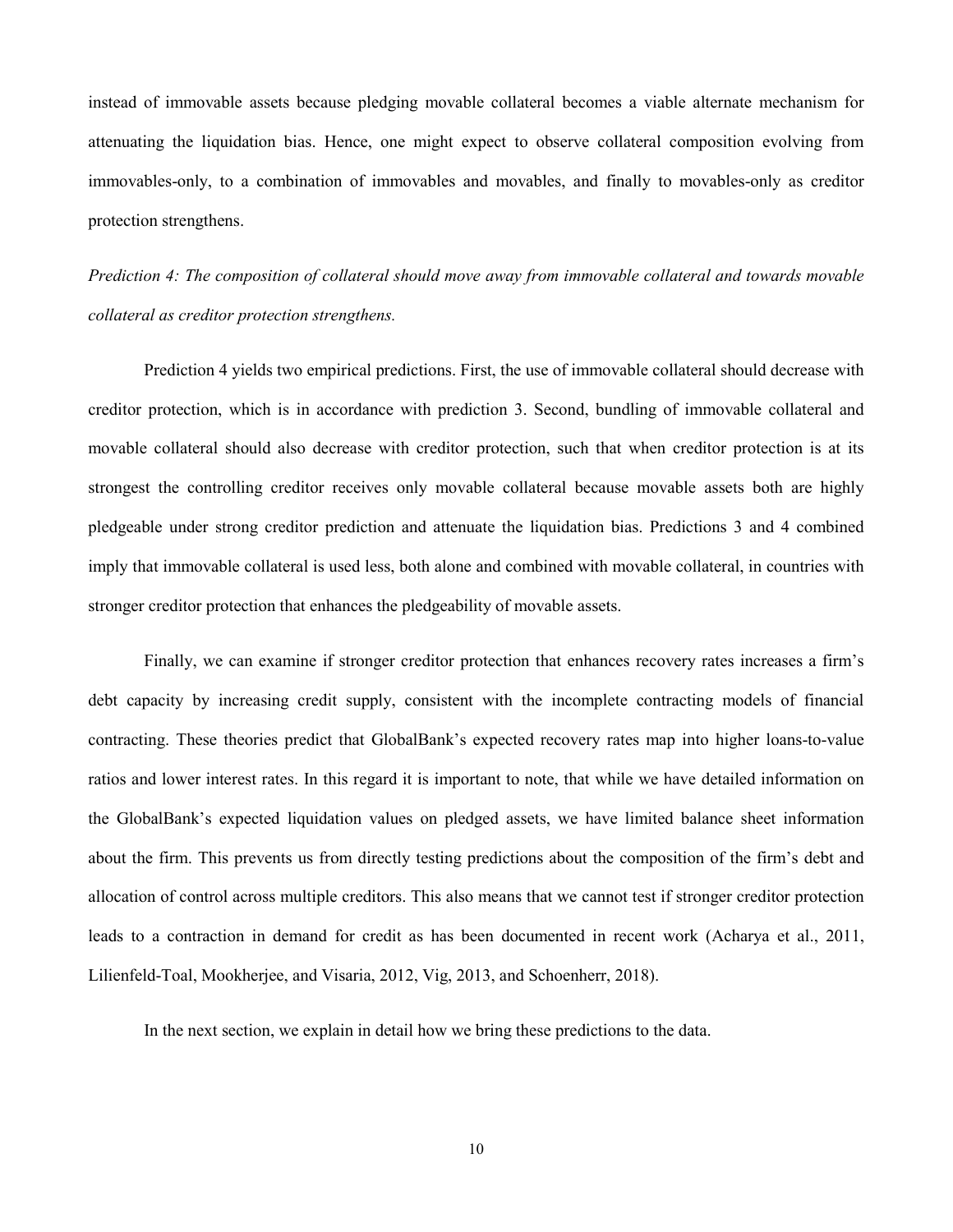## **2. Empirical Strategy**

 $\overline{\phantom{a}}$ 

Data availability on the GlobalBank's expected liquidation values on a wide class of assets and across countries with varying degrees of investor protection allows us to bring these key assumptions and predictions of the theoretical literature to the data. To map theory to the data we make a few important steps, including assumptions that we later relax. Throughout, we assume that the GlobalBank is the firm's large creditor, consistent with the bank receiving control rights via secured lending. We outline all additional steps in detail below.

To test prediction 1, we estimate the share of movable assets that can be pledged to the lender ex-ante, i.e.,  $\alpha$ , by examining how the GlobalBank's ex ante appraised liquidation values (i.e., at origination) on movable assets vary compared to liquidation values of immovable assets. As indicated earlier, we observe two separate liquidation values for each asset. The first liquidation value is the fair market value (FMV) or replacement market value of the collateral being pledged for a particular loan. The second liquidation value is the orderly liquidation value (OLV), which is the liquidation value given the country's institutional framework and efficiency of enforcement.<sup>[7](#page-11-0)</sup> We construct comparable expected recovery rates as the ratio of OLV-to-FMV for each asset pledged, measuring the expected liquidation value per \$1 market value of asset pledged. This measure maps directly into the fraction  $\alpha$  of collateral value that is not lost in liquidation. Studying recovery rates instead of liquidation values directly absorbs all valuation features common to FMV and OLV within an asset.<sup>[8](#page-11-1)</sup>

Hence, to test prediction 1, we estimate the average difference in the bank's expected recovery rates between movable and immovable collateral within each country using the following model:

$$
Recovery Rate_{k,i,c,t} = \alpha_c + \alpha_t + \alpha_j + \beta_l Movable_k + \gamma_l Firm_{i,t} + \varepsilon_{k,i,c,t} \quad (1)
$$

<span id="page-11-0"></span> $<sup>7</sup>$  Section 3 provides more detail on the definition and measurement of the fair market value and orderly liquidation value.</sup>

<span id="page-11-1"></span><sup>8</sup> To the extent that market values reflect not only fundamentals but also market imperfections (see, for example, Duffie, 2010), asset pledgability might affect market values. The FMV in that case should not only reflect the fundamental value, but also the OLV, which would bias the FMV downwards towards the OLV and result in an attenuation of cross-sectional differences in recovery rates. If so, our estimates would underestimate the effect of creditor protection on recovery rates.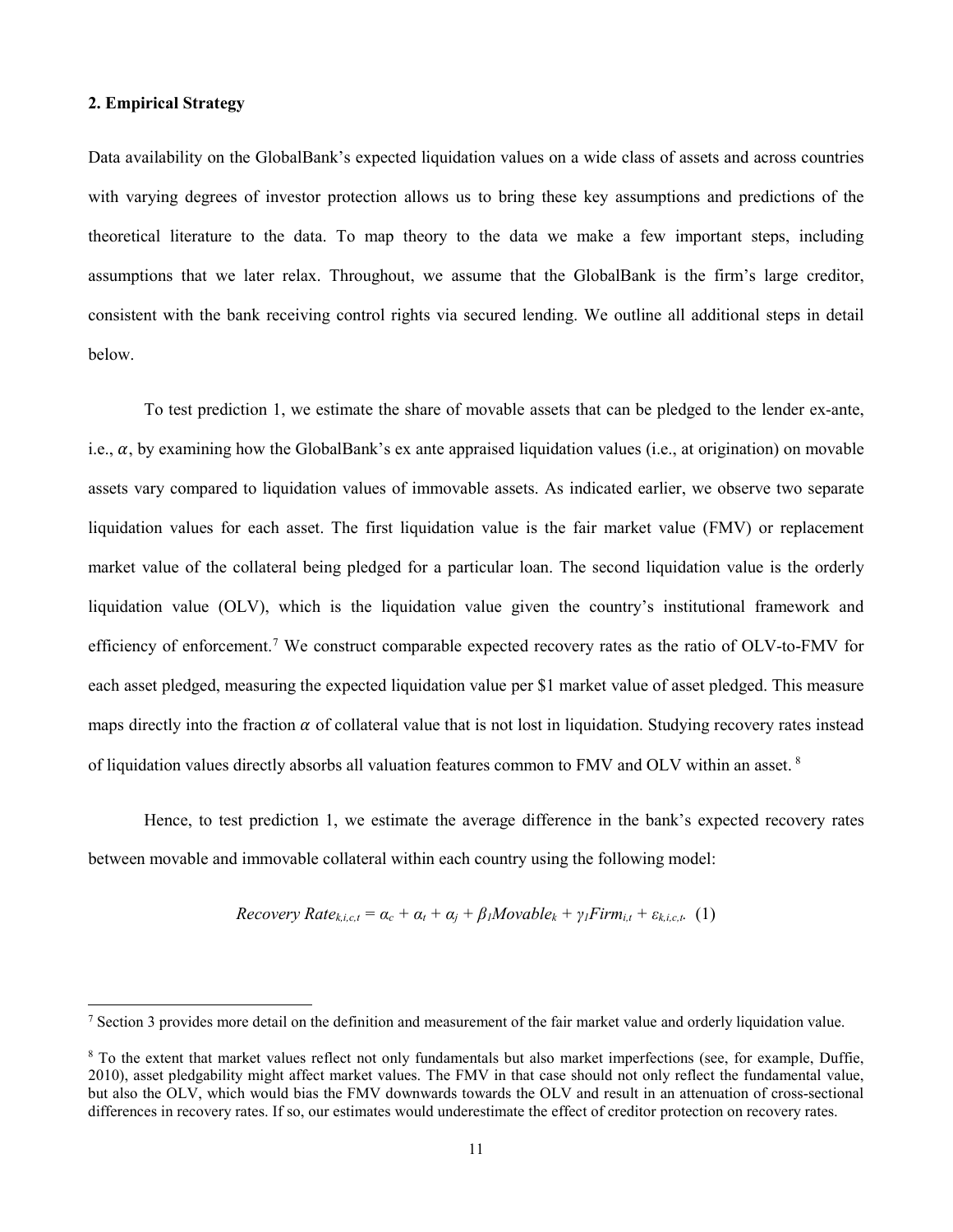where *Recovery Ratek,i,c,t* denotes the bank's expected recovery rate on asset class *k* securing a loan to borrower *i* in country *c*, originated at time *t*. *αc, αt*, and *α<sup>j</sup>* denote country, time, and industry fixed effects, respectively*. Movable<sub>k</sub>* is a (0, 1) dummy variable indicating whether collateral *k* is movable or not. *Firm<sub>i,t</sub>* is a vector of timevarying firm characteristics at time *t*.  $\varepsilon_{k,i,c,t}$  is the idiosyncratic error term. The coefficient  $\beta_l$  measures the average difference in *Recovery Rate* between movable and immovable collateral. We expect *β<sup>1</sup>* to be negative, consistent with prediction 1 that movable collateral has lower expected liquidation values than immovable collateral.

To test prediction, 2 we compare the difference between the *Recovery Rate* on movable and immovable collateral in countries with strong relative to weak enforcement laws using an augmented specification:

*Recovery Rate*<sub>*k*,*i*,*c*,*t*</sub> = 
$$
\alpha_c + \alpha_t + \alpha_j + \beta_l Movable_k + \beta_2 Movable_k \times Creditor Rights_c + \gamma_l Firm_{i,t} + \varepsilon_{k,i,c,t}
$$
. (2)

where *Creditor Rights<sub>c</sub>* is a dummy variable equal to 1 in HCR economies and zero otherwise, which is our benchmark measure of creditor protection. The coefficients of interest are *β<sup>1</sup>* and *β2*. The coefficient *β<sup>1</sup>* measures the average difference in the *Recovery Rate* between movable and immovable collateral in LCR countries. *β<sup>2</sup>* measures the difference in the *Recovery Rate* between movable and immovable collateral in strong creditor rights countries, relative to weak-creditor-rights countries. We expect *β1* to be negative, but we expect this spread to be dampened by laws that protect creditors, and thus *β<sup>2</sup>* should be positive.

Evaluating the impact of creditor protection in a difference-in-difference framework with country fixed effects absorbs all valuation features common to recovery rates within a country. Our identification assumption is that that any omitted valuation factors affect both movable and immovable collateral equally within a country. Thus, any alternate mechanism explaining our results must differentially affect recovery rates on movable and immovable assets within the same country. One such factor may be due to systematic differences in secondary markets *across* countries due to differences in asset specificity or redeployability (Shleifer and Vishny, 1992; Williamson, 1988). Such factors, which are potentially specific to an industry or asset class and time-varying, may pose an identification threat if they systematically correlate with creditor rights. To address this concern, we also estimate specifications with country-industry-time and industry-collateral type-time fixed effects, which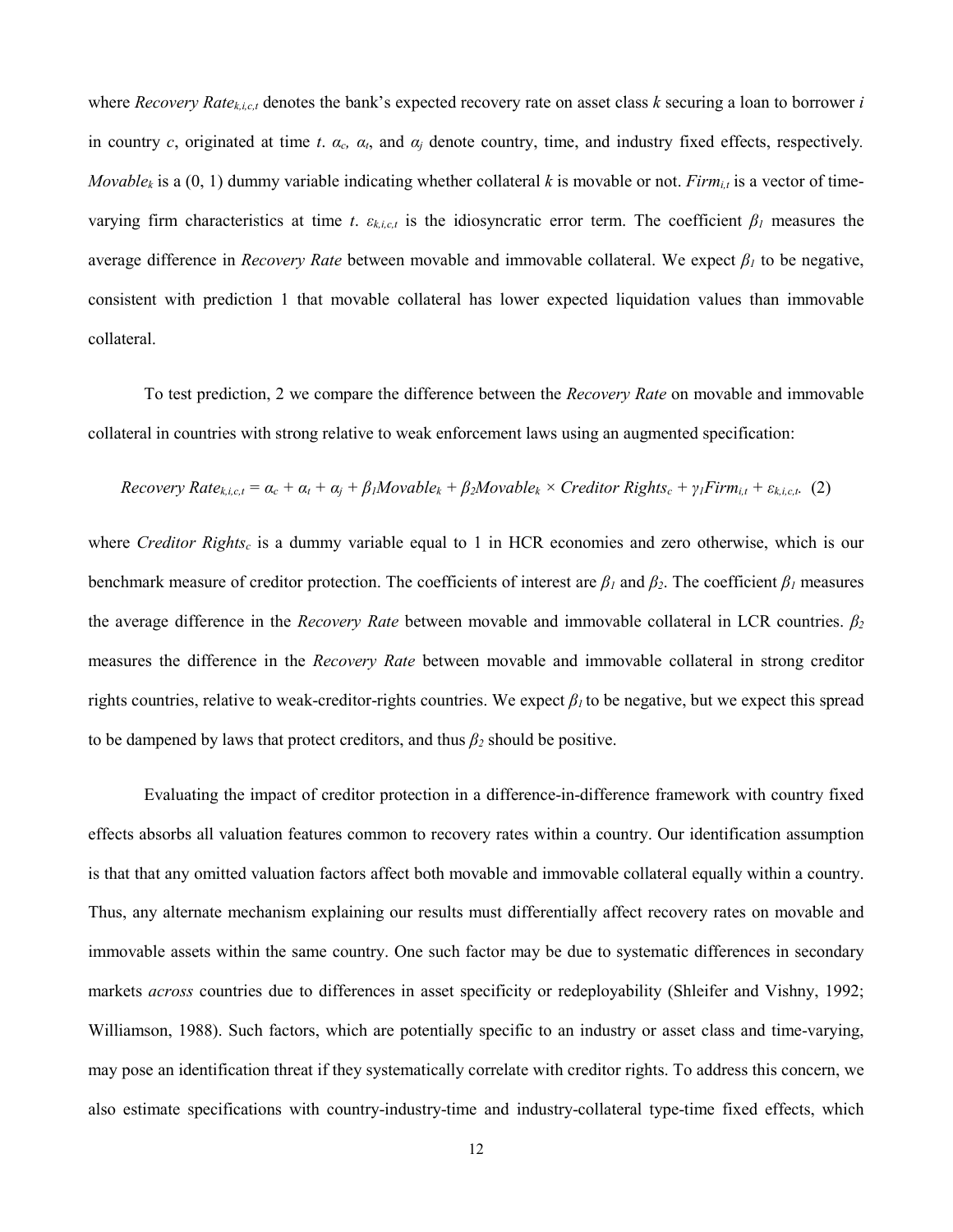absorb time-series variation in recovery rates at the country-industry level and industry-asset class level, respectively.

We also include each country's economic development, measured as the GDP per capita, and also interact this with movable collateral. While GDP per capita correlates with factors we aim to study (i.e., richer countries have stronger creditor rights), it also correlates with many other country characteristics that may affect liquidation values on pledged assets—institutional or not— and allows us to evaluate whether such factors are likely to affect movable and immovable collateral differently, violating our identification assumption.

A second concern with equation (2) relates to omitted factors *within* a country that may threaten the internal validity of our estimates such as borrowers that pledge movable and immovable collateral within the same country may differ in some unobservable way that explains differences in liquidation values. To address this concern, we also include borrower fixed effects,  $\alpha_i$ , and exploit the within-borrower variation across different types of collateral. This allows us to estimate the difference in liquidation values across collateral types for the same borrower and then contrast how this within-borrower difference varies across creditor rights.

To test prediction 3, we examine how collateral composition within countries varies with creditor protection by estimating the following model:

$$
Pr(Movable Collateral)_{k,i,c,t} = \alpha_t + \alpha_j + \beta_l Creditor Rights_c + \gamma_l Firm_{i,t} + \varepsilon_{k,i,c,t} \quad (3)
$$

where *Movable Rate<sub>k,i,c,t</sub>* is a dummy variable equal to one if the loan is secured with movable collateral, and is equal zero otherwise. We expect  $\beta_l$  to be positive, consistent with prediction 3 that the likelihood that loans are secured with movable collateral increases with strength of creditor protection.

Similarly, we test prediction 4 by examining how collateral composition within a borrower varies with creditor protection by estimating:

$$
Pr(Bundled | \textit{Movable Collateral})_{k,i,c,t} = \alpha_t + \alpha_j + \beta_l Creditor Rights_c + \gamma_l Firm_{i,t} + \varepsilon_{k,i,c,t}
$$
 (4)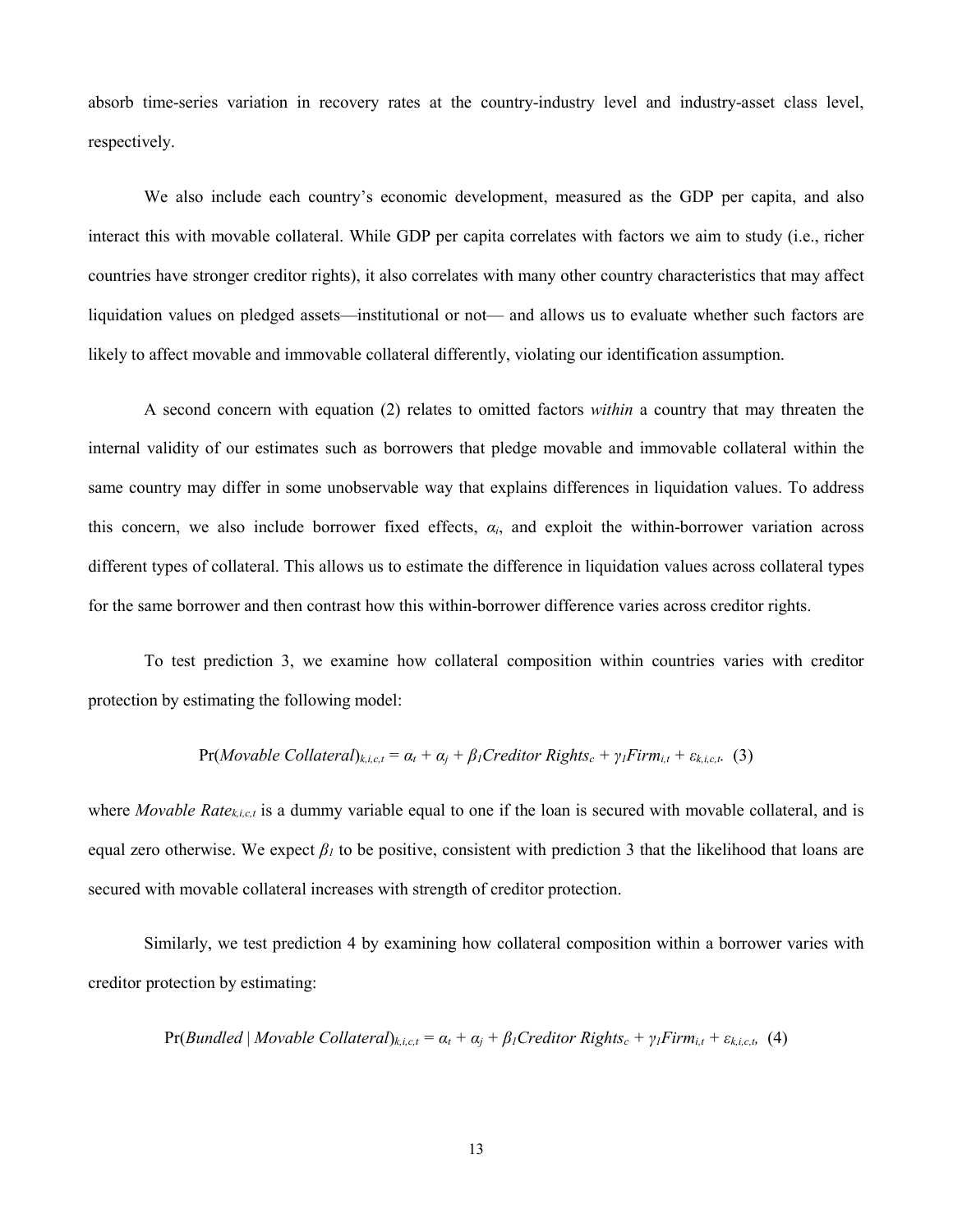where the sample in (4) includes all loans secured with movable collateral and the dependent variable, *Bundled<sub>k,i,c,t</sub>*, is a dummy variable that equals one if a loan is secured with "bundled" collateral i.e., both movable and immovable collateral are pledged against the same loan. We expect *β<sup>1</sup>* to be negative, consistent with prediction 4 that the likelihood that a loan is secured with immovable collateral decreases in creditor protection.

Throughout, we employ the terminology movable and immovable collateral that is commonly used in law (see UCC Chapter 9 in the U.S. and World Bank collateral law data), regulation (see the E.U. Single Rule Book), and hence by lenders. This classification differs slightly from the academic classification of physical assets and cash flows that is common to incomplete contracting models of financial contracting. In additional tests, we also open up movable collateral into physical (i.e., equipment) and non-physical (i.e., inventory and accounts receivable) to examine more precisely how  $\alpha$  varies by creditor protection.

In sum, our identification relies on using recovery rates instead of liquidation values to directly absorb all valuation features common to FMV and OLV within an asset, within borrower estimates to absorb borrower selection concerns across collateral type, and the assumption that other country characteristics affect recovery rates on movable and immovable assets equally. In addition, we show that our results are robust to valuation concerns relating to redeployability and liquidity in secondary markets through the inclusion of countryindustry-time and industry-collateral type-time fixed effects. Nonetheless, as with any study of this nature, it is possible that: i) our results obtained in emerging market countries are not generalizable to developed countries with deeper financial markets and more sophisticated institutions; and ii) laws evolved because countries with a comparative advantage in movable-asset sectors had a greater need to develop creditor protection that improves the enforcement of movable collateral.

## **3. Data Description**

Our data comes primarily from three sources: the small and medium-sized enterprise (SME) lending division of the GlobalBank; law and finance literature focused on debt enforcement including La Porta et al. (1997, 1998, and 2000), Djankov et al. (2007), and Djankov et al. (2008); and the World Bank's Doing Business index.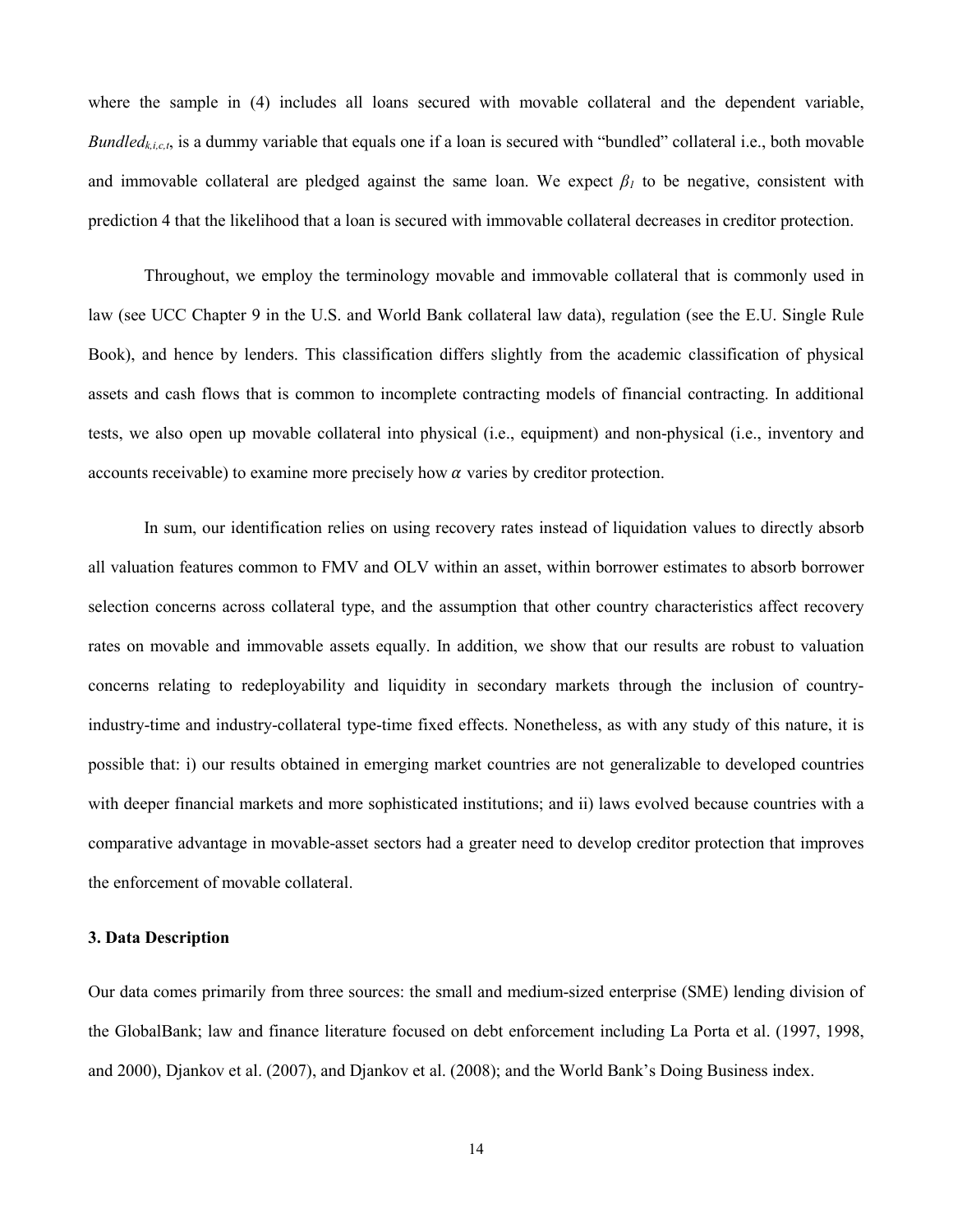GlobalBank provided data on secured loans it made to small and medium-sized enterprises (SMEs) during the years 2002–2004 in 16 emerging market countries. We have access to all the asset-backed programs that GlobalBank developed in emerging markets during the early 2000s as part of an "embedded bank" strategy. One of the main goals of this strategy was for GlobalBank to act as a local bank in order to compete with other local banks in these regions. The asset-backed program includes loans that are collateralized by one or a combination of movables (equipment, machinery, inventory and accounts receivable) and immovables, which comprise of real estate assets and financial assets (cash, guarantees, and letters of credit).

The data in our analysis expand the original data used in Liberti and Mian (2010) and Calomiris, Larrain, Liberti and Sturgess (2017) by including measures of the orderly liquidation value of assets pledged as collateral and the interest rate for each loan, which were unavailable to both of these studies. The new data allows us to observe two separate liquidation values for each asset, both determined by external independent accredited appraisers at loan origination. The first liquidation value is the fair market value (FMV) or replacement market value of the collateral being pledged for a particular loan.<sup>[9](#page-15-0)</sup> This is the gross price, expressed in terms of money, that a willing and informed buyer would be expected to pay to a willing and informed seller when neither is under pressure to conclude the transaction. Importantly, this fair market value is independent of the firm's financing choices, the expected costs of debt enforcement, or a discount due to asset fire sales or the presence of constrained buyers, as in Shleifer and Vishny (1992), for example.

The second liquidation value is the orderly liquidation value (OLV). It is equal to the FMV minus the bank's expected costs of repossessing and liquidating the pledged assets given the country's institutional framework and efficiency of enforcement. The OLV is an estimate of the gross amount that the asset would fetch in an auction-style liquidation allowing for a reasonable period of time (typically no more than 180 days) to identify all potential buyers. The ability to seize the asset, the time to repossess the asset and the expected resale

<span id="page-15-0"></span><sup>&</sup>lt;sup>9</sup> The definition of FMV includes assets in continued use and installed, as well as those that need to be removed. In the case of assets in continued use or installed, the FMV includes all direct and indirect costs of installation and assembly to make the assets fully operational. In the case of removal of the asset, the FMV includes the cost of removal of the asset to another location. The American Society of Appraisers defines FMV as follows: "the estimated amount, expressed in terms of money, that may reasonably be expected for a property in an exchange between a willing buyer and a willing seller, with equity to both, neither under any compulsion to buy or sell, and both fully aware of all relevant facts, as of a specific date."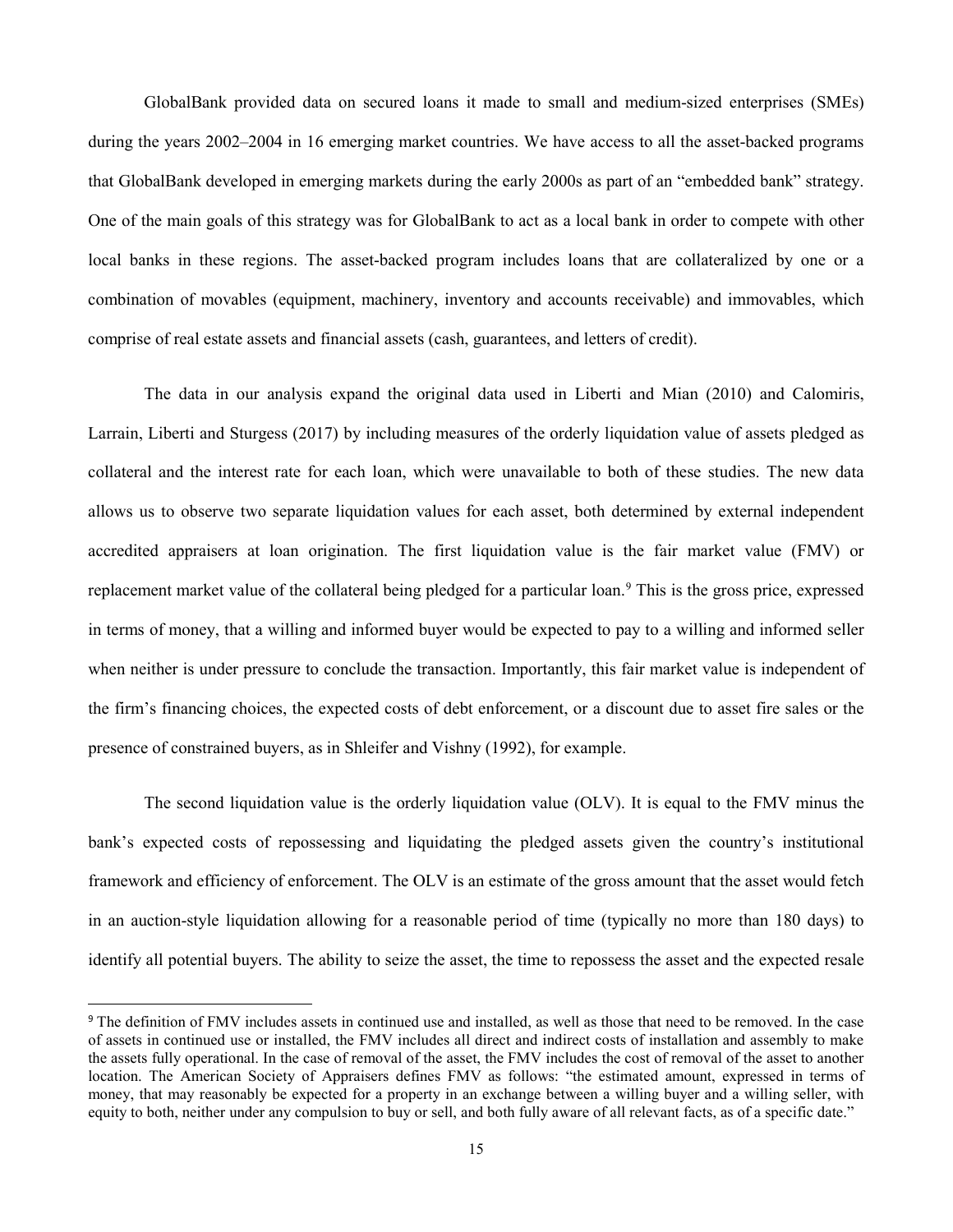value in a secondary market conditional on getting the asset back are part of the dimensions contained in this measure. The OLV will reflect these conditions by reducing the value of the asset directly. In other words, OLV represents the bank's expected liquidation value of the asset under normal market conditions—not under fire-sale or forced-sale conditions.<sup>[10](#page-16-0)</sup>

With regard to the appraisal process for FMVs and OLVs, the external appraisers use a market value approach to estimate the price the asset could be sold for in the market under different conditions. This is the standard approach used in secure-based lending since it focuses on the liquidation value of the asset, rather than using the cost-based approach, which uses the reproduction or replacement cost of the asset. The market approach is based on historical auction sale transactions of similar assets.[11](#page-16-1) Both the FMV and OLV are appraised at loan origination, and hence are *expected* liquidation values.

We combine the FMV and OLV to construct the expected recovery rate (*Recovery Rate*) on collateral as the ratio OLV/FMV. As mentioned earlier, the *Recovery Rate* measures the liquidation value per \$1 market value of collateral pledged and by construction, the ratio absorbs all valuation features common to FMV and OLV within an asset pledged by a firm. Hence, the *Recovery Rate* provides a unique real-world estimate of the expected loss in collateral values when enforcing a security interest. Table A1 in the appendix provides summary statistics for the *Recovery Rate* and key variables used in the analysis from GlobalBank. For each borrowing firm, we observe the loan origination, the industry they are operating in, their size and internal risk rating as determined by the bank, and key balance sheet characteristics. For every loan origination, we observe the outstanding loan amount, the interest rate spread, the liquidation values and type of collateral ("asset class") securing each loan.

To test predictions 1 and 2 we examine the *Recovery Rates* on collateral within-country and withinborrower. In our cross-sectional within-country tests, our sample includes 10,146 firm-asset observations for

<span id="page-16-0"></span><sup>&</sup>lt;sup>10</sup> The American Society of Appraisers defines OLV as "the estimated gross amount, expressed in terms of money, that could be typically realized from a liquidation sale, given a reasonable period of time to find a purchaser (or purchasers), with the seller being compelled to sell on an as-is, where-is basis, as of a specific date."

<span id="page-16-1"></span> $11$  A third method, the income approach, is based on discounting future cash flows of the assets. This approach is seldom used in practice since it assumes that a particular cash flow stream can be matched to a particular asset.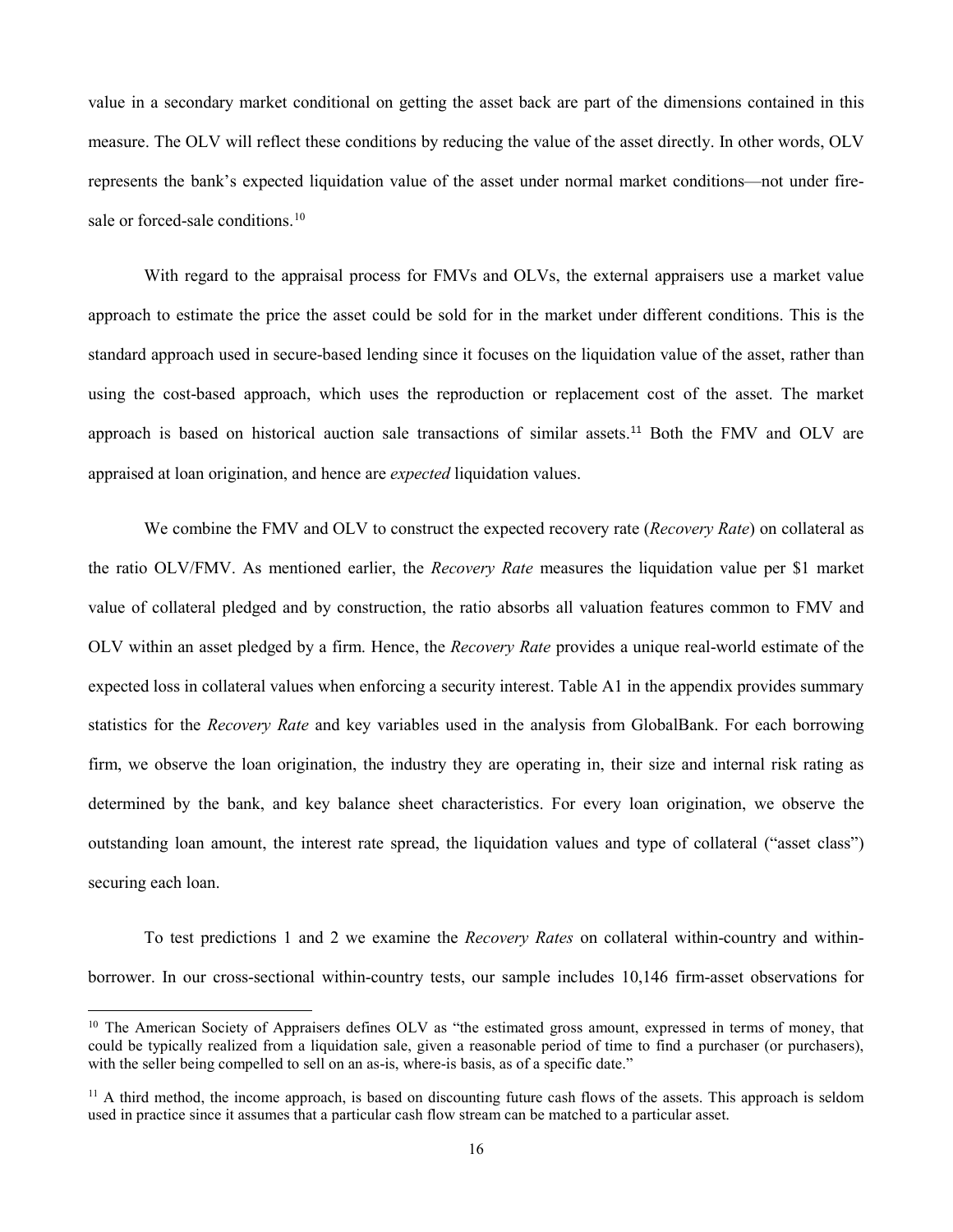7,422 firms in our sample of 16 countries.<sup>[12](#page-17-0)</sup> For our cross-sectional within-firm tests in which we compare *Recovery Rates* across asset types within the same firm, our sample includes 4,744 firm-asset observations pledged by 2,002 firms. Table 1 provides an overview of our sample. For each country, we report the number of observations in our empirical analysis, the number of unique firms, and enforcement characteristics.

## (Insert Table 1 about here)

To measure differences across countries in strength of enforcement laws, we examine two main dimensions of creditor rights: "rules in the books" and efficiency of enforcement in practice. As a benchmark indicator of "rules in the books," we use the creditor rights index taken from Djankov, McLiesh, and Shleifer (2007).[13](#page-17-1) The index is the sum of four variables that capture the relative power of secured creditors in bankruptcy proceedings: (1) the requirement of creditor consent when a debtor files for reorganization (*Reorganization Restrictions*), (2) the ability of a creditor to seize collateral once a petition for reorganization is approved (*No Automatic Stay*), (3) whether secured creditors are paid first in liquidation (*Secured Creditors First*), and (4) whether the incumbent management does not retain control of the firm during reorganization (*Management Doesn't Stay).* The index ranges between 0 and 4, with higher values indicating higher creditor rights. In the analysis, we use both the LLSV index and its individual components.

As alternative measure of rules in the books, we also use the strength of collateral law index taken from the World Bank's 2005 Doing Business Survey (DB). The eight features of the index cover three aspects of the movable collateral law: Collateral Creation, Collateral Registry, and Collateral Enforcement. Creation measures the legal scope of movable assets to be pledged as collateral: monitoring measures whether creditors can ensure

<span id="page-17-0"></span> $12$  Our original dataset has 12,591 unique firms. However, we can only make use of a sample of 7,422 unique firms. We lose 766 firms that were already in default at the beginning of the sample period. These firms are not actively borrowing during the sample period. We also lose 1,406 firms that do not draw any loan from the bank during our sample period. We also lose 2,997 firms for which we lack data for some of our key variables, such as collateral and firm characteristics.

<span id="page-17-1"></span><sup>&</sup>lt;sup>13</sup> DMS updated and extended the LLSV index for a larger set of countries than those covered in LLSV.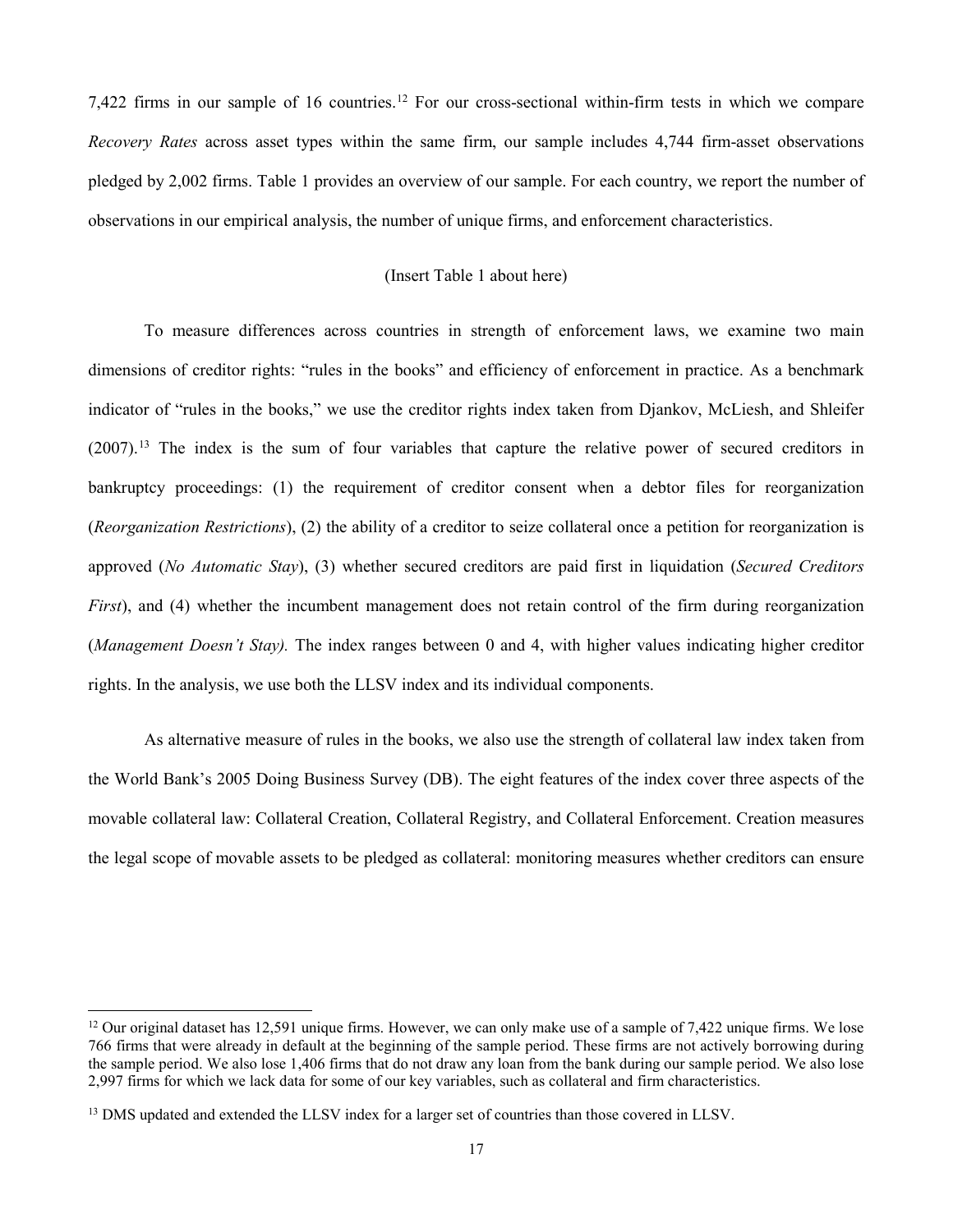that other lenders do not have security rights over the same assets, and enforcement measures whether the law allows parties to contractually agree to out-of-court enforcement for movable collateral.<sup>[14](#page-18-0)</sup>

To capture the efficiency of enforcement in practice, we employ two indicators: Contract Days and Enforcement Procedure. Contract Days is an indicator of the efficiency of the judicial system measuring the number of days it takes to resolve a payment dispute through the court system taken from Djankov, La Porta, Lopez-de-Silanes, and Shleifer (2003; hereafter DLLS). Enforcement Procedure is a survey-based indicator developed by DHMS. It indicates which procedure (foreclosure, reorganization, or liquidation) is more likely to be used according to insolvency practitioners to recover a security interest in a hypothetical case of an insolvent firm given the country's laws and institutions.<sup>[15](#page-18-1)</sup> To capture information sharing we use a dummy variable indicating whether a public credit registry or a private credit bureau is operational in the country, taken from Djankov, McLiesh, and Shleifer (2007). Although not an enforcement procedure, information sharing institutions facilitate the screening and monitoring of borrowers (see, e.g., Jappelli and Pagano 1993; Padilla and Pagano 1997, 2000; Djankov, McLiesh, and Shleifer, 2007) and could influence banks' recovery rates on pledged assets by decreasing double-pledging and tunneling possibilities.

<span id="page-18-0"></span><sup>&</sup>lt;sup>14</sup> Construction of the index follows Calomiris et al. (2017). The movable collateral law (*MC Law*) index they use includes the following seven categories: (1) the law allows for non-possessory security interests over movable assets, without requiring a specific description of the collateral; (2) the law allows a business to grant a non-possessory security right in substantially all its movable assets, without requiring a specific description of the collateral; (3) a security right may be given over future or after-acquired movable assets and may extend automatically to the products, proceeds, or replacements of the original assets; (4) a general description of debts and obligations is permitted in the collateral agreement and in registration documents; all types of debts and obligations can be secured between the parties, and the collateral agreement can include a maximum amount for which the assets are encumbered; (5) secured creditors are paid first (e.g., before tax claims and employee claims) when the debtor defaults outside an insolvency procedure; (6) a collateral registry or registration institution for security interests over movable property is in operation; (7) the law allows parties to agree in a movable collateral agreement that the lender may enforce its security right out of court. *Collateral Creation* is determined by adding one for each one of the first five components, and creating a dummy variable equal to one if the sum is above the median sum across countries and zero otherwise. *Collateral Registry* and *Collateral Enforcement* are equal to one if the sixth and seventh components are equal to one, and zero otherwise.

<span id="page-18-1"></span><sup>&</sup>lt;sup>15</sup> The DHMS countries cover all but two of our countries, India and Pakistan. In our tests focusing on procedures from DHMS, we classify these countries as following the default procedure. Results are robust to dropping these two countries. In addition, DHMS collected and studied several other characteristics of a country's bankruptcy law with the goal of understanding which features of the law may be more conducive to an efficient enforcement from the secured creditors' perspective. We abstain from investigating individual characteristics of the bankruptcy law used in DHMS because we do not always have sufficient variation in our sample.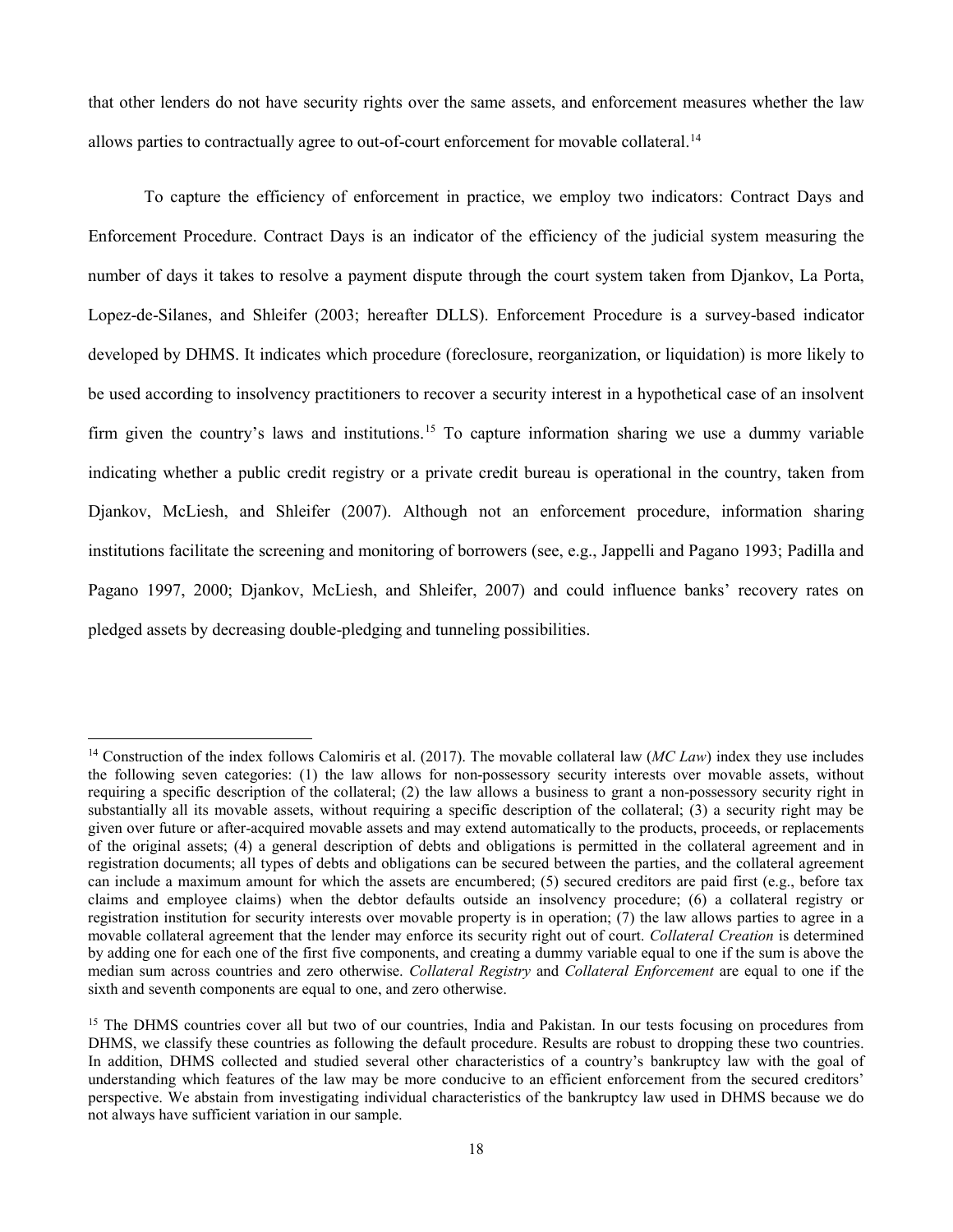Table 1 reveals that there is a great deal of heterogeneity with respect to creditor rights in our sample. For example, 6 of the 16 sample countries are classified as high creditor rights index (HCR equals 1 where the index takes a value of 3 or 4), while the remaining 10 countries are classified as low creditor rights (LCR). In terms of observations, 54 percent of originations are from HCR countries. There is also substantial variation with respect to the individual components of the LLSV index—with the exception of *Secured Creditors First*, which features in 75 percent of the countries in our sample. The strength of the collateral law index also varies significantly across the sample, with some countries having very high values (8 out of 8) and others having very low values (2 out of 8). Going beyond "rules in the books," we also observe substantial variation in Contract Days, with Singapore and Brazil at the two extremes of the spectrum. Similarly, each of the three enforcement procedures is equally represented in the sample. With respect to information sharing, 44 percent of the countries have a *Public Registry* in place and 50 percent have a *Private Bureau*.

#### **4. Debt enforcement and GlobalBank's secured lending**

In this section, we analyze how the GlobalBank's recovery rates vary between immovable and movable collateral (prediction 1) and how differences in debt enforcement across countries affect these valuations (prediction 2) as well as the type of collateral employed in the GlobalBank's loans (predictions 3 and 4).

#### *4.1. Recovery rates, movable collateral, and creditor rights*

We start by examining how the expected recovery rate in each country varies with creditor rights. In Figure 1 we provide descriptive statistics for the average *Recovery Rate* at the country level plotted against creditor rights. The slope of this relation is positive and significant. A country-level regression of *Recovery Rate* on the creditor right index yields a coefficient of 0.097, which is statistically significant at the 5%-level.

# (Insert Figure 1 about here)

In Table 2, we provide descriptive statistics on recovery rates by creditor protection and asset type. The average *Recovery Rate* for our sample is 0.805, but varies significantly across immovable and movable assets. Consistent with prediction 1, we find that the bank's expected recovery rate for movable collateral is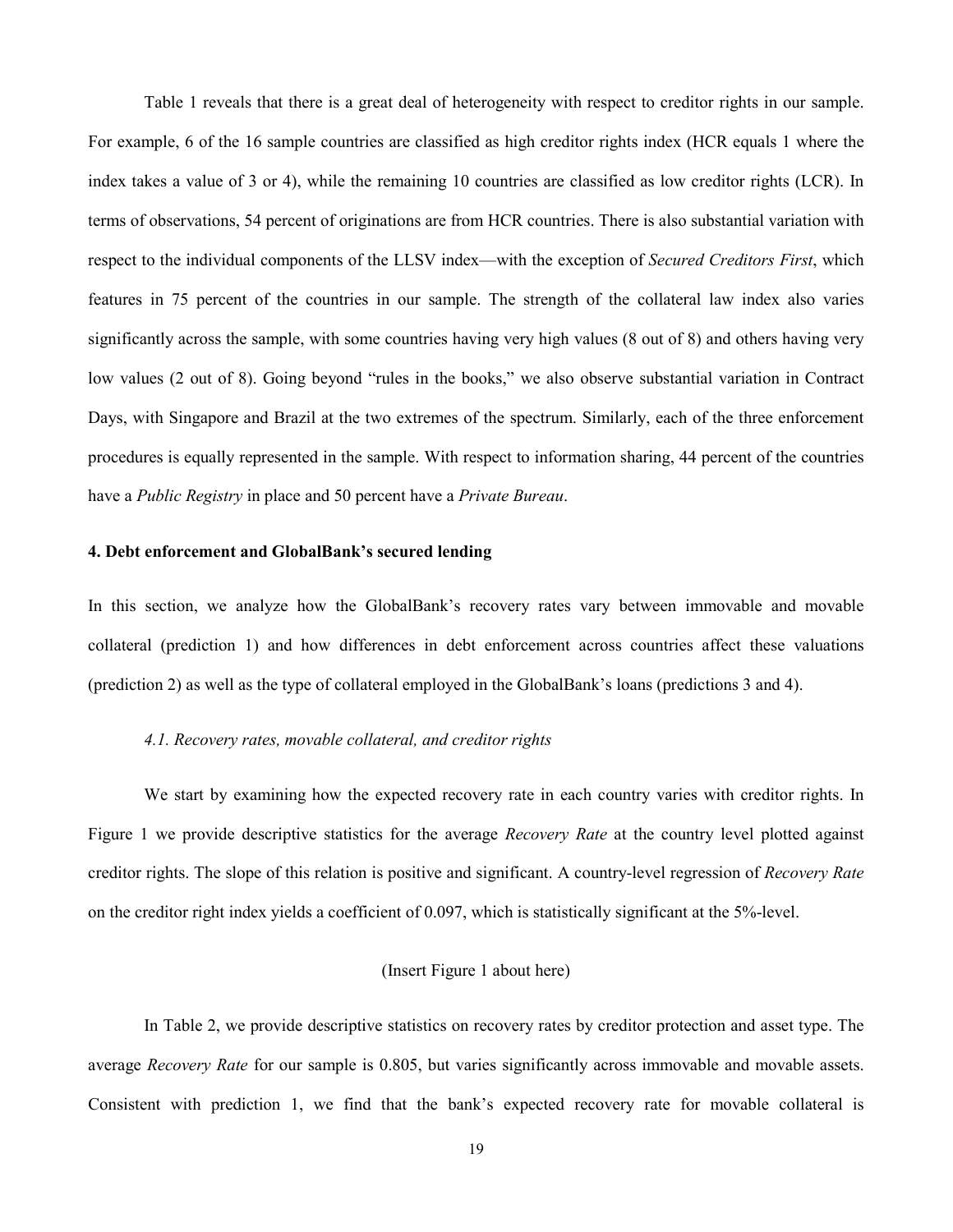significantly lower than for immovable collateral (63.1% as opposed to 98.5%; a difference of -35.4 percentage points that is statistically significant at the 5%-level). Interestingly, immovable collateral has an expected recovery rate near 100%, consistent with the full pledgeability assumption, typically maintained in the theoretical literature.

## (Insert Table 2 about here)

The bank's expected recovery rates also vary systematically across creditor rights. The average *Recovery Rate* is 91.3% in HCR countries and 74.1% in LCR countries. The difference of 17.2 percentage points is statistically significant at the 1%-level, which indicates that GlobalBank assigns higher recovery valuations to assets in countries with strong debt enforcement. Opening up further by collateral type, we observe that the *Recovery Rate* on movable collateral are much lower in LCR than in HCR countries (53.7% for LCR countries versus 78.9% for HCR countries). The *Recovery Rate* on movable collateral are instead very similar (98.3% for LCR countries versus 98.9% for HCR countries). This is consistent with prediction 2 that weak creditor rights have a more detrimental effects on the liquidation values of movable assets than immovable assets, reflected in the 24.7% difference-in-difference in average recovery rates between movable and immovable collateral.

To formally test predictions 1 and 2 we estimate equations (1) and (2) to compare GlobalBank's expected recovery rates on movable and immovable collateral across all countries controlling for country-, time-, industry-fixed effects and borrower characteristics.<sup>[16](#page-20-0)</sup> The results are presented in Table 3. In column (1), we find that the *Recovery Rate* on movable collateral is lower than the *Recovery Rate* on immovable collateral, consistent with prediction 1. Our estimates point to an average within-country spread in the expected recovery rates of movable and immovable collateral of 30.2 percentage points, which is comparable to the univariate estimates in Table 2.

## (Insert Table 3 about here)

<span id="page-20-0"></span><sup>&</sup>lt;sup>16</sup> Throughout, standard errors are clustered at the country level and computed using block bootstrapping owing to the small number of clusters (see, for example, Cameron et al. 2008). Additionally, in unreported results, we re-run the tests in columns (1) to (4), but cluster standard errors at the country-industry level. Results are stronger than clustering at the country level.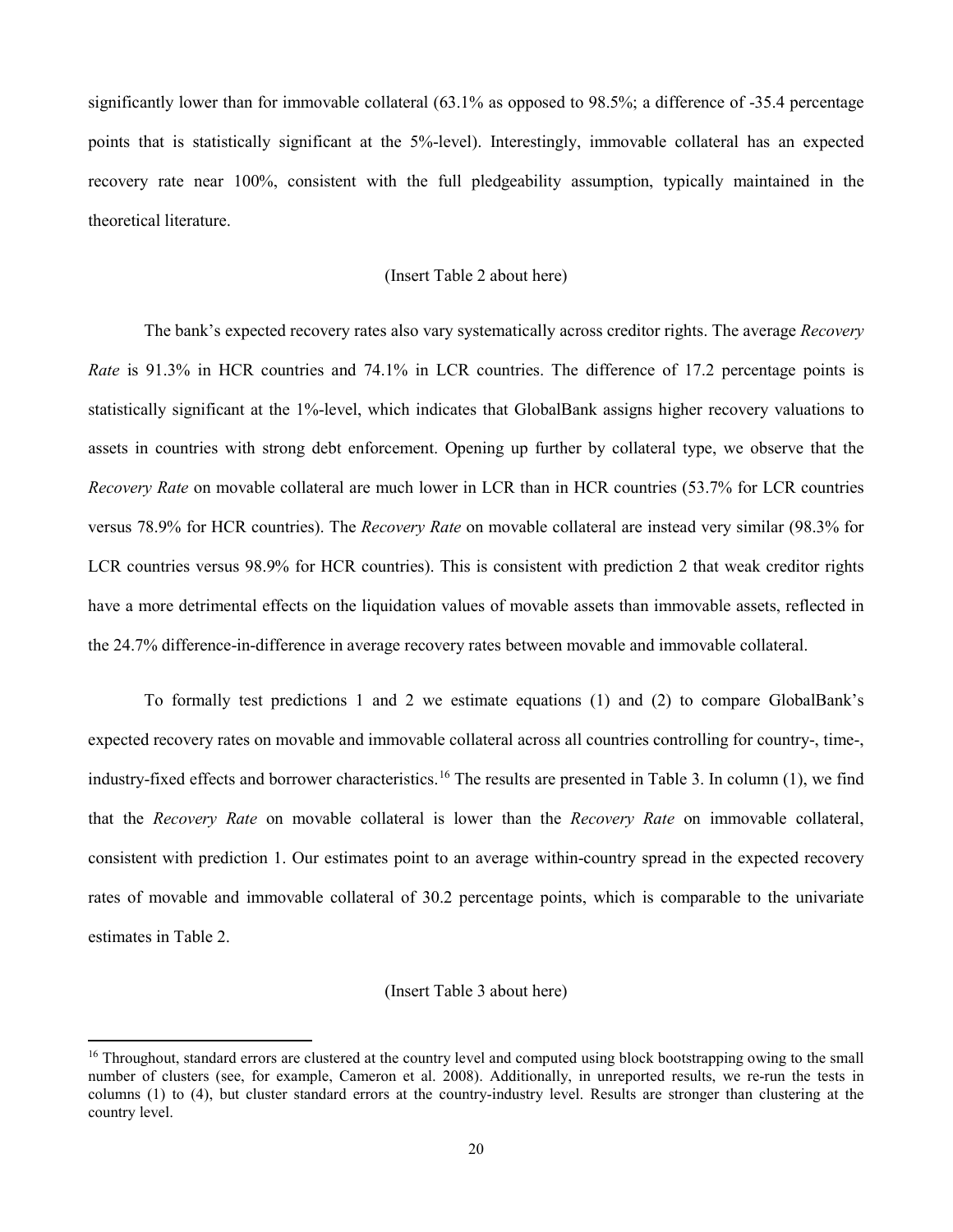In column (2), we examine how the recovery rate spread compares across weak and strong creditor rights countries. Consistent with prediction 2, the spread is substantially more pronounced in weak-creditorrights countries. Our estimates indicate an average spread of –44.8 percentage points in weak-creditor-rights countries as opposed to only –14.1 percentage points with strong-creditor-rights countries. The difference between these two values, captured by the interaction term, indicates that expected recovery rates on movable relative to immovable collateral are 30.7 percentage points higher in countries with strong creditor rights, relative to countries with weak creditor rights. This difference-in-differences estimate suggests that creditor rights have a large impact on expected recovery rates, particularly on movable collateral.<sup>[17](#page-21-0)</sup>

Comparisons of the estimates in Table 3 with the univariate difference-in-differences of 24.7 percent in Table 2 reveals that failing to account for possible confounding factors at the country level tends to underestimate the impact of creditor rights by around 24 percent  $((0.307 - 0.247)/0.247)$ . Relative to the average recovery rate on movable collateral in weak-rights countries, reported in Table 2, our difference-in-differences estimate suggests that stronger creditor rights increase recovery rates on movable collateral by 57 percent (0.307/0.537).

One potential concern with our estimates in column (2) is that differences in secondary markets across countries that differentially affect movable assets, such as asset redeployability or asset specificity, may bias our estimates. Such omitted country characteristics, which are potentially specific to an industry or asset class and time-varying, may pose an identification threat if they systematically correlate with creditor rights. For the most part, the literature has measured asset redeployability or asset specificity at the industry-level (see Stromberg, 2000; Acharya, Bharath, and Srinivasan, 2007; and Kim and Kung, 2017).<sup>[18](#page-21-1)</sup> Hence to address this concern, in

 $\overline{\phantom{a}}$ 

<span id="page-21-0"></span><sup>&</sup>lt;sup>17</sup> Table 1 showed that some countries had a substantially larger number of observations than other countries. In unreported regressions, we collapse the number of observations at the country-level, retaining one observation per country. In particular, we first run 16 country-level regressions of equation (1), excluding country-level effects. We then regress the estimated coefficient of *Movable* on a constant, *Creditor Rights* and *Creditor Rights × Movable*. The estimated coefficients of *Movable* is 0.424\*\*\*, and the interaction term between *Creditor Rights* and *Movable* is 0.257\*\*. Similar results hold when we apply weighted least squares with as weight "1/number of observations per country."

<span id="page-21-1"></span><sup>&</sup>lt;sup>18</sup> Rare exceptions that examine redeploaybility within an asset class include Benmelech Garmaise, and Moskowitz (2005) Benmelech (2009), and Bergman and Benmelech (2009).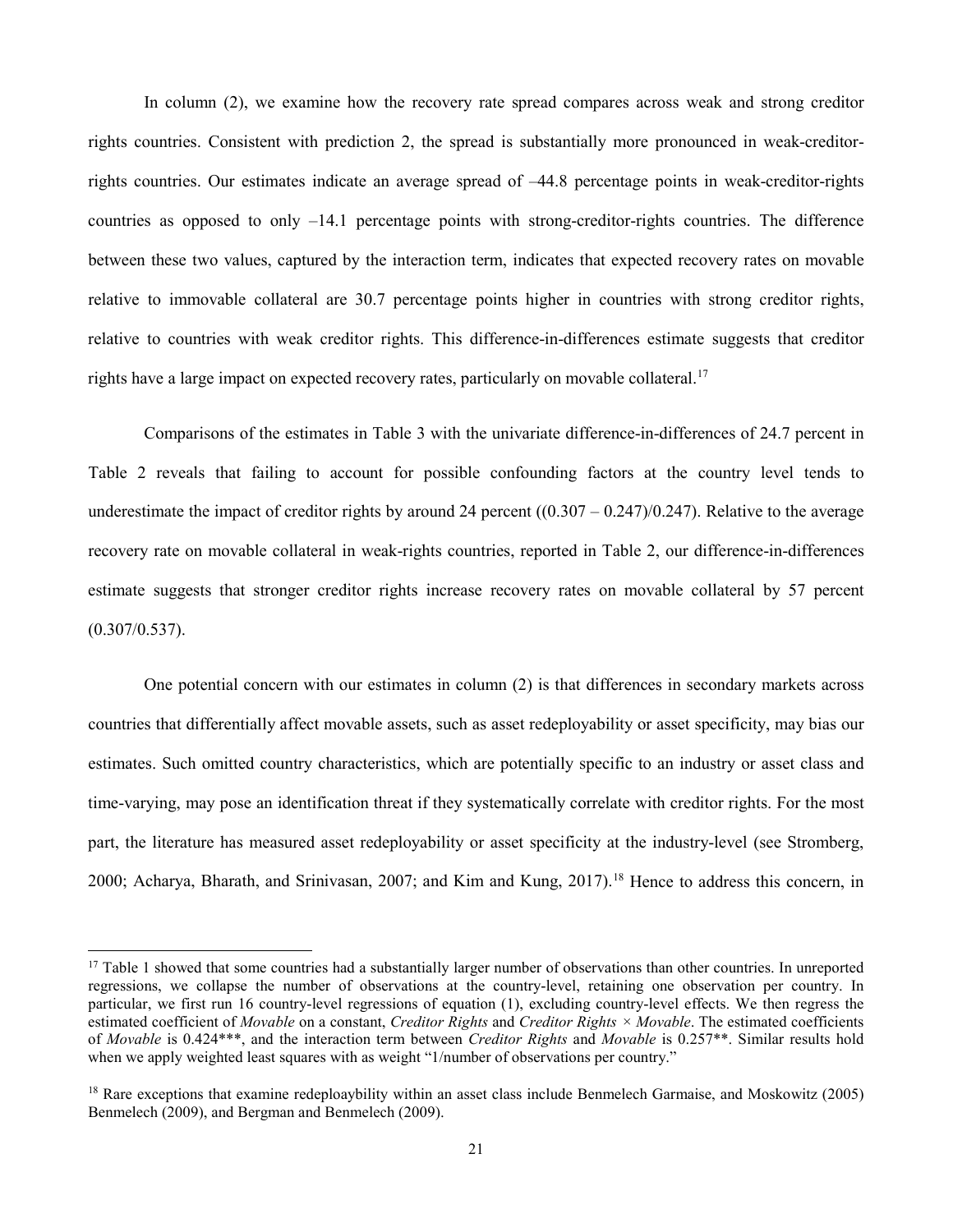column (3) we allow for country-industry-time and industry-asset-time fixed effects.<sup>[19](#page-22-0)</sup> If results were due to larger discounts on movable assets because of lower redeployability or more illiquid secondary markets in weak creditor rights countries, these specification would absorb these effects. Results, however, are very similar to those obtained in column (2) suggesting that these factors are unlikely to be driving our results.

To further examine whether omitted country characteristics threaten the internal validity of our estimates, we also allow for an interaction between movable collateral and GDP per capita. The coefficient of the interaction between *Movable* and *Creditor Rights* remains positive and statistically significant. Its size is somewhat smaller, which is expected given the positive correlation between GDP per capita and creditor rights.[20](#page-22-1) The coefficient of the interaction term with GDP per capita is statistically insignificant and close to zero, suggesting again that omitted country characteristics are unlikely to affect movable and immovable collateral differently.

The results in columns  $(1) - (4)$  likely understate the degree to which recovery rates are affected by creditor rights for two reasons. First, in the absence of strong creditor protection, the composition of borrowers is likely to shift toward more seasoned credit risks. Second, in responses to weak creditor protection and weak enforcement laws, lenders are also expected to demand better-quality collateral (prediction 4).

To help mitigate this downward bias and obtain a more precise measure of the true effect, we examine the effect of creditor rights on recovery rates in a borrower fixed effects framework. The sample size reduces from 10,146 to 4,744 because, as shown in Table 1, only 2,022 borrowers pledge multiple collateral types in 4,744 observations. Results are reported in column (5). They are qualitatively unchanged with those reported earlier, but the magnitude of coefficient on the interaction between *Movable* and *Creditor Rights* increases by approximately 10 percent. In column (6) we report results from a specification including country-industry-time and industry-collateral type-time. Again, this specification absorbs valuation effects that might be due, for example, to local economic fluctuations faced by an industry or specific to an asset type within a particular

 $\overline{\phantom{a}}$ 

<span id="page-22-0"></span><sup>&</sup>lt;sup>19</sup> The coefficient on *Movable* is absorbed in the specifications with industry-asset-time fixed effects.

<span id="page-22-1"></span><sup>20</sup> The pairwise correlation between GDP per capita and *Creditor Rights* is 0.489 and statistically significant.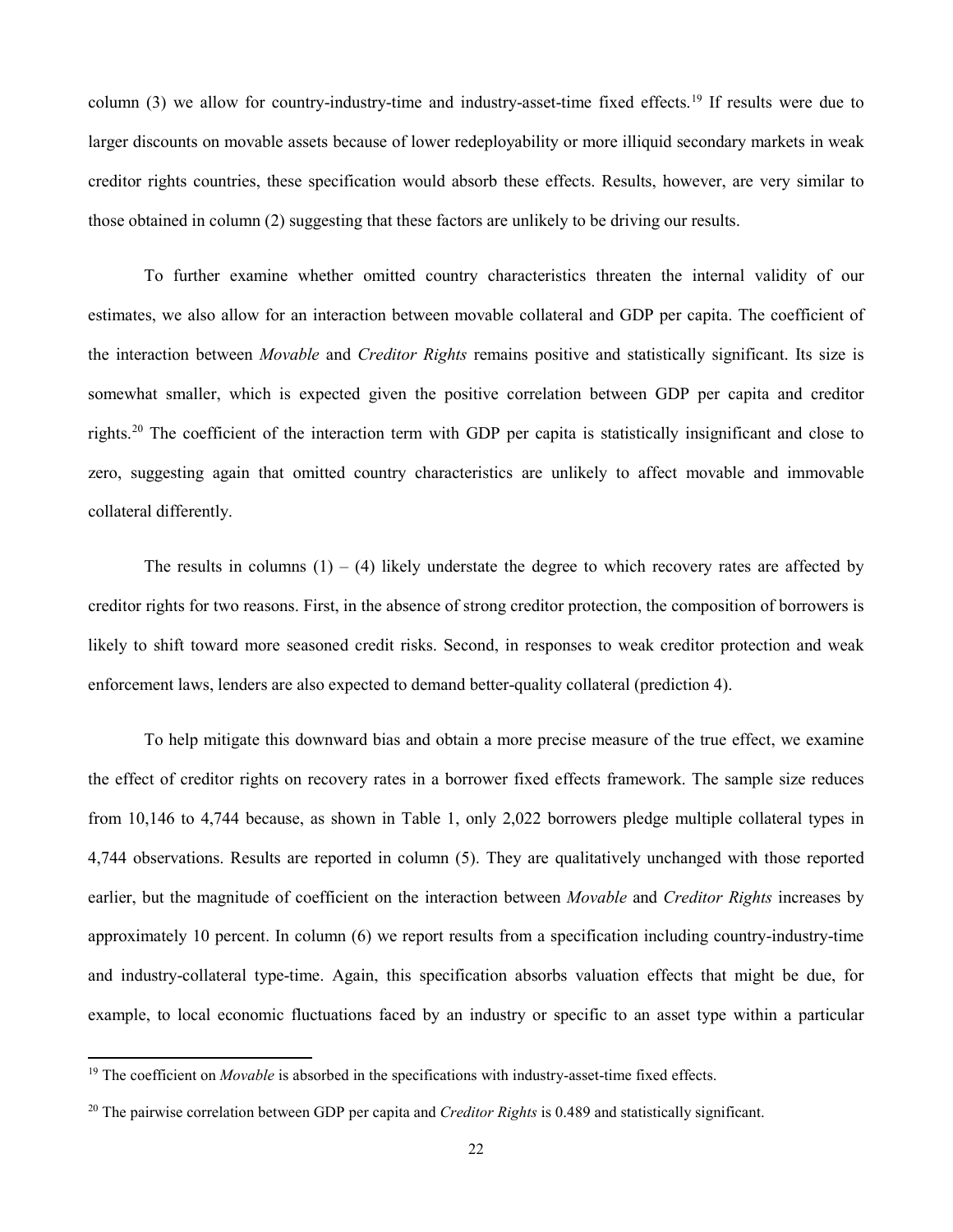industry. Results are again qualitatively unchanged, but the magnitude of coefficient on the interaction between *Movable* and *Creditor Rights* increases by approximately 10 percent.

#### *4.2. Collateral composition and creditor rights*

Next, we analyze the relation between creditor protection and collateral composition. For each of the 16 countries in our sample, we calculate the frequency of movable-backed loans. In Figure 2 we provide descriptive statistics for the average frequency of movable-backed loans at the country level plotted against creditor rights. The slope of this relation is positive and statistically significant. In particular, the average frequency of movablebacked loans is 63% in HCR countries and 43% in LCR countries. The difference of 20 percentage points is statistically significant at the 5% level, which indicates that GlobalBank lends more frequently against movable assets in countries that have strong creditor protection, consistent with prediction 3 that the pledgeability of movable collateral increases in creditor rights.

## (Insert Figure 2 about here)

In Figure 3, we examine how collateral bundling (i.e., when a loan is backed by both movable and immovable collateral) varies with creditor protection. For each of the 16 countries in our sample, we calculate the frequency of movable-backed loans that are also backed by immovable collateral. We find that the average frequency of bundle-backed loans is 5% in HCR countries and 17% in LCR countries. The difference of 12 percentage points is statistically significant at the 10% level. This inverse relationship between credit protection and collateral bundling is consistent with prediction 4 that as the pledging movable collateral becomes a viable alternative in strong creditor rights countries, the need for collateral bundling with immovable assets decreases.

## (Insert Figure 3 about here)

In Table 4, we examine how debt enforcement affects collateral composition in a regression framework including firm characteristics and industry and time fixed effects. This helps mitigate the selection concern that the collateral compositions observed in Figures 3 and 4 are due to differences in borrower composition. In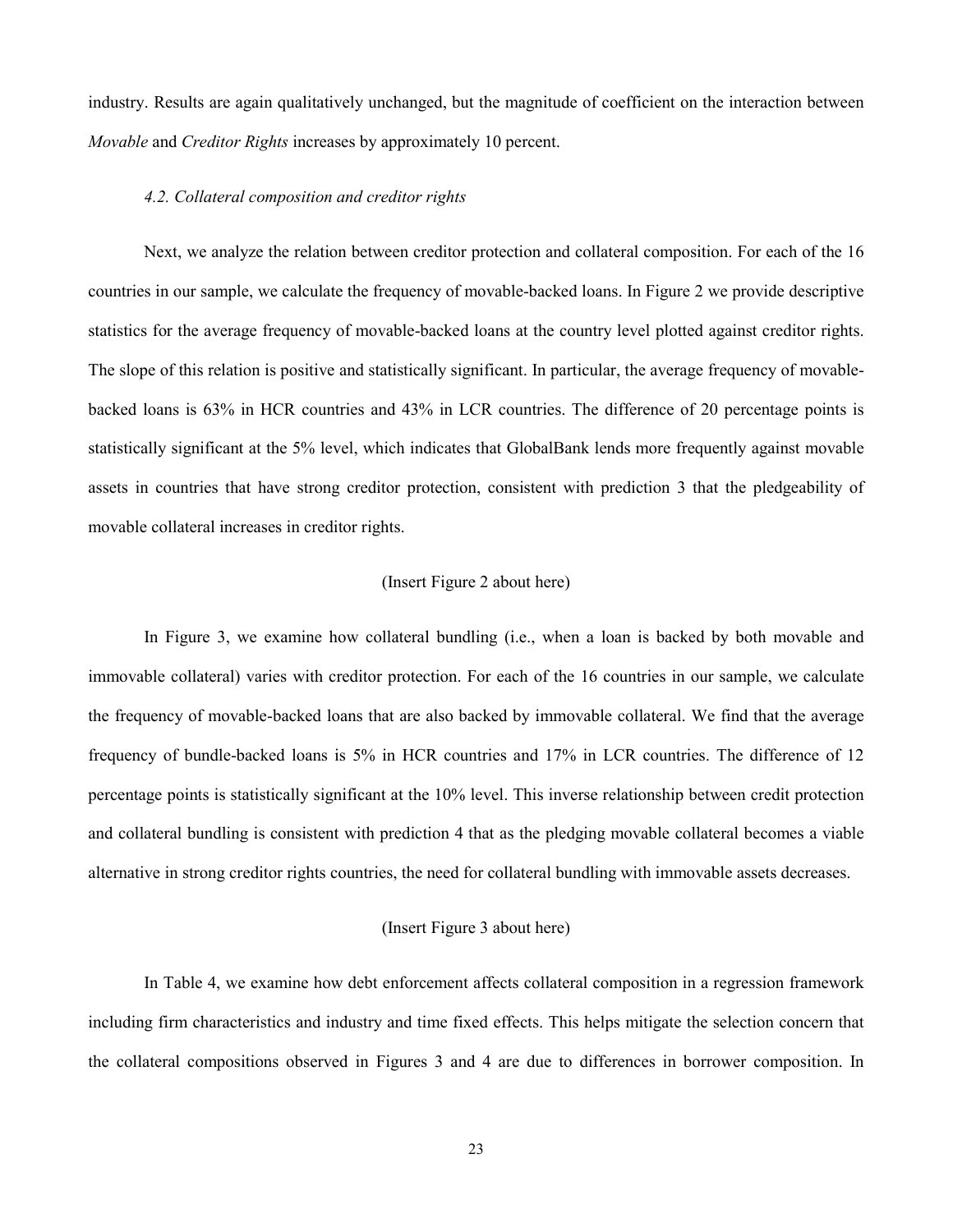column (1) we estimate equation (3) to focus on the proportion of loans backed with movable collateral.<sup>[21](#page-24-0)</sup> The average frequency of movable-backed loans is 14 percentage points higher in HCR countries, which is significant at the 5% level. In column (2) we estimate equation (5) to examine collateral bundling for the 5,426 of 8,695 loans that have at least some movable assets pledged as collateral. We find that the average frequency of bundle-backed loans is 16 percentage points lower in HCR countries, which is significant at the 1%-level. Combined, Table 4 and Figures 2 and 3 are consistent with the notion that stronger creditor protection is associated with a larger collateral menu that in particular allows firms to pledge movable assets as collateral and enhance their debt capacity. As the pledgeability of movable assets increases, the need for both pledging immovable collateral and collateral bundling with immovable assets decreases.

## (Insert Table 4 about here)

The fact that we find a difference in *Recovery Rates* for movables lending between weak and strong enforcement despite the shift away from movable collateral in weak-enforcement countries indicates that collateral composition may be constrained by supply-side factors. The observed patterns suggest that although lenders may attempt to overcome enforcement frictions by requiring more attractive collateral in LCR countries, their ability to do so is limited and in response they price enforcement costs into expected recovery rates.

# *4.3. Further evidence on debt enforcement laws and collateral types*

 $\overline{\phantom{a}}$ 

In this section, we dig deeper into the economic mechanisms driving our results by looking at the different aspects of creditor protection and types of movable collateral ("physical" vs. "non-physical") that drive the empirical relation between the bank's expected recovery rates and creditor protection.

To better understand the facets of creditor protection and debt enforcement law that affect expected recovery rates on movable collateral versus immovable collateral, we examine alternate enforcement laws and institutions that govern creditors' bargaining power and control rights in default, characterized by "rules in the books" and efficiency of enforcement in practice. We focus on the individual components of the creditor right

<span id="page-24-0"></span> $21$  The number of observations is lower than the 10,146 presented in Table 1 because we focus on loan-level observations in Table 4, and some loans are backed with multiple forms of collateral.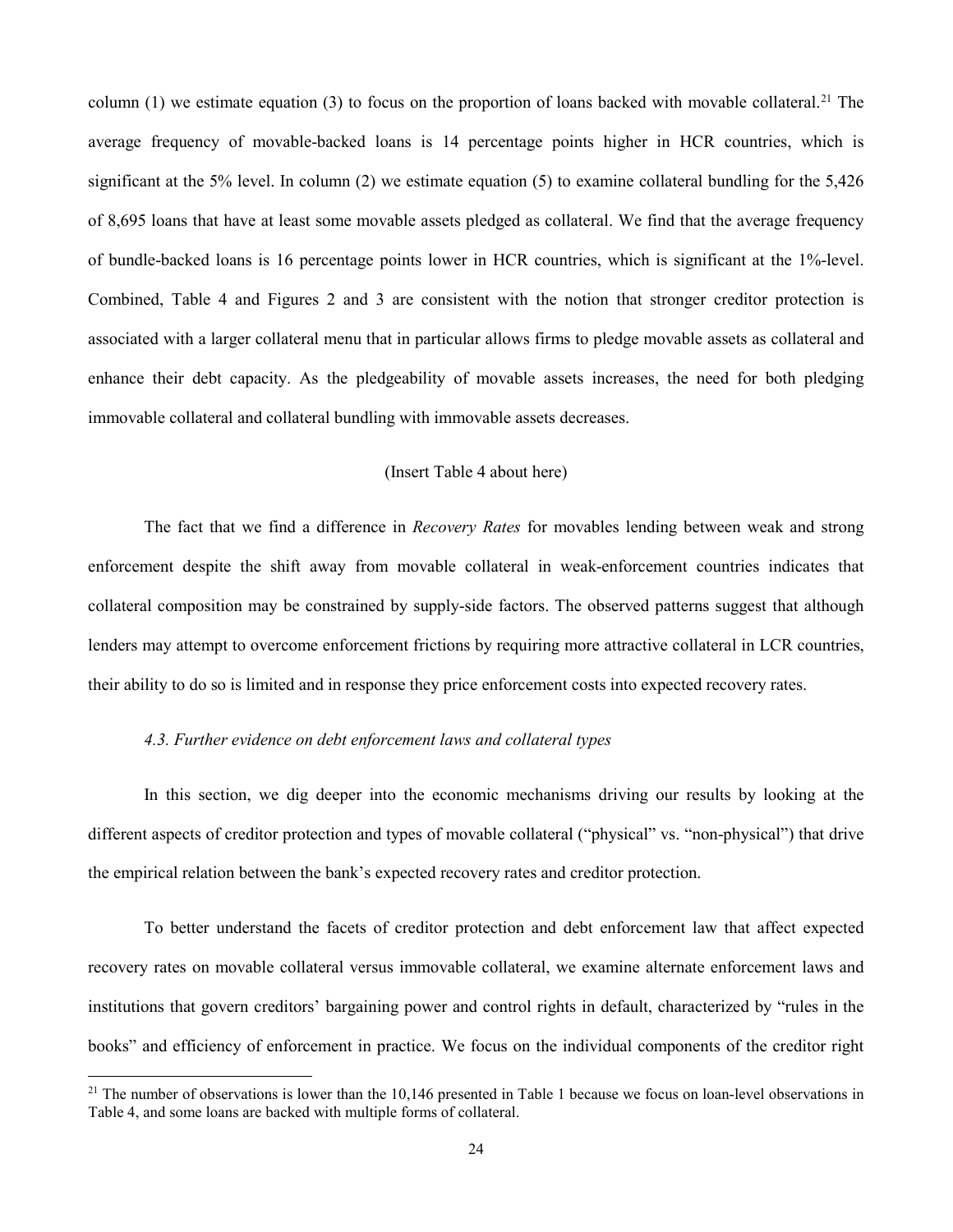index from LLSV; law on the use of movable collateral from the World Bank Doing Business index and Calomiris, Larrain, Liberti and Sturgess (2017); survey evidence on the enforcement procedure and efficiency of judgment from Djankov et al. (2008); and whether a country has a public credit registry or private bureau.<sup>[22](#page-25-0)</sup>

In Table 5, we evaluate the impact of these procedures on Globalbank's expected recovery rates on movable and immovable collateral using our difference-in-differences approach with borrower fixed effects. In column (1) we focus on the four components of the creditor right index. We find that the variables *No Automatic Stay*, and *Management Doesn't Stay* both matter for expected recovery rates on movable collateral. Specifically, recovery rates are higher on movable assets for borrowers in countries where there is no automatic stay on the assets of a firm, that might prevent a secured creditor enforcing, or where management does not stay and maintain control of assets throughout enforcement. Importantly, since our focus is on how enforcement affects recovery rates on movables versus immovable for the same borrower, the results in column (1) imply that valuations on movable assets are uniquely adversely affected by management maintaining control in enforcement. One potential explanation consistent with theory is that management have greater bargaining power over movable assets because management has a greater opportunity to tunnel movable assets than immovable assets.

## (Insert Table 5 about here)

Next, we explore the role of movable collateral laws, using data from the World Bank's Doing Business legal rights index. Following Calomiris, Larrain, Liberti and Sturgess (2017), we build three indicators that reflect the strength of movable collateral law: *Collateral Creation*, *Collateral Registry*, and *Collateral Enforcement*. In column (2) of Table 5, we report the within-borrower estimates of equation (2) where we include the three components of movable collateral law in addition to the creditor rights index. We find that the *Recovery Rate* on movable collateral relative to immovable collateral are substantially higher in countries with stronger movable collateral laws, specifically in relation to collateral enforcement, which allows creditors to enforce claims on movable assets. The effect of creditor protection on movable collateral recovery rates, which

<span id="page-25-0"></span> $22$  Appendix Table A3 presents pairwise correlations between the alternate enforcement variables.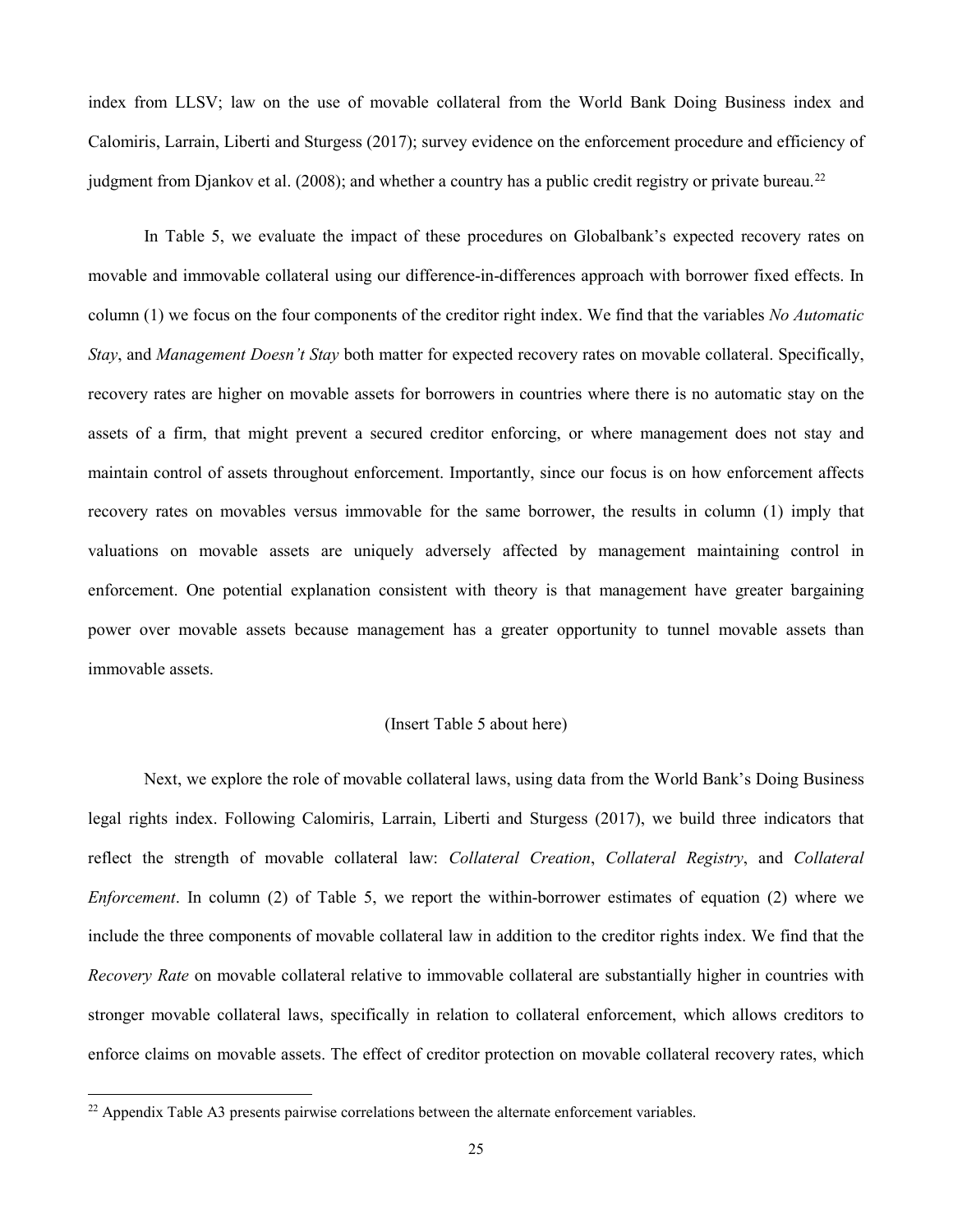captures broader creditor power, are smaller but remain significant when we examine enforceability of movable collateral. [23](#page-26-0)

In column (3), we examine how the expected enforcement procedure in DHMS affects the expected recovery rates. Using a representative insolvency case of a midsize firm, DHMS asked insolvency practitioners in each country to determine which enforcement procedure (foreclosure, liquidation, or attempt for reorganization) is more likely to be used given the country's bankruptcy laws and institutions. Countries where foreclosure is the most likely procedure exhibit higher expected recovery rates. DMHS found that foreclosure works extremely well when combined with an "out-of-court enforcement", which may be particularly valuable for movable assets if management control is associated with lower recovery rates, as we find above. This underlines again that creditors expect higher recover values if they can expect to maintain power in enforcement, which helps alleviate agency problems pertaining to movable assets during enforcement.

Next, we study how the bank's expected recovery rates on movable collateral vary with the quality of its legal system as measured by the number of days that it takes to enforce a payment dispute through the courts, *Log Contract Days*. The measure is taken from Djankov, La Porta, Lopez-de-Silanes, and Shleifer (2003). Pairwise correlations in Appendix Table A3 indicate that countries with inefficient courts tend to have lower expected recovery rates on collateral, have weaker creditor rights, and are less likely to enable out-of-court enforcement of security interests. Estimates in column (4) of Table 5 indicate that expected recovery rates on movable collateral relative to immovable collateral are substantially lower in countries where enforcing a contract through the courts takes longer, even after taking into account the strength of debt enforcement. Long enforcement times might adversely affect movable assets, such as inventory, because they exhibit both higher depreciation rates and lower redeployablility than immovable assets such as real estate.

 $\overline{a}$ 

<span id="page-26-0"></span> $^{23}$  Pairwise correlations in Appendix Table 3 indicate that countries where the scope of using movable assets as collateral is high also exhibit stronger creditor rights. This indicates that the use of movable collateral increases as the institutional framework improves, consistent with the main thesis of the paper that movable assets are more susceptible to the inefficiencies induced by a weak institutional framework, and therefore, their use requires a stronger institutional framework.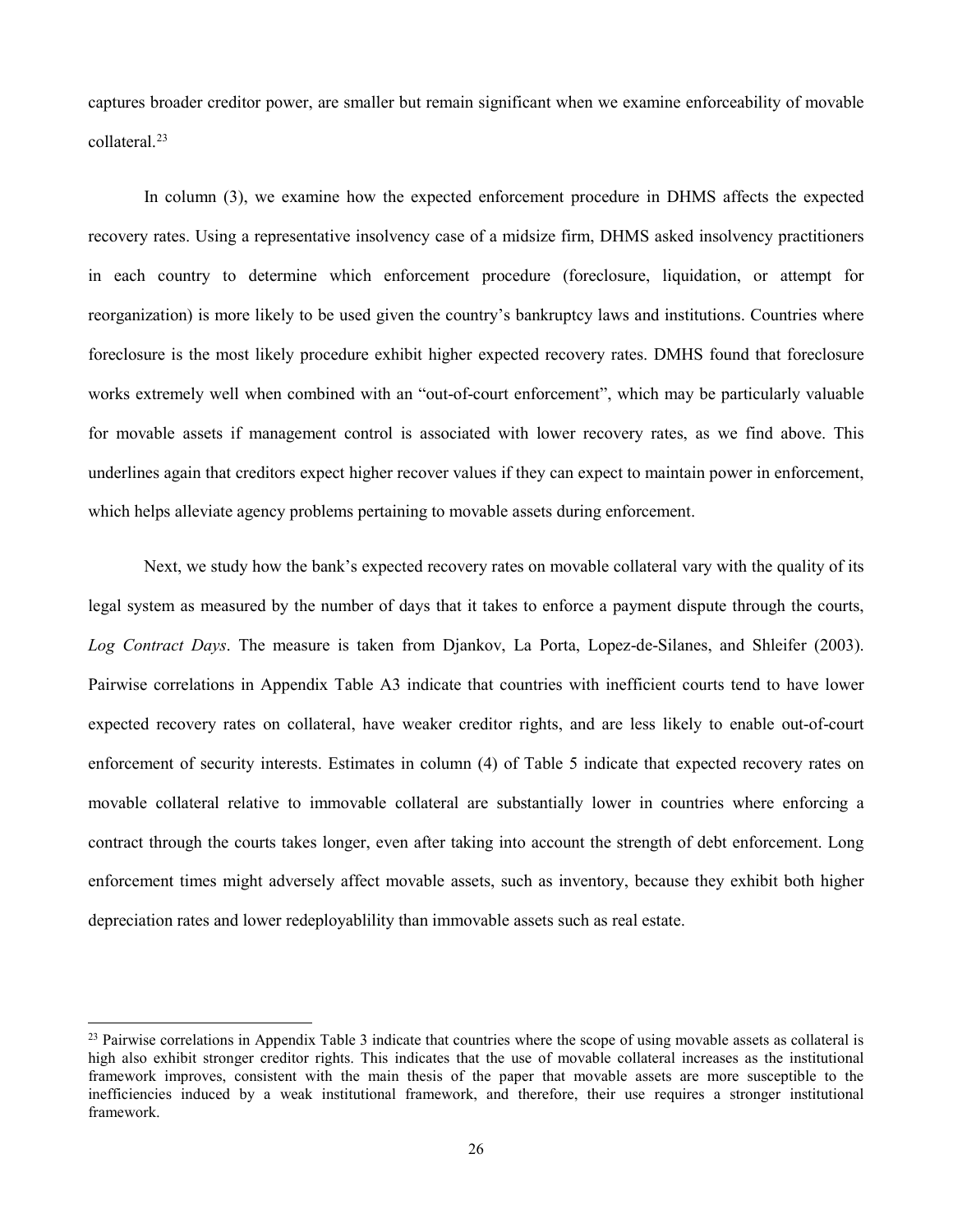In the last column of Table 5, we explore the role of information sharing through a credit registry or private credit bureau. Information sharing allows creditors to better screen and monitor borrowers (see, for example, Jappelli and Pagano 1993 and Padilla and Pagano 1997, 2000). Estimation results in column (5) indicate that expected recovery rates on movable collateral relative to immovable collateral are 38.6 percentage points higher when information sharing is present over and above the more general creditor rights index.

The results in Table 5 indicate that efficient enforcement of debt contracts and security interests, in terms of both procedure and timing, are particularly important in explaining variation in the bank's expected recovery rates on movable assets. The results on enforcement procedure, out-of-court enforcement on movable collateral, and information sharing show that laws and institutions that allocate more control to creditors increase recovery rates in addition to the broader role of creditor protection. Two potential and complementary interpretations of these findings are: i) allocating greater bargaining power to creditors alleviates strategic default concerns; and ii) enforcement that is slow or grants control to management in reorganization decisions is especially costly for movable assets that are less redeployable, depreciate faster, and are subject to agency concerns.

To examine more precisely how creditor protection affects recovery rates on movable assets, we decompose movable collateral into movable collateral that is "physical" (e.g., machinery and equipment) and "non-physical" in the sense that it represents a security interest on the firm's current and future cash flows from "floating assets" such as inventory and accounts receivables. We present results that test predictions 1 and 2 by estimating equations (1) and (2) in Table 6. We find that while our earlier results hold for both types of movable collateral, they are stronger, both economically and statistically, for movable assets that are closest to the academic "cash flow" definition of movable collateral that is used in the financial contracting literature.

## (Insert Table 6 about here)

## **5. LTV ratios, loan interest rates, and expected recovery rates**

In this section, we study how stronger creditor protection work through recovery rates on pledged assets to enhance the firm's debt capacity. In particular, we examine how LTV ratios and interest rates of loans backed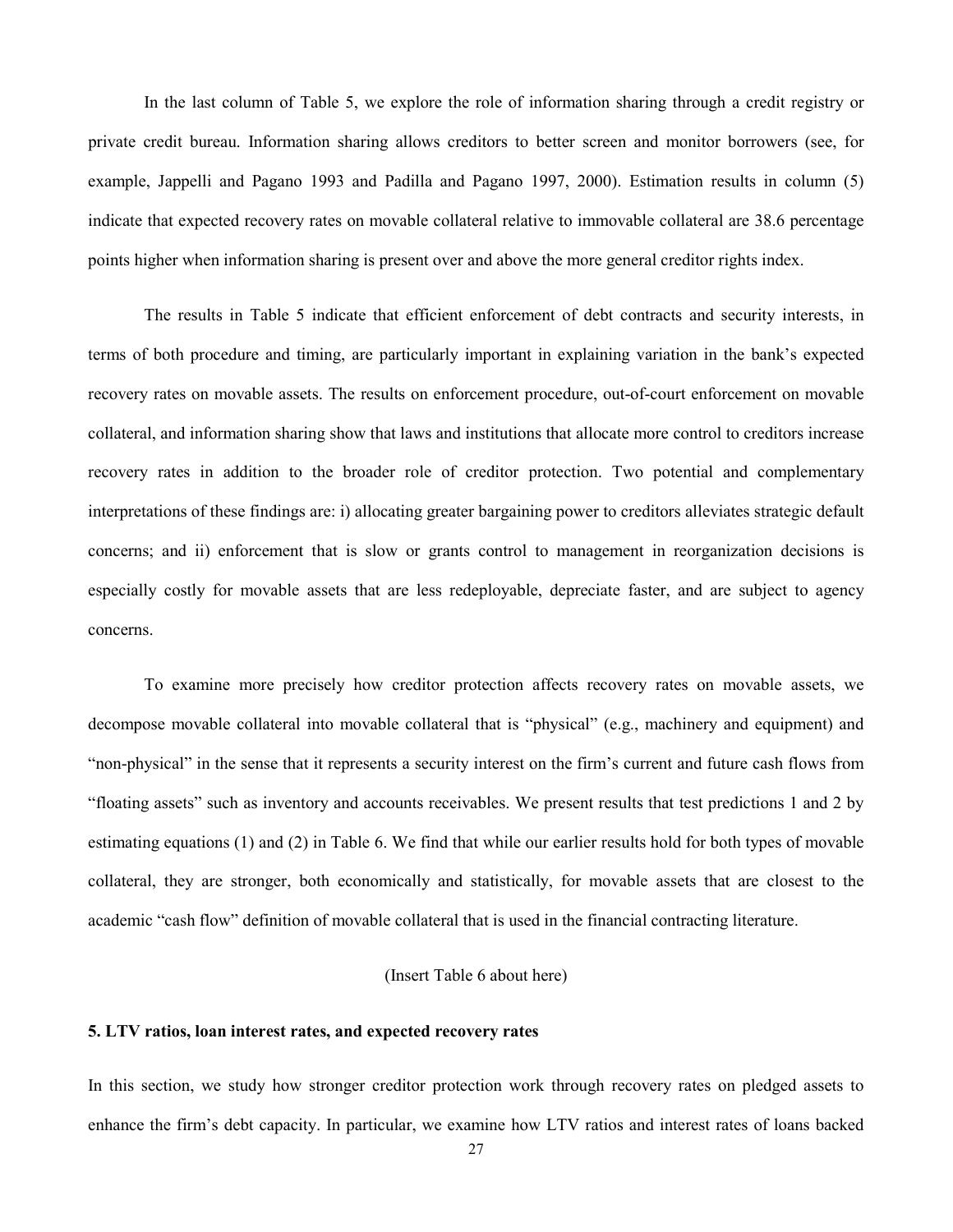with movable assets versus immovable assets vary with creditor protection. We use our within borrower framework to mitigate borrower selection concerns and focus on borrowers that contract with GlobalBank by pledging movable and immovable collateral against two or more distinct loans.

These borrowers are a subsample of the sample of borrowers we study in columns (5)-(7) of Table 3, which comprises both borrowers that pledge movable and immovable collateral at the same time against the same loan and those that pledge movable and immovable collateral against multiple loans. We focus on borrowers that pledge movable and immovable collateral against multiple loans because LTV ratios and interest rates are observed at the loan level, and therefore we are unable to identify differences in interest rates across collateral types within the same borrower when multiple collateral types support the same loan. This subsample includes 1,350 of the original 4,744 observations.

We begin in Table 7 by providing descriptive statistics. Panel A provides descriptive statistics for LTV ratios. The average LTV ratio in our sample is 70.5% (i.e., the bank lends 70.5 cents against each \$ of collateral value). Consistent with movable collateral being less pledgeable than immovable collateral, the average LTV ratio for movable collateral is 58.4% relative to 82.8% for immovable collateral. Consistent with stronger creditor protection increasing the pledgeability of movable assets, the average LTV ratios for loans backed by movable collateral increase by 39.4 percentage points (from 41.4% to 80.9%) as we move from LCR to HCR countries. Loans backed by immovable collateral have consistently high LTV ratios and increase only by 4.4 percentage points (from 80.7% to 85.1%) as we move from LCR to HCR countries, pointing to a difference-indifference spread in LTV ratios of 35 percentage points.

## (Insert Table 7 about here)

Panel B provides descriptive statistics for interest rates. The loan interest rate available in our data is the net spread— the gross interest rate charged on the loan minus the marginal cost of lending. Examining differences across collateral types, interest rates are 72.3 basis points higher in LCR countries, which is equivalent to an increase of 10.7% relative to interest rates in HCR countries. Interest rates are, on average, 55.4 basis points higher for loans backed with movable collateral than loans backed with immovable collateral.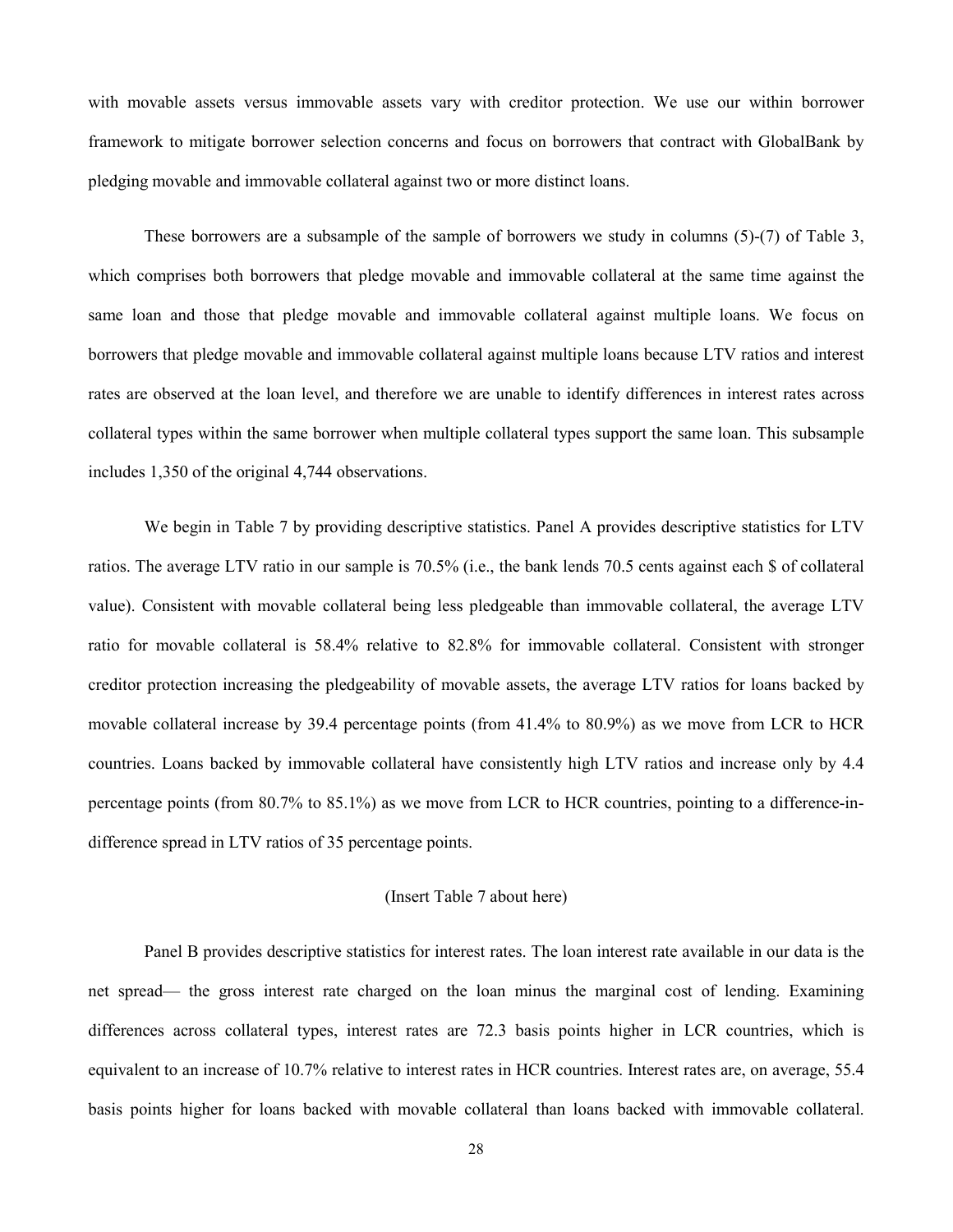However, the interest rate spread on movable over immovable collateral is higher in LCR countries (0.837 basis points) than in HCR countries (0.171 basis points). A difference-in-differences comparison of interest rate spreads on movables versus immovable across creditor rights shows that loan interest rates are 66.6 basis points higher on movable loans than immovable loans in LCR countries compared with HCR countries.

In Panel C, we confirm that the expected recovery rates in the sub-sample of 1,350 observations vary with creditor rights and collateral type in the same way as for the full sample, reported in Table 2.

In Table 8 we study how the LTV ratios and interest rates vary with recovery rates in a cross-sectional difference-in-differences framework with borrower fixed effects. This allows us to directly map the bank's expected recovery rates on assets securing a loan to the equilibrium loan quantity and price. This comparison is made within the same borrower, controlling for borrower and time fixed effects as well as other loan and borrower characteristics (including the GlobalBank's assessment of credit risk) and it is thus free from unobserved heterogeneity issues that generally plague test of the empirical relation between collateral and loan supply.

## (Insert Table 8 about here)

We find that conditional on \$1 of market value of pledged collateral, a higher expected recovery rate on the pledged assets is associated with higher LTV ratios (higher quantity) and lower loan interest rates (lower price). In terms of magnitudes, our estimates indicate that a one standard deviation increase in the expected recovery rate of 25 percentage points is associated with a 17.45 percentage points increase in the LTV ratio and a 23 basis points decreases in the loan interest rate. The combination of a positive effect on quantities and negative effect on price rules out that a positive shift in the demand for credit is driving our results (which would yield a positive change in quantities and prices). This result, combined with the results in Table 3 and 4, is consistent with an equilibrium effect in which stronger creditor protection increases debt capacity through improving recovery rates and enlarging the set of asset types that can be pledged as collateral.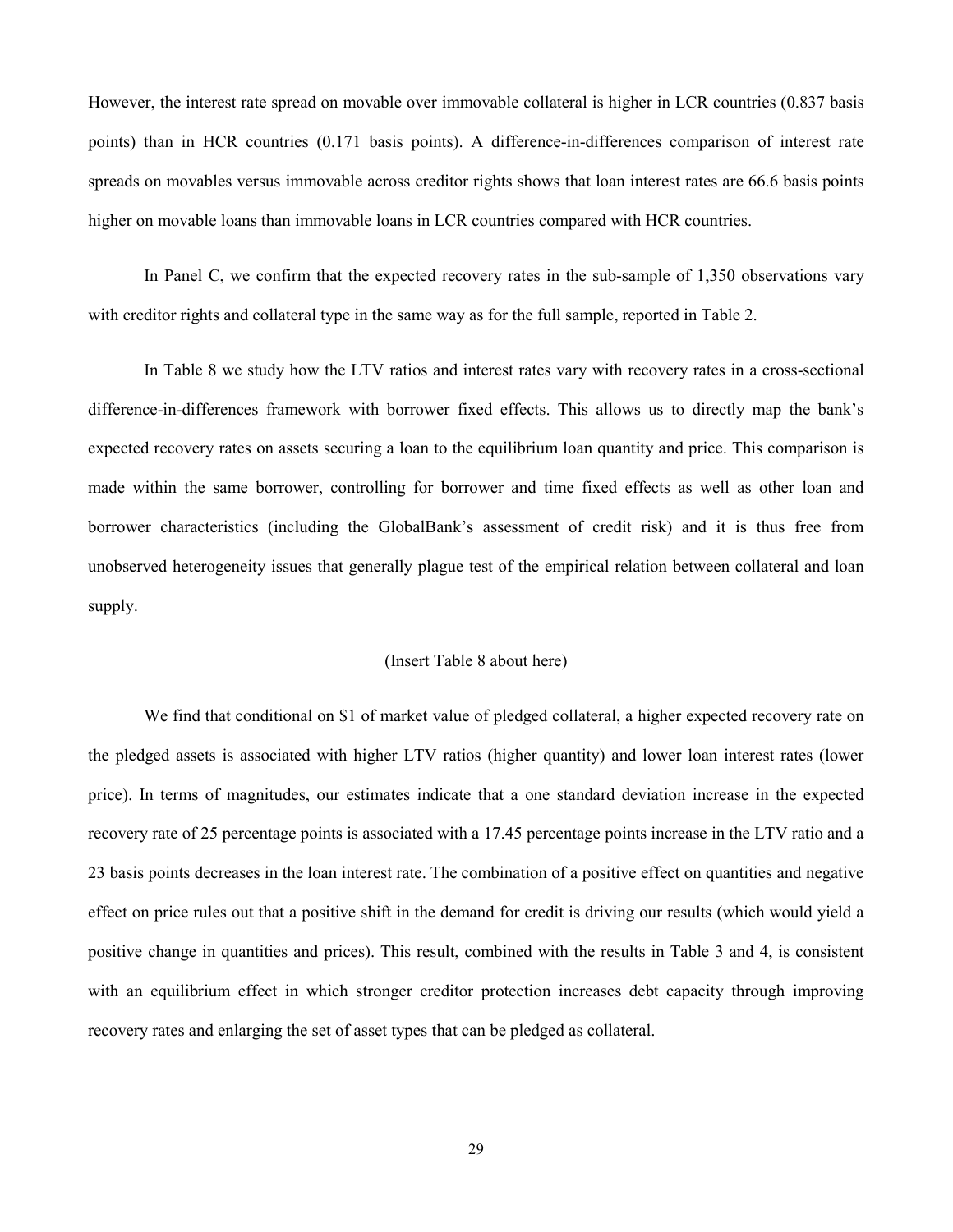## **6. Expected recovery rates and realized recoveries**

In the final part of the paper, we contrast the bank's expected recovery rate with actual recovery rates from the bank's lending program. Information on actual recovery rates on collateral and actual recovery rates on loans are available in the data at the aggregate country level.<sup>[24](#page-30-0)</sup> This enables us to gain some additional insights on the credibility of our key explanatory variable and the bank's lending behavior.

To provide further credibility to our analysis, we correlate, at the country level, the actual recovery rates on collateral for loans in our sample with the expected recovery rates on collateral. Figure 4 shows a positive and significant correlation (0.56) between the expected and actual recovery rates on collateral, suggesting that the bank's expected recovery rates are insightful in predicting the actual recovery of the collateral.

## (Insert Figure 4 about here)

In Figure 5 we also plot the relation between the expected recovery rates on collateral and the actual recovery rates on loans. If the lender prices weak enforcement into lending decisions through the expected recovery rate on collateral, then lower expected recovery rates should result in lower loan-to-value ratios and higher borrowing costs, as shown in Table 8, but not necessarily lower recovery rates on loans. We find this is indeed the case. This suggests that banks are able to overcome inefficiencies in the legal and institutional environment through private contracting—admittedly not without consequences to borrowers— consistent with insights from the law and finance literature.

(Insert Figure 5 about here)

#### **7. Concluding Remarks**

 $\overline{\phantom{a}}$ 

Collateral is central to secured debt contracts. One of the defining characteristics of collateral is the value a creditor expects to recover upon default, which ultimately decides the cost of credit and the borrower's debt

<span id="page-30-0"></span><sup>&</sup>lt;sup>24</sup> We observe only the final recovery rates on both collateral and loans, but not the details on the loans or the enforcement procedure either at the borrower-level or on aggregate.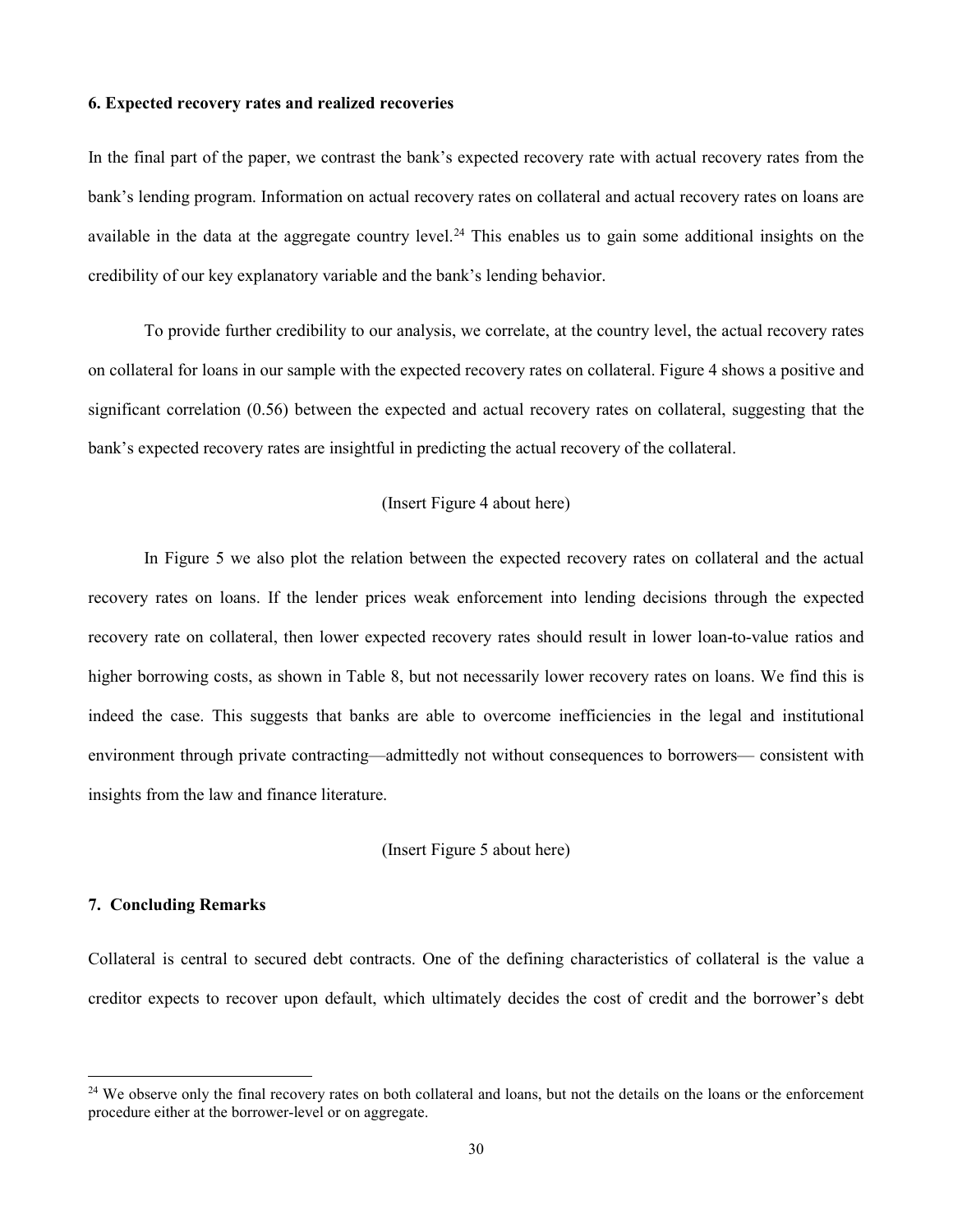capacity. In this paper, we exploit a unique cross-country data set to show that enforcement law and institutions are a primary determinant in explaining liquidation values from the perspective of a creditor.

We find that expected recovery rates on movable collateral are systematically lower than on immovable collateral by about 30 percentage points. The size of this difference is systematically larger in weak creditor rights. It is 44.8 percentage points in weak creditor rights countries as opposed to only 14.1 percentage points in strong creditor rights countries, consistent with the maintained assumption in the financial contracting literature that weak creditor rights have more detrimental effects on the liquidation values of movable assets. These results are robust to identification concerns regarding borrower composition and differences in the liquidity of secondary markets.

Additional analysis, exploring different aspects of creditor rights, both in the books and in practice, reveals that the efficient enforcement of debt contracts and security interests, in terms of both procedures and timing, has a large impact on liquidation values of pledged assets. Enforcement that is slow or grants control to management in reorganization decisions is found to be particularly costly for movable assets, consistent with the idea that such assets depreciate faster and are more prone to agency problems.

In terms of collateral composition, we find that as creditor protection improves, there is a move away from immovable collateral towards movable collateral—either alone or bundled with movable assets. In particular, we find that the average frequency of movable-backed loans is 14 percentage points higher in strong creditor rights countries than in weak creditor-rights countries. Similarly, the average frequency of bundlebacked loans is 16 percentage points lower in strong creditor rights countries than in weak creditor rights countries. These results imply that under strong protection, the collateral menu expands with movable assets becoming a viable alternative to immovable collateral, consistent with the theoretical work by Gennaioli and Rossi (2013).

Overall, our results provide novel evidence confirming key assumptions and predictions of the financial contracting literature and shows that recovery rates on pledged assets is an important first-stage mechanism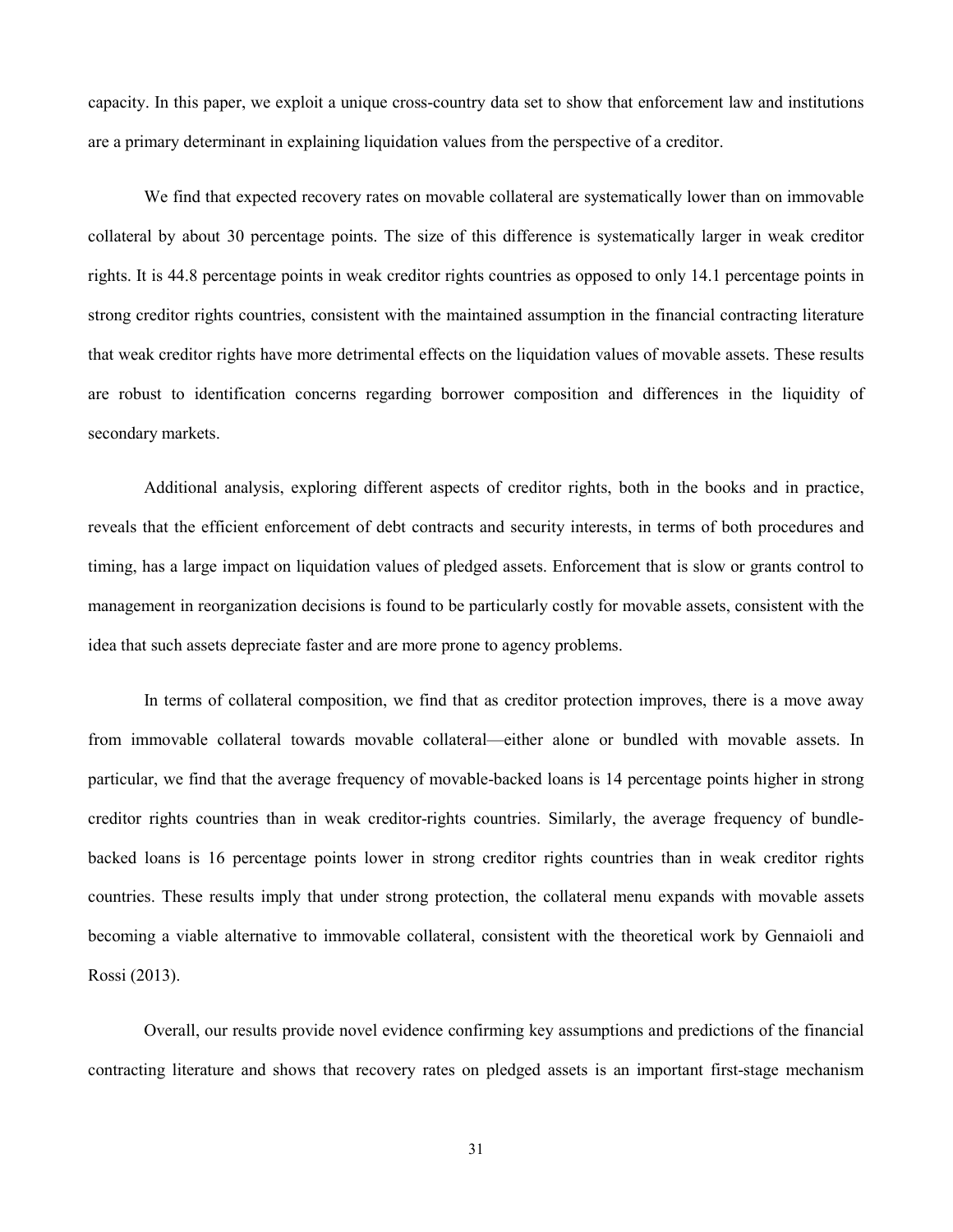through which creditor protection affects firms' debt capacity and terms of credit. We show that higher expected recovery rates on pledged assets translate into a higher loan-to-value ratios and lower loan interest rates.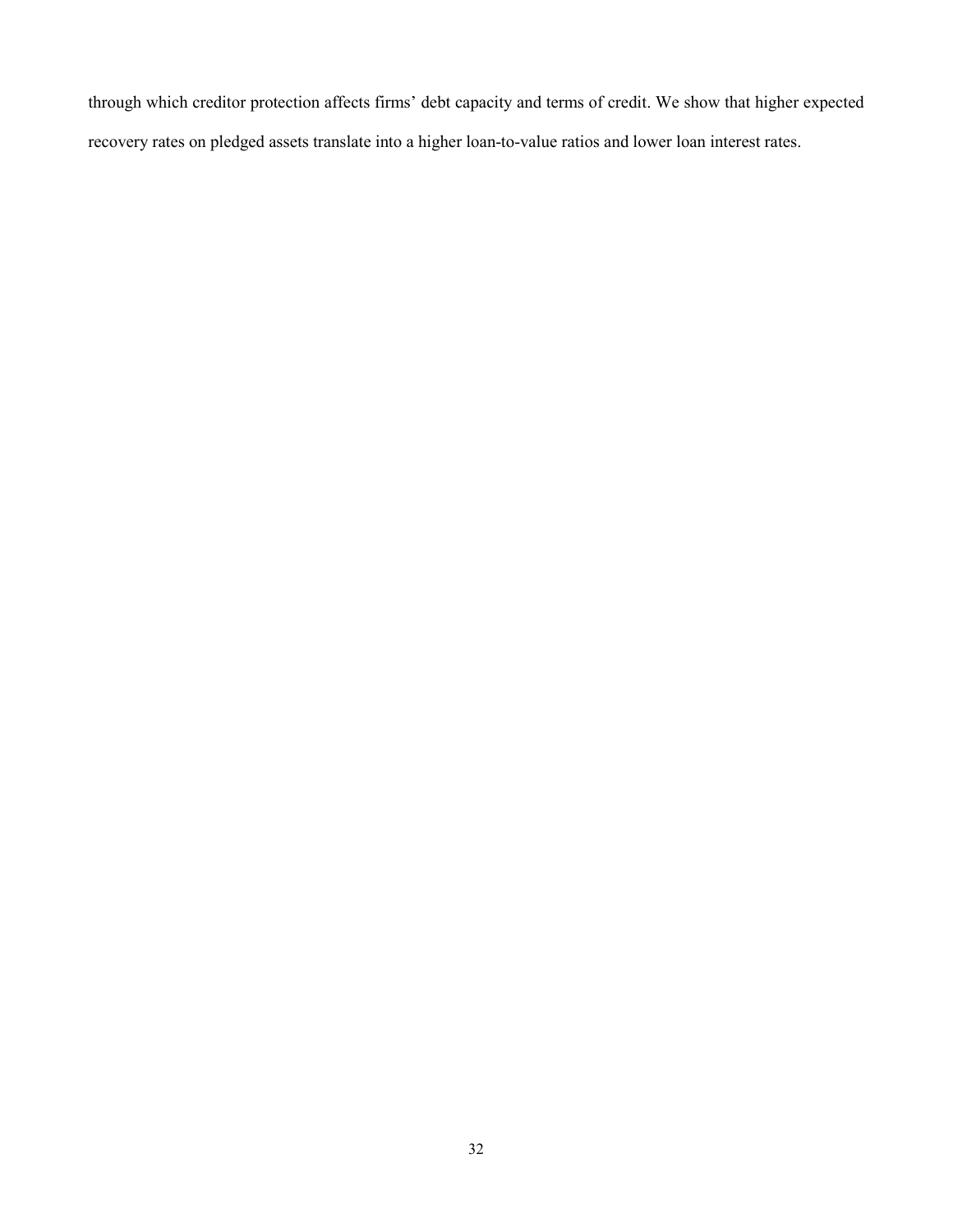## **References**

- Acharya, Viral, Sreedhar Bharath, and Anand Srinivasan, 2007, Does Industry-wide Distress Affect Defaulted Firms? Evidence from Creditor Recoveries, *Journal of Financial Economics*, 85(3), 787–821.
- Aghion, Philippe, and Patrick Bolton, 1992, An Incomplete Contracts Approach to Financial Contracting, *Review of Economic Studies,* 59, 473–494.
- Aghion, Philippe, Oliver D. Hart, and John H. Moore, 1992, The Economics of Bankruptcy Reform, *Journal of Law, Economics, and Organization*, 8, 523-546.
- Barro, Robert, J. 1976, The Loan Market, Collateral, and Rates of Interest, *Journal of Money, Credit, and Banking*, 8(4), 439-456.
- Benmelech, Efraim, 2009, Asset Salability and Debt Maturity: Evidence from 19th Century American Railroads, *Review of Financial Studies*, 22(4), 1545–1583.
- Benmelech, Efraim, and Nittai K. Bergman, 2008, Liquidation Values and the Credibility of Financial Contract Renegotiation: Evidence from U.S. Airlines. *Quarterly Journal of Economics,* 123, 1635–1677.
- ———, 2009, Collateral Pricing, *Journal of Financial Economics,* 91, 339–360.
- Benmelech, Efraim, Mark J. Garmaise, and Tobias J. Moskowitz, 2005, Do Liquidation Values Affect Financial Contracts? Evidence from Commercial Loan Contracts and Zoning Regulation, *Quarterly Journal of Economics*, 120(3), 1121–1154.
- Boot, Laurence, Varouj Aivazian, Asli Demirgüç-Kunt and Vojislav Maksimovic, 2001, Capital Structures in Developing Countries, *Journal of Finance*, 56(1), 87–130.
- Calomiris, Charles, Mauricio Larrain, Jose Maria Liberti, and Jason Sturgess, 2017, How Collateral Laws Shape Lending and Sectoral Activity, *Journal of Financial Economics*, 123 (1) 163-188.
- Cameron, Colin, Jonah Gelbach, and Douglas Miller, 2008, Bootstrap-based Improvements for Inference with Clustered Errors, *Review of Economics and Statistics*, 90, 414-427.
- Cerqueiro, Geraldo, Steven Ongena, and Kasper Roszbach, 2016, Collateralization, Bank Loan Rates and Monitoring, *Journal of Finance,* 71, 1295–1322.
- Chaney, Thomas, David Sraer, and David Thesmar, 2012, The Collateral Channel: How Real Estate Shocks Affect Corporate Investment, *American Economic Review*, 102(6), 2381–2409.
- Djankov, Simeon, Oliver Hart, Caralee McLiesh, and Andrei Shleifer, 2008, Debt Enforcement Around the World, *Journal of Political Economy,* 116, 1105–1149.
- Djankov, Simeon, Rafael La Porta, Florencio Lopez-de-Silanes, and Andrei Shleifer, 2003, Courts, *Quarterly Journal of Economics,* 118, 453–517.
- Djankov, Simeon, Caralee McLiesh, and Andrei Shleifer, 2007, Private Credit in 129 Countries, *Journal of Financial Economics,* 84, 299–329.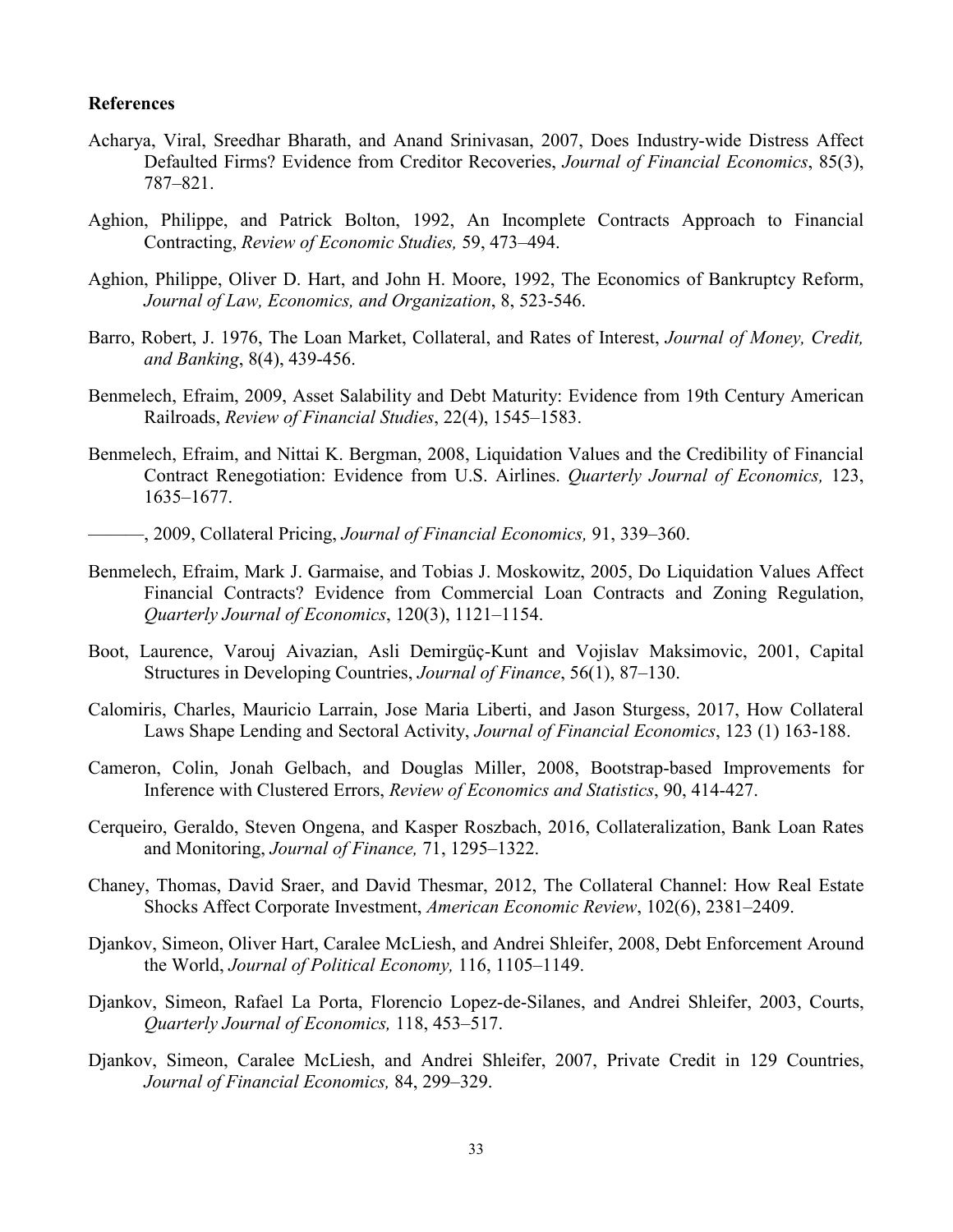- Duffie, D., 2010, Presidential address: asset price dynamics with slow-moving capital, *The Journal of Finance*, 65, 1237-1267.
- Gennaioli, Nicola, and Stefano Rossi, 2013, Contractual Resolutions of Financial Distress, *Review of Financial Studies,* 26, 602–634.
- Giannetti, Mariassunta, 2003, "Do Better Institutions Mitigate Agency Problems? Evidence from Corporate Finance Choices," *Journal of Financial and Quantitative Analysis*, 38(1), 185–212.
- Hart, Oliver, and John Moore, 1994, A Theory of Debt Based on the Inalienability of Human Capital, *Quarterly Journal of Economics,* 109(4), 841–879.
- ———, 1998, Default and Renegotiation: A Dynamic Model of Debt, *Quarterly Journal of Economics,* 113(1), 1–41.
- Haselmann, Rainer, Katharina Pistor, and Vikrant Vig, 2010, How Law Affects Lending, *Review of Financial Studies,* 23(2), 549–580.
- Hart, Oliver, Rafael La Porta, Florencio Lopez-de-Silanes, and John Moore, 1997, A new bankruptcy procedure that uses multiple auctions, *European Economic Review* 41, 461–473.
- Jappelli, Tullio, and Marco Pagano, 1993, Information Sharing in Credit Markets, *Journal of Finance,* 48, 1693–1718.
- Kim, Hyunseob and Howard Kung, 2017, The Asset Redeployability Channel: How Uncertainty Affects Corporate Investments, *Review of Financial Studies*, 30(1), 245-280.
- Lilienfied, Ulf von, Dilip Mookherjee, and Sujata Visaria, 2012, The Distributive Impact of Reforms in Credit Enforcement: Evidence from Indian Debt Recovery Tribunals, *Econometrica*, 89(2), 497–558.
- La Porta, Rafael, Florencio Lopez-de-Silanes, Andrei Shleifer, and Robert Vishny, 1997, Legal Determinants of External Finance, *Journal of Finance,* 52, 1131–1150.
- ———, 1998, Law and Finance, *Journal of Political Economy,* 106, 1113–1155.
- ———, 2000, Investor Protection and Corporate Governance, *Journal of Financial Economics,* 58, 3– 27.
- Liberti, José M., and Atif R. Mian, 2010, Collateral Spread and Financial Development, *Journal of Finance,* 65, 147–177.
- Padilla, A. Jorge, and Marco Pagano, 1997, Endogenous Communication Among Lenders and Entrepreneurial Incentives, *Review of Financial Studies,* 10, 205–236.
- ———, 2000, Sharing Default Information as a Borrower Discipline Device, *European Economic Review,* 44, 1951–1980.
- Qian, Jun, and Philip E. Strahan, 2007, How Laws and Institutions Shape Financial Contracts: The Case of Bank Loans, *Journal of Finance,* 62, 2803–2834.
- Schoenherr, David, 2018, Managers' Personal Bankruptcy Costs and Risk-Taking, Princeton University Working Paper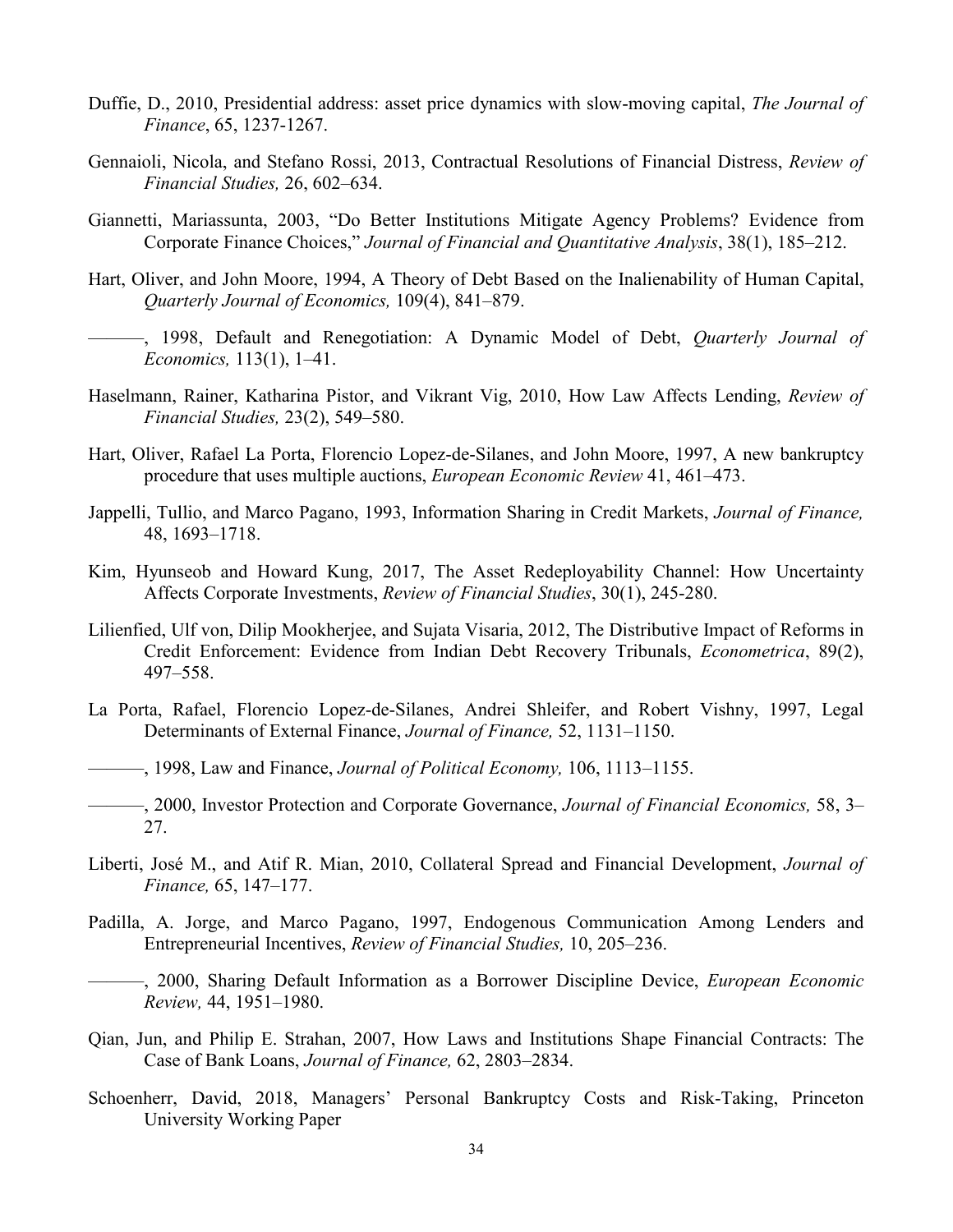- Shleifer, Andrei, and Robert Vishny, 1992, Liquidation Values and Debt Capacity: A Market Equilibrium Approach, *Journal of Finance,* 47, 1343–1366.
- Stiglitz, Joseph E., and Andrew Weiss, 1981, Credit Rationing in Markets with Imperfect Information, *American Economic Review*, 71(3), 393-410.
- Stromberg, Per, 2000, Conflicts of Interest and Market Illiquidity in Bankruptcy Auctions: Theory and Tests, *Journal of Finance*, 55, 2641–2691.
- Vig, Vikrant, 2013, Access to Collateral and Corporate Debt Structure: Evidence from a Natural Experiment, *Journal of Finance*, 68(3), 881-928.
- Williamson, Oliver E., 1988, Corporate Finance and Corporate Governance, *Journal of Finance* 43, 567–91.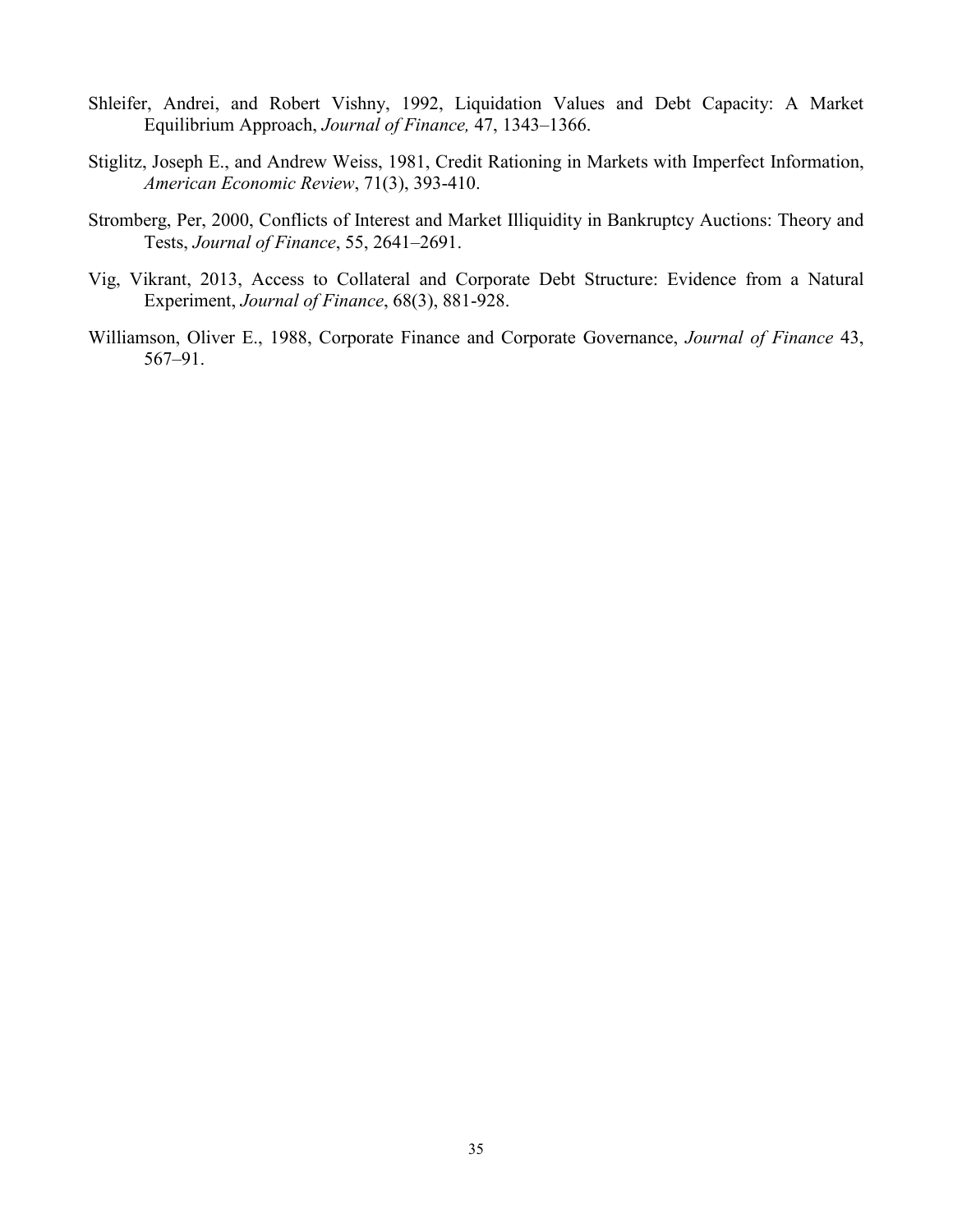## **Figure 1 Expected Recovery Rates and Creditor Rights: Country-Level Evidence**

This figure plots the relationship between a country's creditor rights index and the country average expected recovery rate on collateral. Expected recovery rate on collateral is defined as the ratio of orderly liquidation value (OLV) over the fair market value (FMV) of the asset. The creditor rights index is an index from 1 to 4 aggregating different creditor rights, following La Porta, Lopez-de-Silanes, Shleifer, and Vishny (1998). The average is taken during the period 2002–2004.

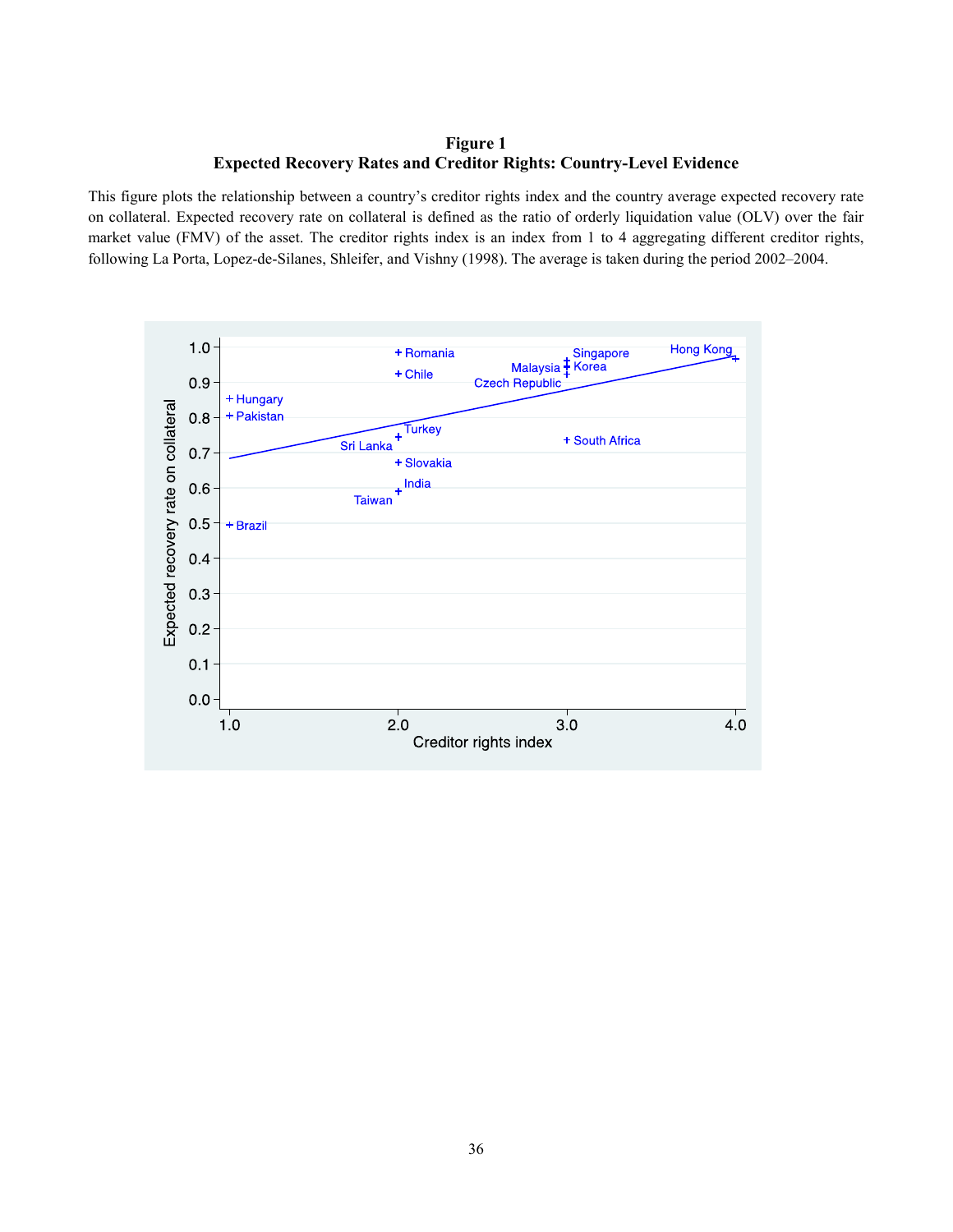# **Figure 2 Movable Collateral Composition and Creditor Rights: Country-Level Evidence**

This figure plots the relationship between a country's creditor rights index and the fraction of loans secured with movable collateral. Movable collateral includes accounts receivable, equipment & vehicles, and firm-specific assets. The creditor rights index is an index from 1 to 4 aggregating different creditor rights, following La Porta, Lopez-de-Silanes, Shleifer, and Vishny (1998). The average is taken during the period 2002–2004.

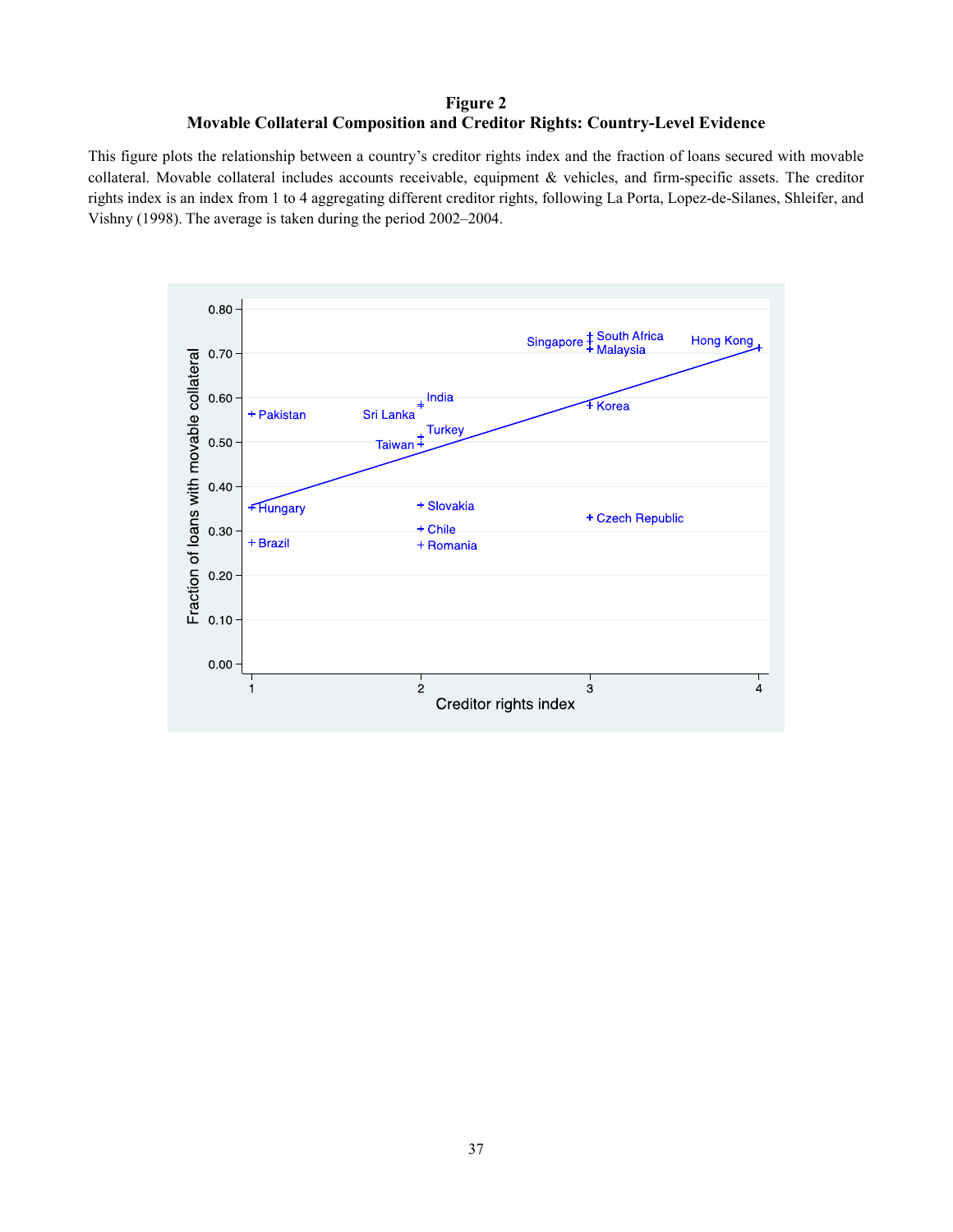# **Figure 3 Collateral Bundling and Creditor Rights: Country-Level Evidence**

This figure plots the relationship between a country's creditor rights index and the fraction of loans secured with movable collateral that are also secured with immovable collateral (movable collateral is bundled with immovable collateral). Movable collateral includes accounts receivable, equipment & vehicles, and firm-specific assets. Immovable collateral includes land, real estate, and financial assets such as cash, letters of credit, and guarantees. The creditor rights index is an index from 1 to 4 aggregating different creditor rights, following La Porta, Lopez-de-Silanes, Shleifer, and Vishny (1998). The average is taken during the period 2002–2004.

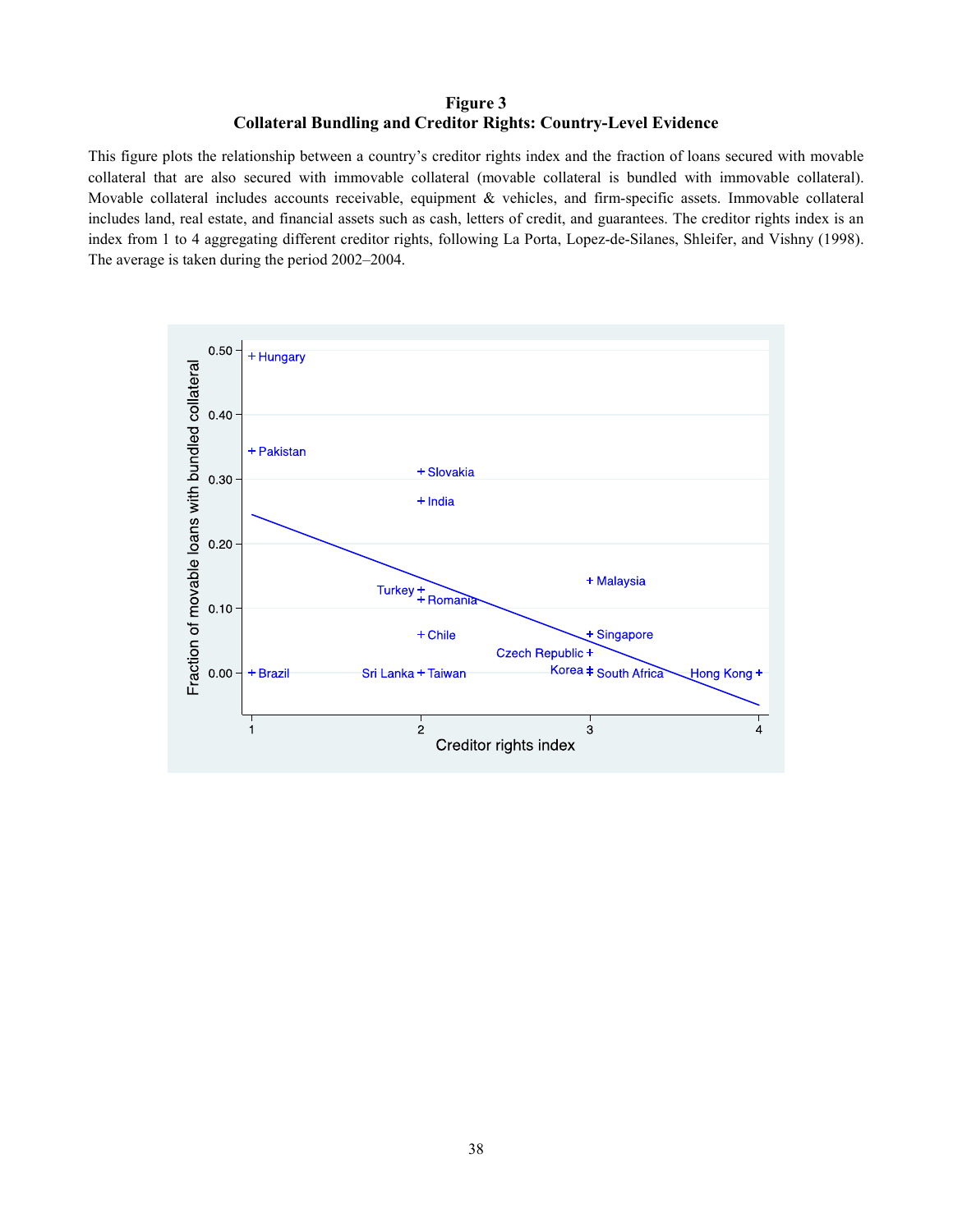## **Figure 4**

# **Actual Recovery Rates on Collateral and Expected Recovery Rates on Collateral: Country-Level Evidence**

This figure plots the relation between the expected recovery rate on collateral and the actual recovery rate on collateral at the country level. The average is taken during the period 2002–2004. *Actual Recovery Rate on Collateral* is provided by the bank's lending program on an aggregate basis at the country level and represents the actual recovery rate on a dollar of collateral value. *Expected Recovery Rate on Collateral* is the average expected recovery rate on a dollar of collateral value for all borrowers in each country. The number of countries is reduced from 16 to 14 since there are no data available on actual recovery rates on collateral for two countries.

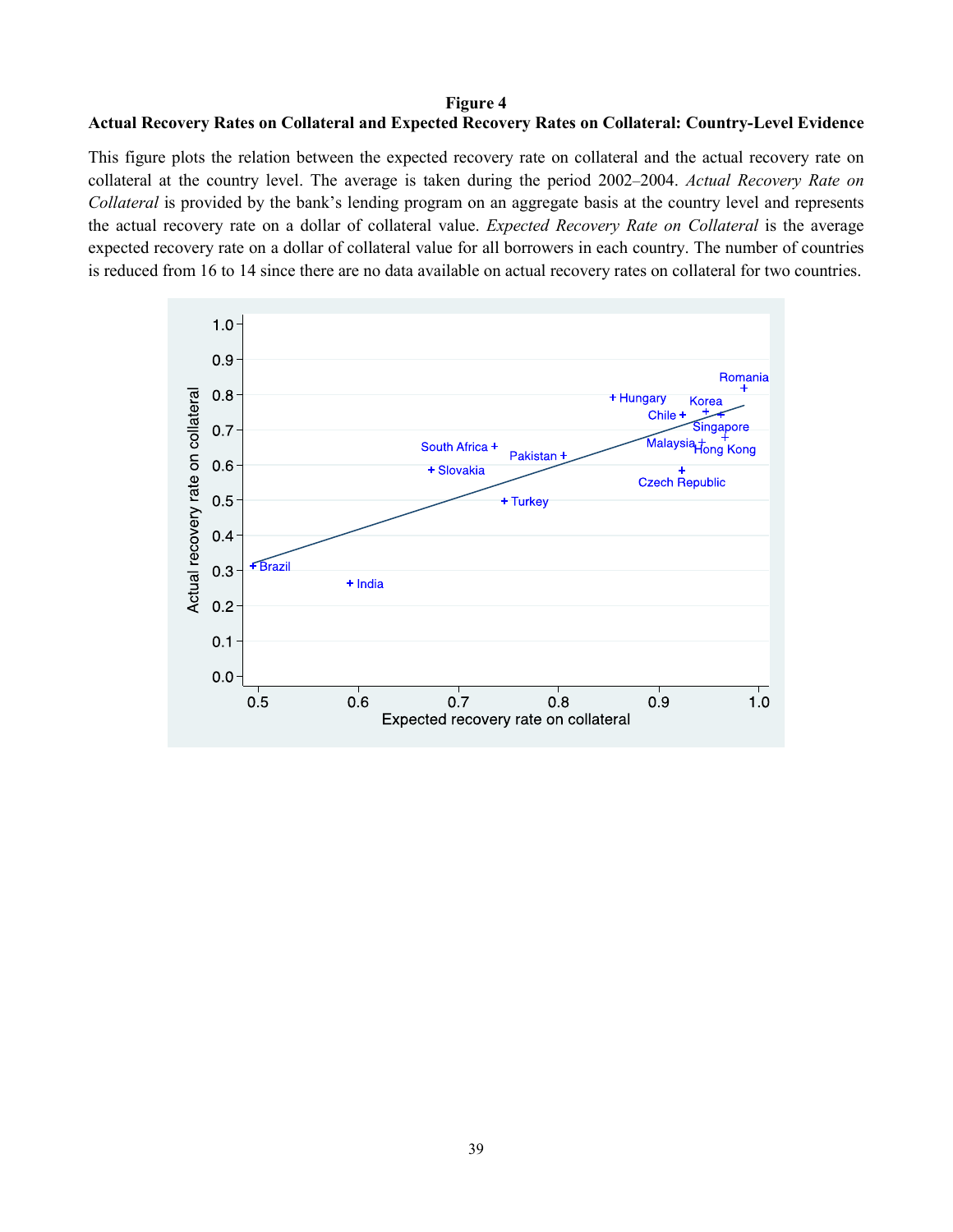## **Figure 5**

## **Actual Recovery Rates on Loans and Expected Recovery Rates on Collateral: Country-Level Evidence**

This figure plots the relation between expected recovery rate on collateral against the actual recovery rate on loans at the country level. The average is taken during the period 2002–2004. Actual Recovery Rate on Loans is provided by the bank's lending program on an aggregate basis at the country level and represents the actual recovery rate on a dollar lent to a borrower. *Expected Recovery Rate on Collateral* is the average expected recovery rate on a dollar of collateral value for all borrowers in each country. The number of countries is reduced from 16 to 14 since there are no data available on actual recovery rates on loans for two countries.

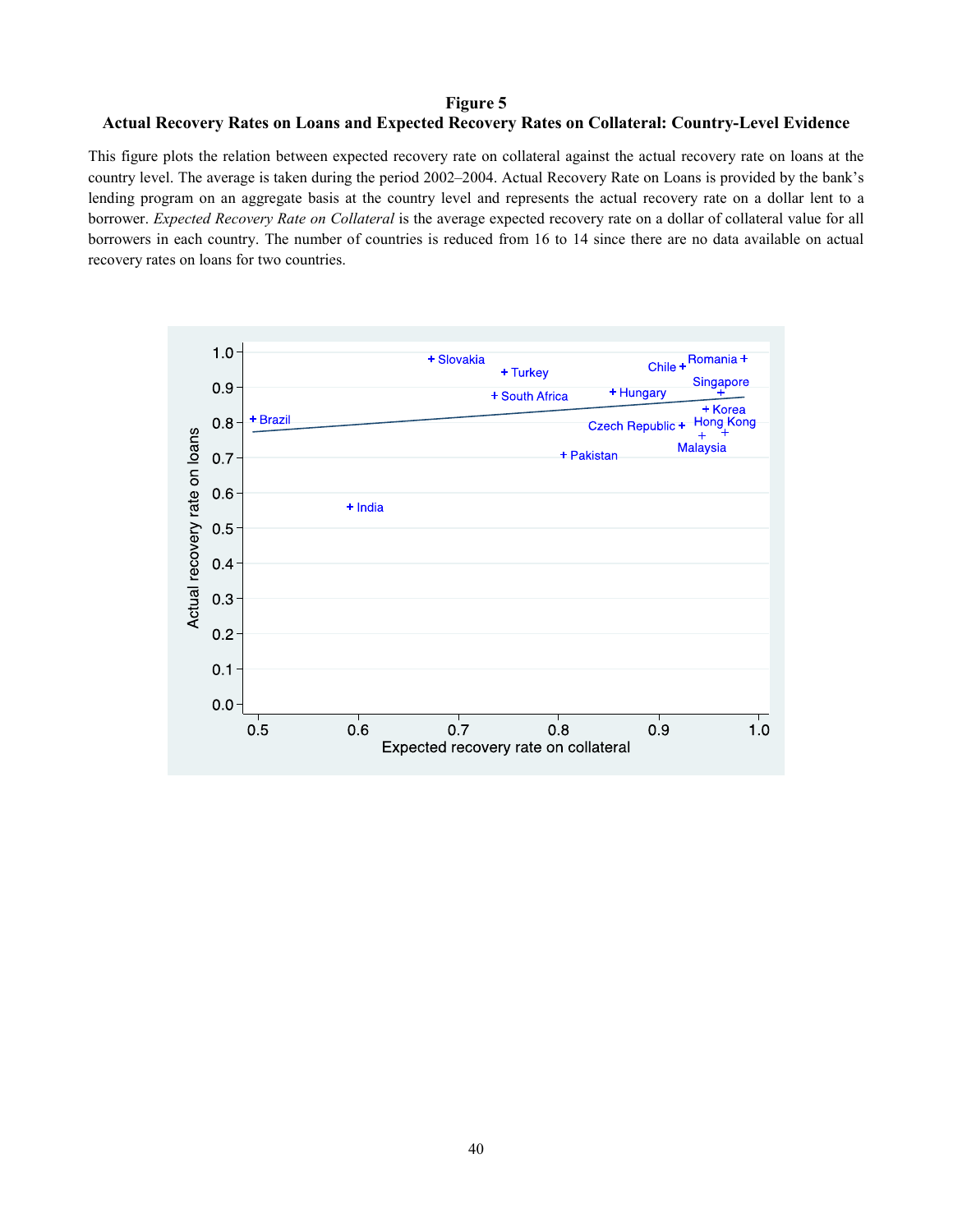# **Table 1 Data Description by Country and Sample Comparison with DHMS**

This table presents the distribution of data by country along with indicators of creditor rights in each country. The data come from a sample of 7,422 small and medium-sized enterprises (SMEs) in 16 economies that are borrowing from the SMEs lending division of a large multinational bank. The countries are reported in alphabetical order. The top row indicates the data source. The last two rows compare our sample to the sample used in DHMS. Table A2 in the Appendix provides detailed definitions for all variables and the respective sources.

|                 |                   | Sample    |                     |                 |                |                                             |                 | Rules in the books                |                            |                         |                  |             | <b>Enforcement</b> in Practice |      | <b>Information Sharing</b> |                          |
|-----------------|-------------------|-----------|---------------------|-----------------|----------------|---------------------------------------------|-----------------|-----------------------------------|----------------------------|-------------------------|------------------|-------------|--------------------------------|------|----------------------------|--------------------------|
|                 | All Borrowers     |           |                     | Multiple Assets |                |                                             | Creditor Rights |                                   |                            | DB                      |                  |             | <b>Enforcement Procedure</b>   |      |                            |                          |
| Country         | $# \, \text{Obs}$ | $#$ Firms | $# \, \mathrm{Obs}$ | $#$ Firms       | Index          | Reorganization No Automatic<br>Restrictions | Stay            | Secured<br><b>Creditors First</b> | Management<br>doesn't Stay | Collateral<br>Law Index | Contract<br>Days | Foreclosure | Reorganization Liquidation     |      | Public<br>Registry         | Private<br><b>Bureau</b> |
|                 | (1)               | (2)       | (3)                 | (4)             | (3)            | (4)                                         | (5)             | (6)                               | (7)                        | (8)                     | (10)             | (11)        | (12)                           | (13) | (14)                       | (15)                     |
| 1 Brazil        | 201               | 201       |                     |                 |                | $\Omega$                                    |                 | $\Omega$                          | $\Omega$                   | $\mathcal{L}$           | 566              |             | 0                              |      |                            |                          |
| 2 Chile         | 442               | 348       | 154                 | 60              |                |                                             |                 |                                   |                            |                         | 305              |             |                                |      |                            |                          |
| 3 Czech         | 674               | 631       | 86                  | 43              |                |                                             |                 |                                   |                            |                         | 300              |             |                                |      |                            |                          |
| 4 Hong Kong     | 1,404             | 1,277     | 254                 | 127             |                |                                             |                 |                                   |                            |                         | 211              |             |                                |      |                            |                          |
| 5 Hungary       | 342               | 227       | 194                 | 79              |                |                                             |                 |                                   |                            |                         | 365              |             |                                |      |                            |                          |
| 6 India         | 1,379             | 602       | 1,182               | 405             |                |                                             |                 |                                   |                            |                         | 425              |             |                                |      |                            |                          |
| 7 Korea         | 1,811             | 1,213     | 1,176               | 578             |                |                                             |                 |                                   |                            |                         | 75               |             |                                |      |                            |                          |
| 8 Malaysia      | 773               | 627       | 272                 | 126             |                |                                             |                 |                                   |                            |                         | 300              |             |                                |      |                            |                          |
| 9 Pakistan      | 256               | 96        | 226                 | 66              |                |                                             |                 |                                   |                            |                         | 395              |             |                                |      |                            |                          |
| 10 Romania      | 154               | 134       | 39                  | 19              |                |                                             |                 |                                   |                            |                         | 335              |             |                                |      |                            |                          |
| 11 Singapore    | 276               | 241       | 67                  | 32              |                |                                             |                 |                                   |                            |                         | 69               |             |                                |      |                            |                          |
| 12 Slovakia     | 275               | 157       | 191                 | 73              |                |                                             |                 |                                   |                            |                         | 565              |             |                                |      |                            |                          |
| 13 South Africa | 551               | 395       | 286                 | 130             |                |                                             |                 |                                   |                            |                         | 277              |             |                                |      |                            |                          |
| 14 Sri Lanka    | 86                | 86        |                     |                 |                |                                             |                 |                                   |                            |                         | 440              |             |                                |      |                            |                          |
| 15 Taiwan       | 426               | 373       | 105                 | 52              |                |                                             |                 |                                   |                            |                         | 210              |             |                                |      |                            |                          |
| 16 Turkey       | 1,096             | 814       | 512                 | 230             | $\overline{2}$ |                                             |                 |                                   |                            | -3                      | 330              |             |                                |      |                            |                          |
| Total/Average   |                   |           |                     |                 |                |                                             |                 |                                   |                            |                         |                  |             |                                |      |                            |                          |
| Our sample      | 10,146            | 7,422     | 4,744               | 2,020           | 2.19           | 0.44                                        | 0.56            | 0.75                              | 0.44                       | 5.375                   | 323              | 0.36        | 0.29                           | 0.36 | 0.44                       | 0.50                     |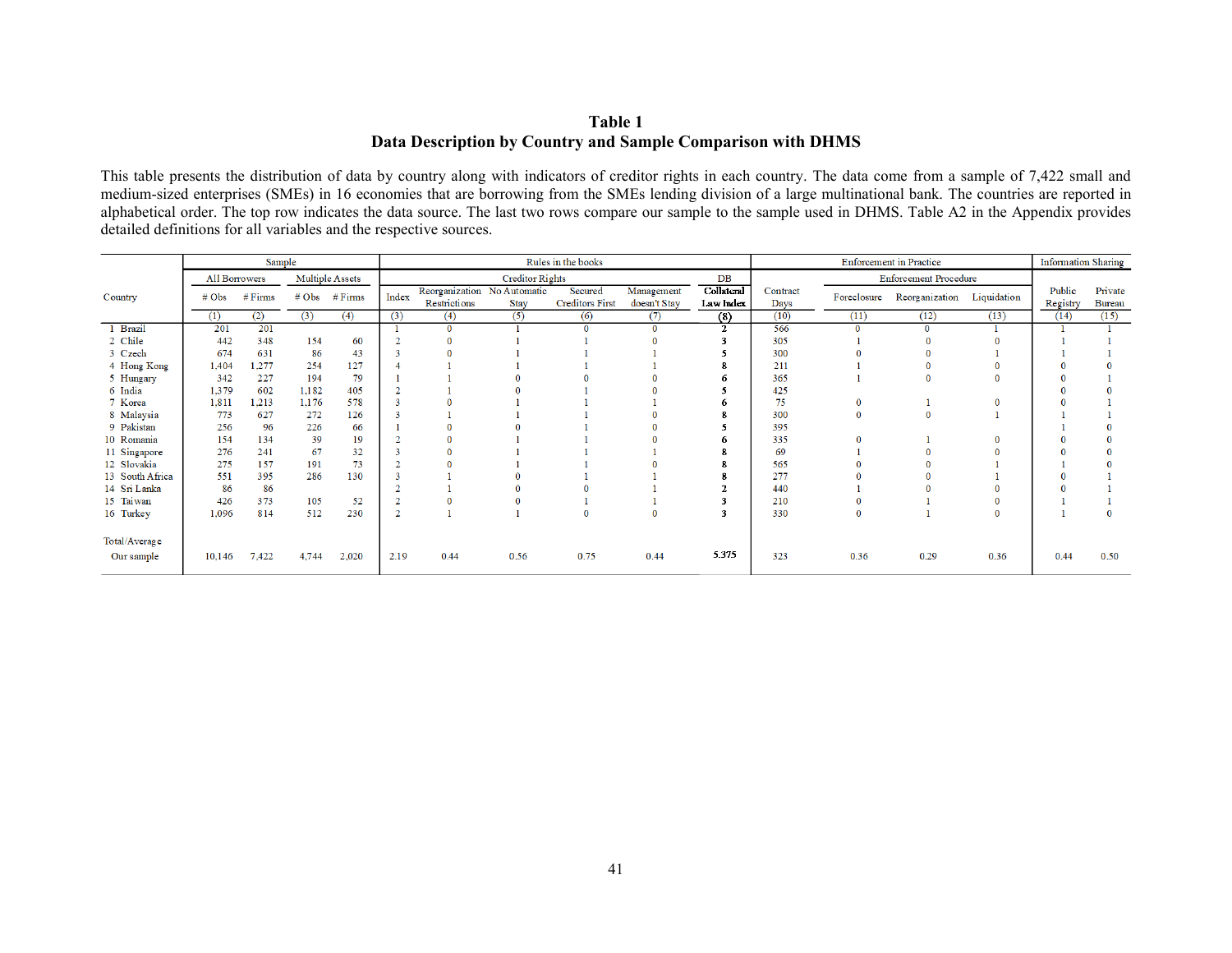#### **Table 2**

#### **Expected Recovery Rates, Collateral Types, and Creditor Rights: Summary Statistics**

This table presents summary statistics for the bank's expected recovery rates on collateral. Summary statistics are provided for all countries in our sample and for high- and low-creditor-rights countries separately, denoted as HCR and LCR, respectively. Countries with values of the LLSV creditor rights index equal to or greater than 3 are classified as HCR countries, while countries with values equal to or lower than 2 are classified as LCR countries. The sample is all assets pledged as collateral and the unit of observation is the asset-level. *Movable* is a dummy variable that takes a value of one if the assets collateralizing a loan include accounts receivable, equipment & vehicles, and firm-specific assets, and zero otherwise. *Immovable* is a dummy variable that takes a value of one if the assets collateralizing a loan include real estate, financial instruments and bank letters of credit, and zero otherwise. Panel A presents all countries, Panel B presents a country-level univariate difference-in-differences across LCR and HCR countries and immovable and movable assets, where \*\*\*, \*\*, \* indicate statistical significance at the 1, 5, and 10 percent levels. For each panel, we provide expected recovery rates for all collateral classes (Average), break down summary statistics for immovable and movable collateral, and report the difference in recovery rates across immovable and movable collateral. Table A2 in the Appendix provides definitions for all variables.

| Panel A: All Countries                |           |             |           |             |  |  |  |  |
|---------------------------------------|-----------|-------------|-----------|-------------|--|--|--|--|
|                                       | Average   | Non-Movable | Movable   | Diff        |  |  |  |  |
| <b>All Countries</b>                  | 0.805     | 0.985       | 0.631     | $-0.354**$  |  |  |  |  |
|                                       |           |             |           |             |  |  |  |  |
| Panel B: Low vs. High Creditor Rights |           |             |           |             |  |  |  |  |
|                                       | Average   | Non-Movable | Movable   | Diff        |  |  |  |  |
| LCR <sup>1</sup>                      | 0.741     | 0.983       | 0.537     | $-0.447***$ |  |  |  |  |
| <b>HCR</b>                            | 0.913     | 0.989       | 0.789     | $-0.200**$  |  |  |  |  |
| High CR-Low CR                        | $0.172**$ | 0.006       | $0.253**$ | $0.247**$   |  |  |  |  |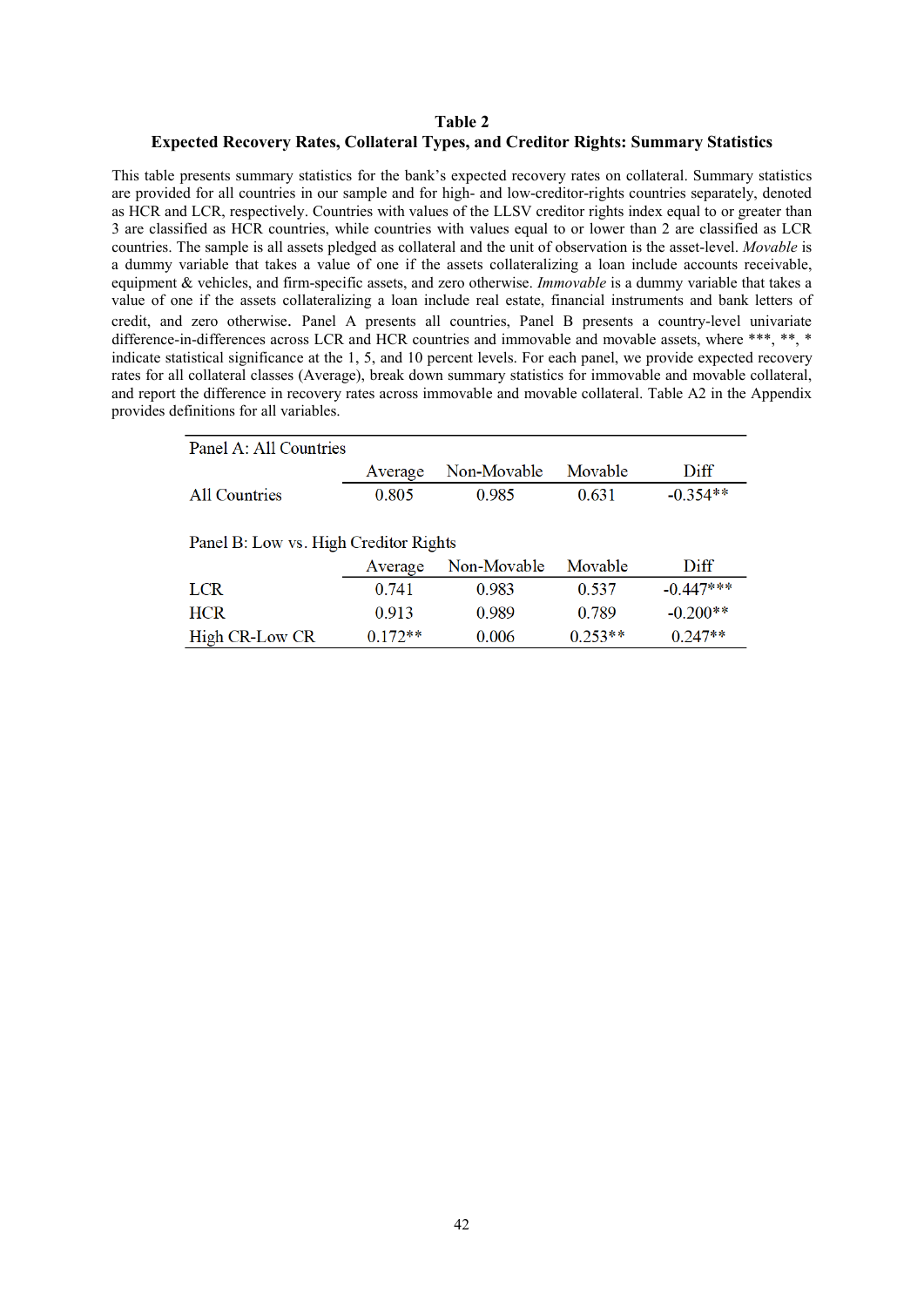## **Table 3 Expected Recovery Rates, Movable Collateral, and Creditor Rights**

This table presents OLS estimates of equations (1) and (2). The dependent variable is the bank's expected recovery rate on collateral. *Movable* is a dummy variable that equals one if collateral is movable, and zero otherwise. *Creditor Rights* is a dummy variable that equals one if a country's value of the LLSV creditor rights index equals 3 or higher, and zero otherwise. The sample includes assets pledged against the first observation of all loans in columns (1)–(4) and the f assets pledged against the first first observation of all loans for borrowers with multiple loans only in columns (5) and (6). Columns (1) and (2) include country and time fixed effects, columns (3) and (4) include country-industry-time and industry-asset-time fixed effects, column (5) includes borrower and time fixed effects, column (6) includes borrower, country-industry-time and industry-asset-time fixed effects. Tables A1 and A2 in the Appendix provide descriptive statistics for all variables, including the firm characteristics used as controls and definitions, respectively. \*\*\*, \*\*, \* indicate statistical significance at the 1, 5, and 10 percent levels. Standard errors clustered using block-bootstrapping at the country level are reported in parentheses.

|                                     |                        |                        |                        | <b>Expected Recovery Rate</b> |                        |                       |
|-------------------------------------|------------------------|------------------------|------------------------|-------------------------------|------------------------|-----------------------|
|                                     |                        |                        |                        | Sample                        |                        |                       |
|                                     |                        | <b>All Borrowers</b>   | <b>Multiple Assets</b> |                               |                        |                       |
|                                     | (1)                    | (2)                    | (3)                    | (4)                           | (5)                    | (6)                   |
| Movable                             | $-0.302***$<br>(0.065) | $-0.448***$<br>(0.054) |                        |                               | $-0.453***$<br>(0.068) |                       |
| Movable $\times$ Creditor Rights    |                        | $0.307***$<br>(0.065)  | $0.326***$<br>(0.071)  | $0.276**$<br>(0.122)          | $0.335***$<br>(0.089)  | $0.386***$<br>(0.074) |
| Movable $\times$ Log GDP per Capita |                        |                        |                        | 0.028<br>(0.034)              |                        |                       |
| Firm Composition                    |                        |                        |                        |                               |                        |                       |
| <b>Firm Ratings</b>                 | Included               | Included               | Included               | Included                      | Included               | Included              |
| Loan Size                           | <b>Included</b>        | <b>Included</b>        | Included               | Included                      | Included               | <b>Included</b>       |
| Firm Size                           | Included               | Included               | Included               | Included                      | Included               | Included              |
| Balance Sheet Data (4 Ratios)       | Included               | Included               | Included               | Included                      | Included               | Included              |
| <b>Fixed Effects</b>                |                        |                        |                        |                               |                        |                       |
| Country                             | Included               | Included               |                        |                               |                        |                       |
| <b>Borrower</b>                     |                        |                        |                        |                               | Included               | Included              |
| Time                                | Included               | Included               |                        |                               | Included               |                       |
| Industry                            | Included               | Included               |                        |                               |                        |                       |
| Country-Industry-Time               |                        |                        | Included               | Included                      |                        | Included              |
| Industry-Collateral Type-Time       |                        |                        | Included               | Included                      |                        | Included              |
| <b>Observations</b>                 | 10.146                 | 10.146                 | 10,146                 | 10,146                        | 4,744                  | 4,744                 |
| R-squared                           | 0.43                   | 0.48                   | 0.63                   | 0.63                          | 0.70                   | 0.81                  |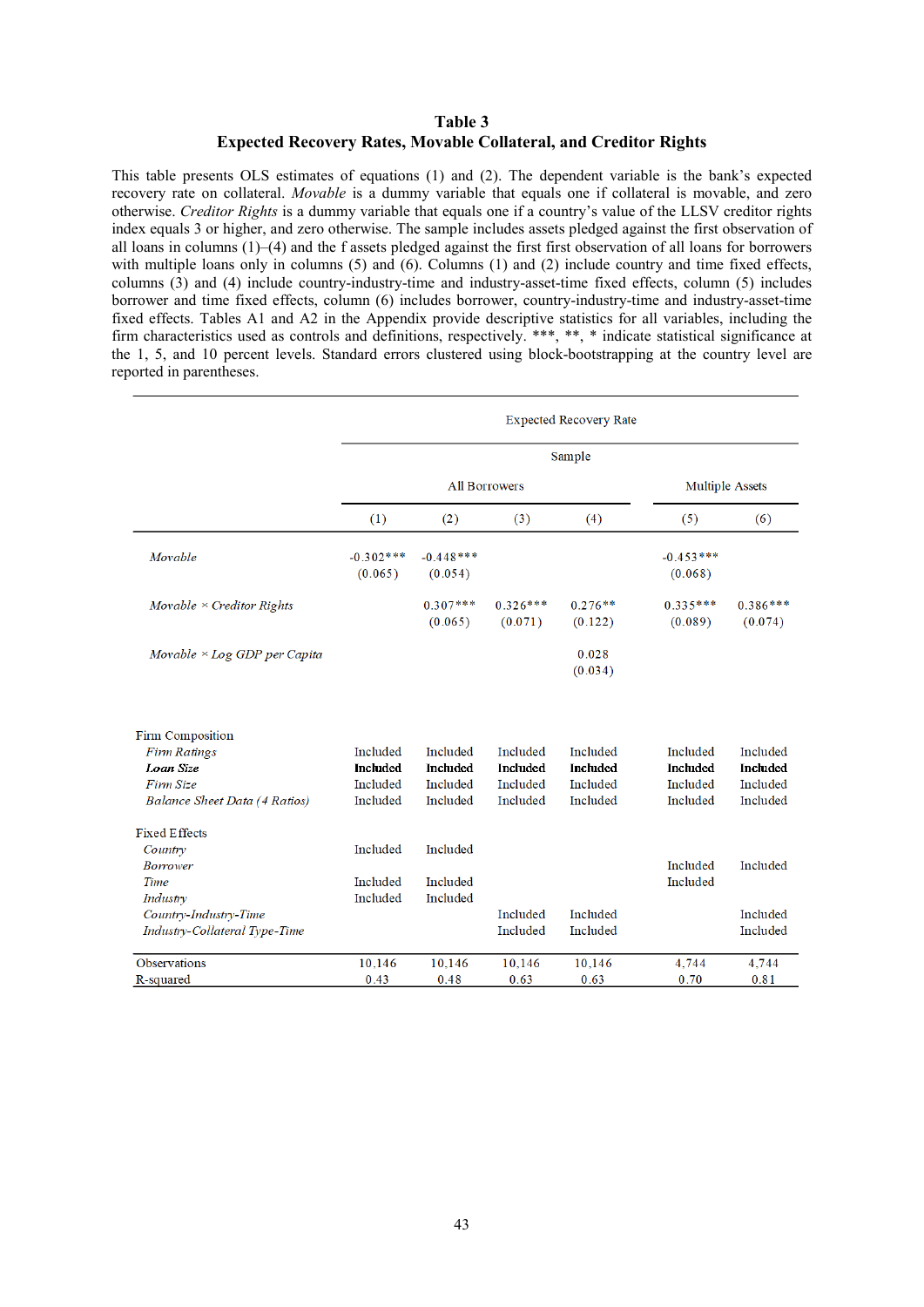## **Table 4 Collateral Composition and Creditor Rights**

This table presents OLS estimates of regression collateral composition on country creditor rights. In column (1) the dependent variable is a dummy variable equal to one if a loan is secured with movable collateral. In column (2) the dependent variable is a dummy variable equal to one if a loan is secured with bundled collateral, i.e., both movable and immovable collateral are pledged against the same loan. The unit of observation is the loan level. In column (1) the sample is all loans. In column (2) the sample is all loans with movable collateral pledged as security. *Creditor Rights* is a dummy variable that equals one if a country's value of the LLSV creditor rights index equals 3 or higher, and zero otherwise. Tables A1 and A2 in the Appendix provide definitions and descriptive statistics for all variables, including the firm characteristics used as controls. \*\*\*, \*\*, \* indicate statistical significance at the 1, 5, and 10 percent levels. Standard errors clustered using blockbootstrapping at the country level are reported in parentheses.

|                               | Pr(Movable<br>Collateral) | <b>Pr(Bundled Movable</b><br>Collateral) |
|-------------------------------|---------------------------|------------------------------------------|
|                               | (1)                       | (2)                                      |
| Creditor Rights               | $0.144**$<br>(0.064)      | $-0.157***$<br>(0.040)                   |
| Firm Composition              |                           |                                          |
| Firm Ratings                  | Included                  | Included                                 |
| Loan Size                     | Included                  | Included                                 |
| F irm Size                    | Included                  | Included                                 |
| Balance Sheet Data (4 Ratios) | Included                  | Included                                 |
| <b>Fixed Effects</b>          |                           |                                          |
| Time                          | Included                  | Included                                 |
| Industry                      | Included                  | Included                                 |
| <b>Observations</b>           | 8,695                     | 5,426                                    |
| R-squared                     | 0.07                      | 0.13                                     |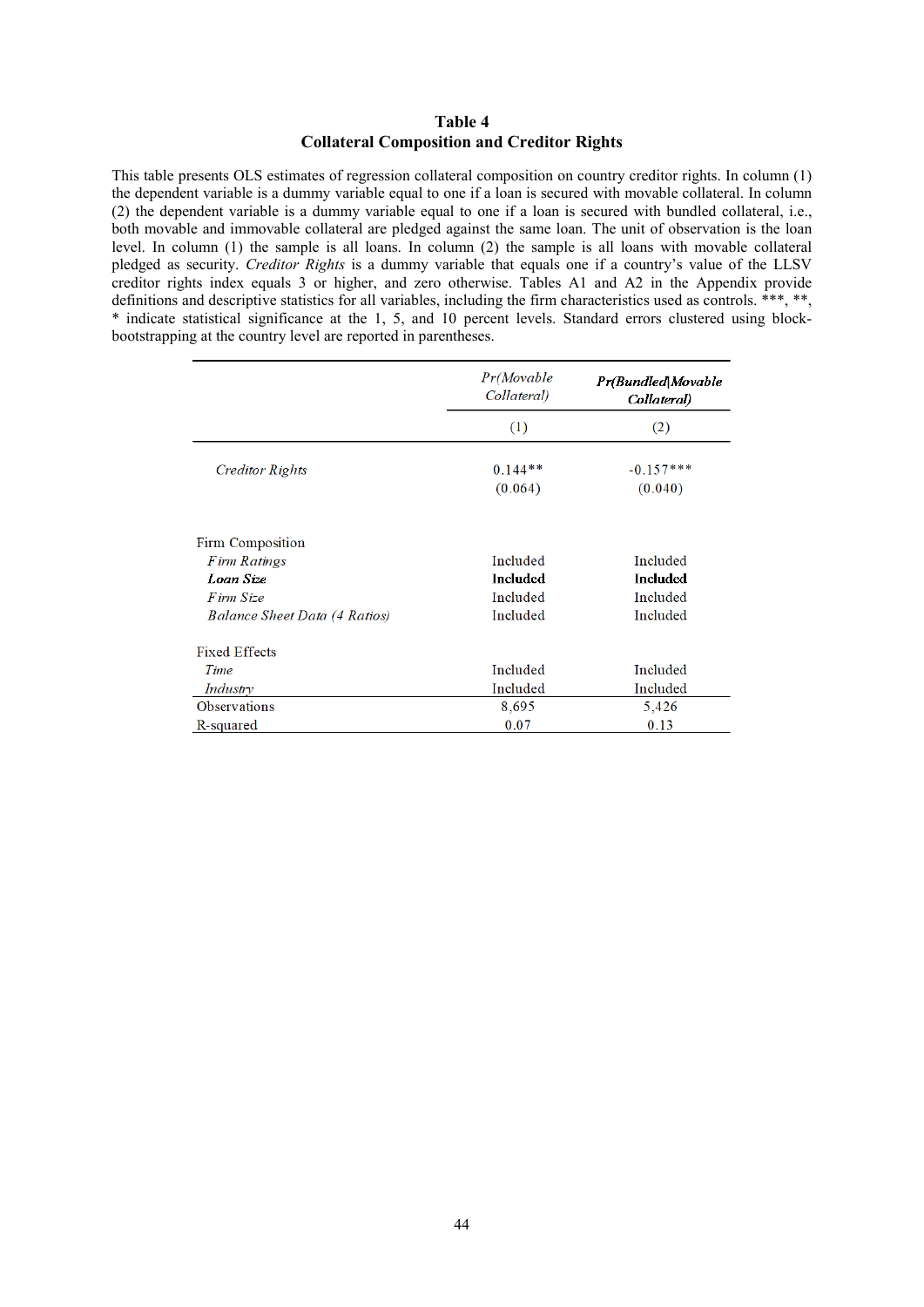#### **Table 5**

## **Spread in Recovery Rates and Creditor Rights: Going Beyond Creditor Rights**

This table presents OLS estimates of an augmented version of equation (2) that examines alternate enforcement law and institutions. The dependent variable is the bank's expected recovery rate on collateral. *Movable* is a dummy variable that equals one if collateral is movable, and zero otherwise. *Creditor Rights* is a dummy variable that equals one if a country's value of the LLSV creditor rights index equals 3 or higher, and zero otherwise. *Collateral Creation* measures the ability to write loan contracts with movable collateral and is determined by adding one for each one of the first five components, and creating a dummy variable equal to one if the sum is above the median sum across countries and zero otherwise. *Collateral Registry* measures whether a movable collateral registry is in operation and is equal to one if the sixth component is equal to one, and zero otherwise. *Collateral Enforcement* measures whether a lender may enforce its security right over movable collateral out of court and is equal to one if the seventh component is equal to one, and zero otherwise. The sample includes the first observation of all loans for borrowers with multiple loans only. All estimations include borrower and time fixed effects. Tables A1 and A2 in the Appendix provide descriptive statistics for all variables, including the firm characteristics used as controls and definitions, respectively. \*\*\*, \*\*, \* indicate statistical significance at the 1, 5, and 10 percent levels. Standard errors are reported in parentheses and are clustered at the country level.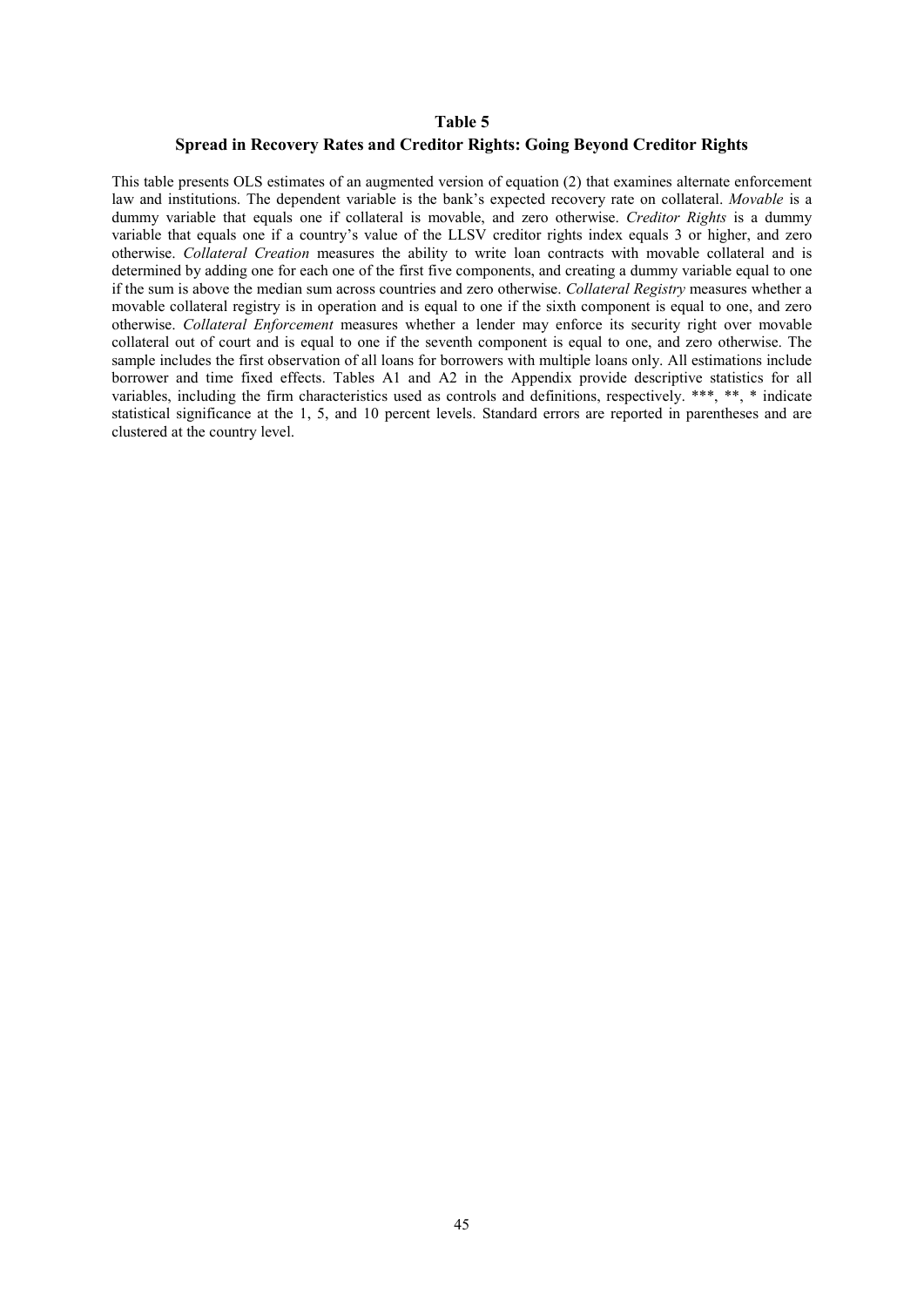|                                          |                      |                        | <b>Expected Recovery Rate</b> |                        |                        |
|------------------------------------------|----------------------|------------------------|-------------------------------|------------------------|------------------------|
|                                          | (1)                  | (2)                    | (3)                           | (4)                    | (5)                    |
| Movable                                  | $-0.553*$<br>(0.267) | $-0.547***$<br>(0.094) | $-0.513***$<br>(0.102)        | $-0.380***$<br>(0.110) | $-0.680***$<br>(0.008) |
| Movable $\times$ Reorg. Restrictions     | 0.095<br>(0.117)     |                        |                               |                        |                        |
| Movable $\times$ No Automatic Stay       | $0.185*$<br>(0.097)  |                        |                               |                        |                        |
| Movable $\times$ Secured Creditors First | 0.001<br>(0.250)     |                        |                               |                        |                        |
| Movable $\times$ Management Doesn't Stay | $0.242*$<br>(0.124)  |                        |                               |                        |                        |
| Movable $\times$ Collateral Creation     |                      | $-0.157$<br>(0.106)    |                               |                        |                        |
| Movable $\times$ Collateral Registry     |                      | 0.017<br>(0.118)       |                               |                        |                        |
| Movable $\times$ Collateral Enforcement  |                      | $0.383**$<br>(0.139)   |                               |                        |                        |
| Movable $\times$ Foreclosure             |                      |                        | $0.321**$<br>(0.143)          |                        |                        |
| Movable $\times$ Reorganization          |                      |                        | 0.121<br>(0.110)              |                        |                        |
| Movable $\times$ Log Contract Days       |                      |                        |                               | $-0.195**$<br>(0.076)  |                        |
| Movable $\times$ Information Sharing     |                      |                        |                               |                        | $0.386***$<br>(0.117)  |
| Movable $\times$ Creditor Rights         |                      | $0.233**$<br>(0.116)   | $0.294**$<br>(0.104)          | $0.234*$<br>(0.130)    | $0.263**$<br>(0.126)   |
| <b>Firm Ratings</b>                      | Included             | Included               | Included                      | Included               | Included               |
| Loan Size                                | Included             | Included               | Included                      | Included               | Included               |
| Firm Size                                | Included             | Included               | Included                      | Included               | Included               |
| Balance Sheet Data (4 Ratios)            | Included             | Included               | Included                      | Included               | Included               |
| <b>Fixed Effects</b>                     |                      |                        |                               |                        |                        |
| <b>Borrower</b>                          | Included             | Included               | Included                      | Included               | Included               |
| Time                                     | Included             | Included               | Included                      | Included               | Included               |
| Observations                             | 4,744                | 4,744                  | 4,744                         | 4,744                  | 4,744                  |
| R-squared                                | 0.72                 | 0.73                   | 0.70                          | 0.72                   | 0.74                   |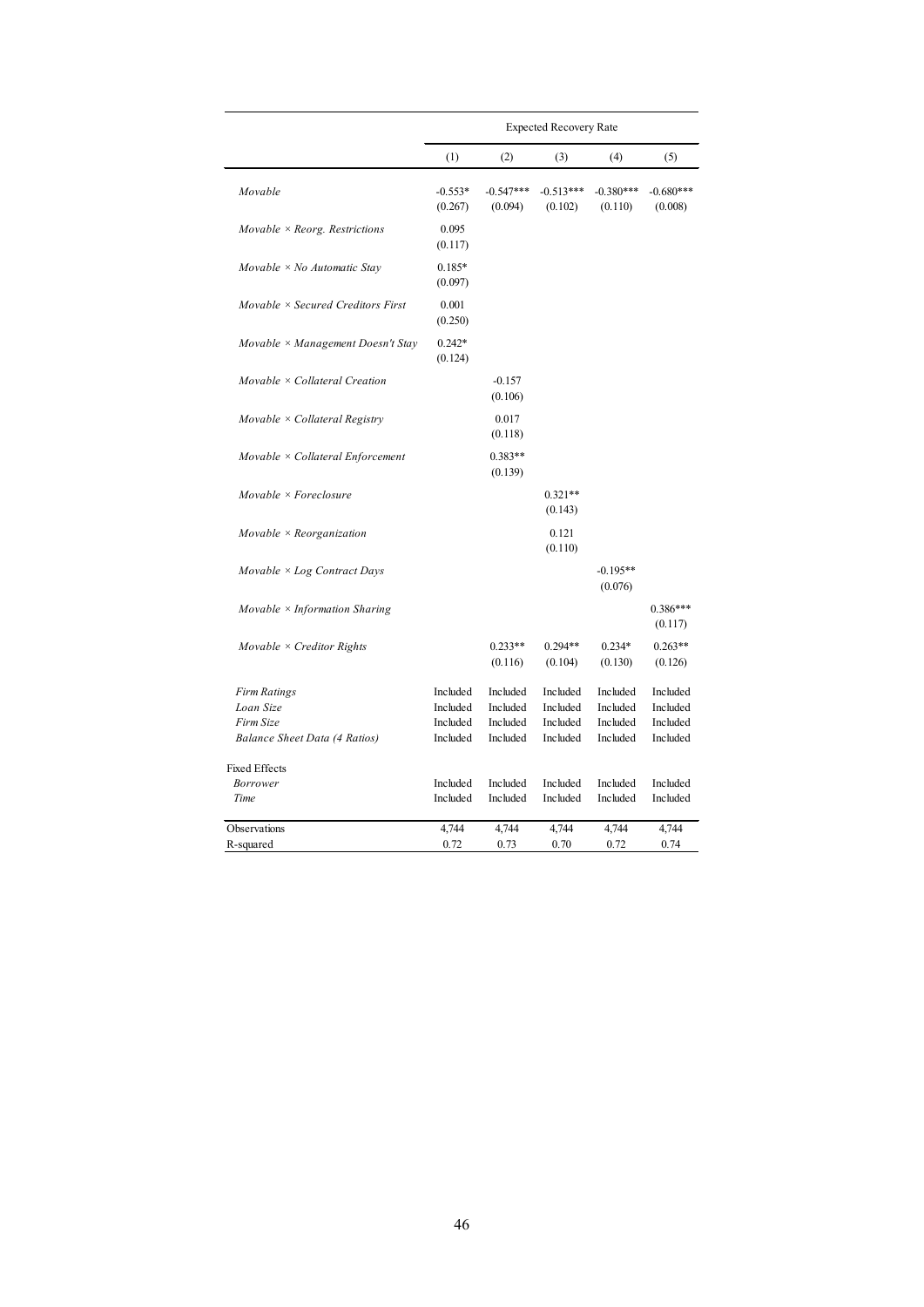#### **Table 6**

#### **Expected Recovery Rates, Non-Physical and Physical Movable Collateral, and Creditor Rights**

This table presents OLS estimates of equations (1) and (2). The dependent variable is the bank's expected recovery rate on collateral. *Movable—Non-physical* is a dummy variable that equals one if collateral is movable and non-physical, and zero otherwise. *Movable—Physical* is a dummy variable that equals one if collateral is movable and physical, and zero otherwise. Physical movable collateral includes machinery and equipment, Nonphysical movable collateral security interests on the firm's current and future cash flows from "floating assets" such as inventory and accounts receivables. *Creditor Rights* is a dummy variable that equals one if a country's value of the LLSV creditor rights index equals 3 or higher, and zero otherwise. The sample includes the first observation of all loans in columns  $(1)$ – $(4)$  and the first observation of all loans for borrowers with multiple loans only in columns (5) and (6). Columns (1) and (2) include country and time fixed effects, columns (3) and (4) include country-industry-time fixed effects, column (5) includes borrower and time fixed effects, column (6) includes borrower, country-industry-time, and industry-collateral type-time fixed effects Tables A1 and A2 in the Appendix provide descriptive statistics for all variables, including the firm characteristics used as controls and definitions, respectively. \*\*\*, \*\*, \* indicate statistical significance at the 1, 5, and 10 percent levels. Standard errors clustered using block-bootstrapping at the country level are reported in parentheses.

|                                                    |                        |                        |                       | <b>Expected Recovery Rate</b> |                        |                       |
|----------------------------------------------------|------------------------|------------------------|-----------------------|-------------------------------|------------------------|-----------------------|
|                                                    |                        |                        |                       | Sample                        |                        |                       |
|                                                    |                        |                        | <b>All Borrowers</b>  |                               | <b>Multiple Assets</b> |                       |
|                                                    | (1)                    | (2)                    | (3)                   | (4)                           | (5)                    | (6)                   |
| Movable - Non-physical                             | $-0.523***$<br>(0.083) | $-0.617***$<br>(0.068) |                       |                               | $-0.600***$<br>(0.061) |                       |
| Movable - Physical                                 | $-0.057$<br>(0.047)    | $-0.116$<br>(0.074)    |                       |                               | $-0.122*$<br>(0.065)   |                       |
| Movable - Non-physical $\times$ Creditor Rights    |                        | $0.351**$<br>(0.118)   | $0.412***$<br>(0.117) | $0.649***$<br>(0.200)         | $0.380***$<br>(0.103)  | $0.422***$<br>(0.116) |
| Movable - Physical $\times$ Creditor Rights        |                        | 0.091<br>(0.077)       | 0.034<br>(0.085)      | 0.138<br>(0.147)              | 0.104<br>(0.071)       | 0.050<br>(0.105)      |
| Movable - Non-physical $\times$ Log GDP per Capita |                        |                        |                       | $-0.087$<br>(0.054)           |                        |                       |
| Movable - Physical $\times$ Log GDP per Capita     |                        |                        |                       | $-0.061$<br>(0.056)           |                        |                       |
| Firm Composition                                   |                        |                        |                       |                               |                        |                       |
| <b>Firm Ratings</b>                                | Included               | Included               | Included              | Included                      | Included               | Included              |
| Loan Size                                          | Included               | Included               | Included              | Included                      | Included               | Included              |
| Firm Size                                          | Included               | Included               | Included              | Included                      | Included               | Included              |
| <b>Balance Sheet Data (4 Ratios)</b>               | Included               | Included               | Included              | Included                      | Included               | Included              |
| <b>Fixed Effects</b>                               |                        |                        |                       |                               |                        |                       |
| Country                                            | Included               | Included               |                       |                               |                        |                       |
| <b>Borrower</b>                                    |                        |                        |                       |                               | Included               | Included              |
| Time                                               | Included               | Included               |                       |                               | Included               |                       |
| Industry                                           | Included               | Included               |                       |                               |                        |                       |
| Country-Industry-Time                              |                        |                        | Included              | Included                      |                        | Included              |
| Industry-Collateral Type-Time                      |                        |                        | Included              | Included                      |                        | Included              |
| Observations                                       | 10,146                 | 10,146                 | 10,146                | 10,146                        | 4,744                  | 4,744                 |
| R-squared                                          | 0.61                   | 0.64                   | 0.81                  | 0.81                          | 0.62                   | 0.90                  |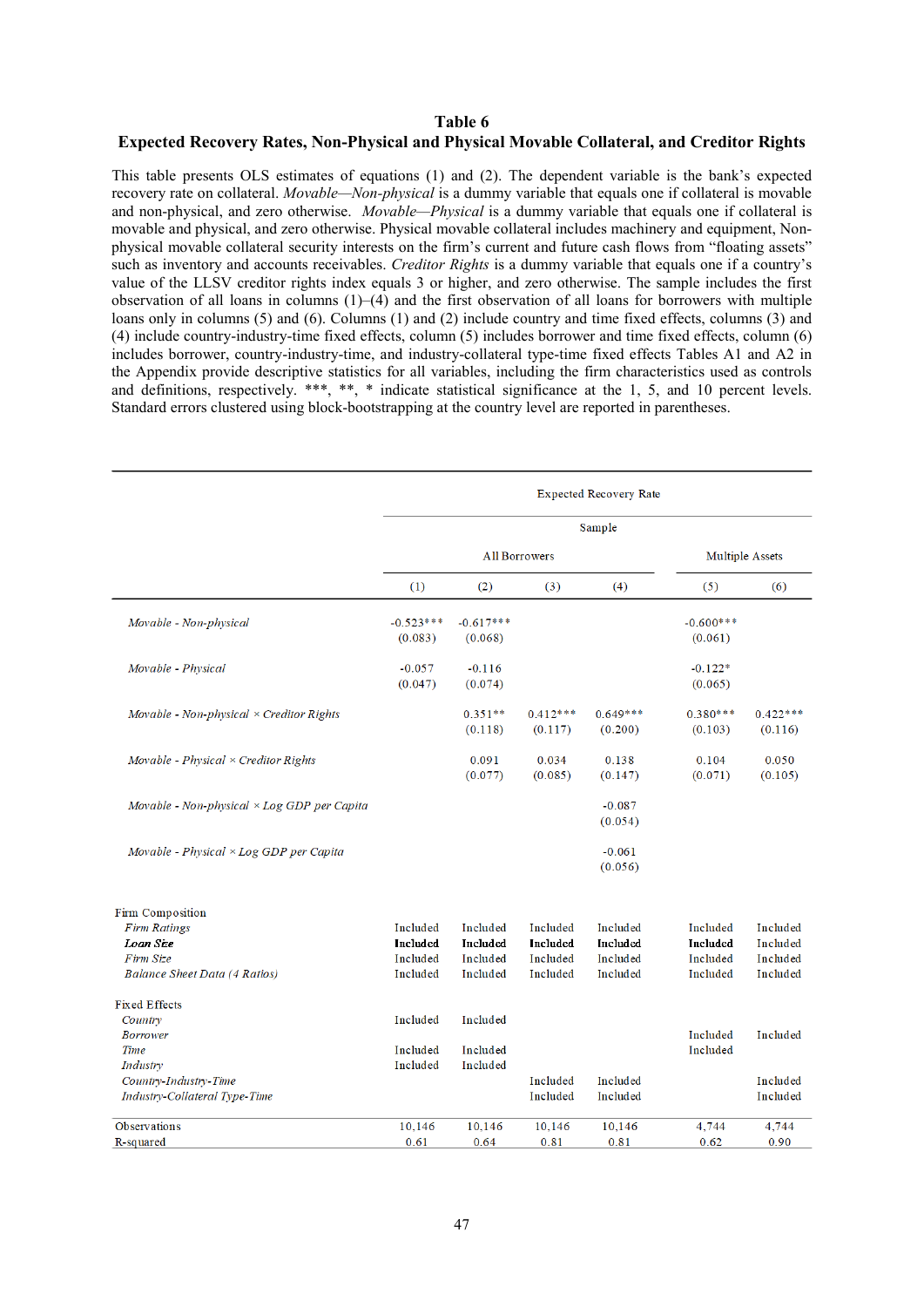## **Table 7 Loan-to-Value, Interest Rates and Expected Recovery Rates: Univariate Tests**

This table presents summary statistics for the loan-to-value (LTV), loan interest rates and the bank's expected recovery rates on collateral. *LTV* is the loan-to-value measured as the outstanding loan amount at origination divided by the fair market value of pledged collateral. Loan *Interest Rate* is the interest rate charged to the firm by the bank (in %). Summary statistics are provided for all countries in our sample and for high- and lowcreditor-rights countries separately, denoted as HCR and LCR, respectively. Countries with values of the LLSV creditor rights index equal to or greater than 3 are classified as HCR countries, while countries with values equal to or lower than 2 are classified as LCR countries. *Movable* is a dummy variable that takes a value of one if the assets collateralizing a loan include accounts receivable, equipment & vehicles, and firm-specific assets, and zero otherwise. *Immovable* is a dummy variable that takes a value of one if the assets collateralizing a loan include real estate, financial instruments and bank letters of credit, and zero otherwise. The sample includes the first observation of all loans for borrowers with multiple loans made at different times only. Panel A, B, and C presents the average LTVs, interest rates, and expected recover rates, respectively. Panels also present the country-level univariate difference-in-differences across LCR and HCR countries and immovable and movable assets, where \*\*\*, \*\*, \* indicate statistical significance at the 1, 5, and 10 percent levels. Table A2 in the Appendix provides definitions for all variables.

|  |  |  |  |  |  |  | Panel A: Loan-to-Value (LTV) Descriptive Statistics |
|--|--|--|--|--|--|--|-----------------------------------------------------|
|--|--|--|--|--|--|--|-----------------------------------------------------|

|                           | All Collateral | Movable     | Non-Movable | Movable -<br>Non-Movable |
|---------------------------|----------------|-------------|-------------|--------------------------|
|                           | $N=1.350$      | $N = 682$   | $N = 668$   |                          |
| All Countries $(N=1,350)$ | 0.705          | 0.584       | 0.828       | $-0.243***$              |
| LCR Countries $(N=754)$   | 0.607          | 0.414       | 0.809       | $-0.394***$              |
| HCR Countries $(N=596)$   | 0.829          | 0.807       | 0.851       | $-0.044**$               |
| <b>LCR-HCR Countries</b>  | $-0.222***$    | $-0.392***$ | $-0.042**$  | $-0.350***$              |

#### **Panel A: Interest Rate Descriptive Statistics**

|                           | All Collateral | Movable    | Non-Movable | Movable -<br>Non-Movable |
|---------------------------|----------------|------------|-------------|--------------------------|
|                           | $N=1.350$      | $N = 682$  | $N = 668$   |                          |
| All Countries $(N=1,350)$ | 7.159          | 7.433      | 6.879       | $0.554***$               |
| LCR Countries $(N=754)$   | 7.478          | 7.886      | 7.049       | $0.837***$               |
| HCR Countries $(N=596)$   | 6.755          | 6.841      | 6.670       | 0.171                    |
| <b>LCR-HCR Countries</b>  | $0.723***$     | $1.045***$ | 0 3 7 9     | $0.666***$               |

#### **Panel C: Expected Recovery Rate Descriptive Statistics**

|                           | All Collateral | Movable     | Non-Movable | Movable -<br>Non-Movable |
|---------------------------|----------------|-------------|-------------|--------------------------|
|                           | $N=1.350$      | $N = 682$   | $N = 668$   |                          |
| All Countries $(N=1,350)$ | 0.798          | 0.635       | 0.964       | $-0.329***$              |
| LCR Countries $(N=754)$   | 0.712          | 0.492       | 0.943       | $-0.451***$              |
| HCR Countries $(N=596)$   | 0.905          | 0.821       | 0.989       | $-0.168***$              |
| <b>LCR-HCR Countries</b>  | $-0.193***$    | $-0.329***$ | $-0.046**$  | $-0.283***$              |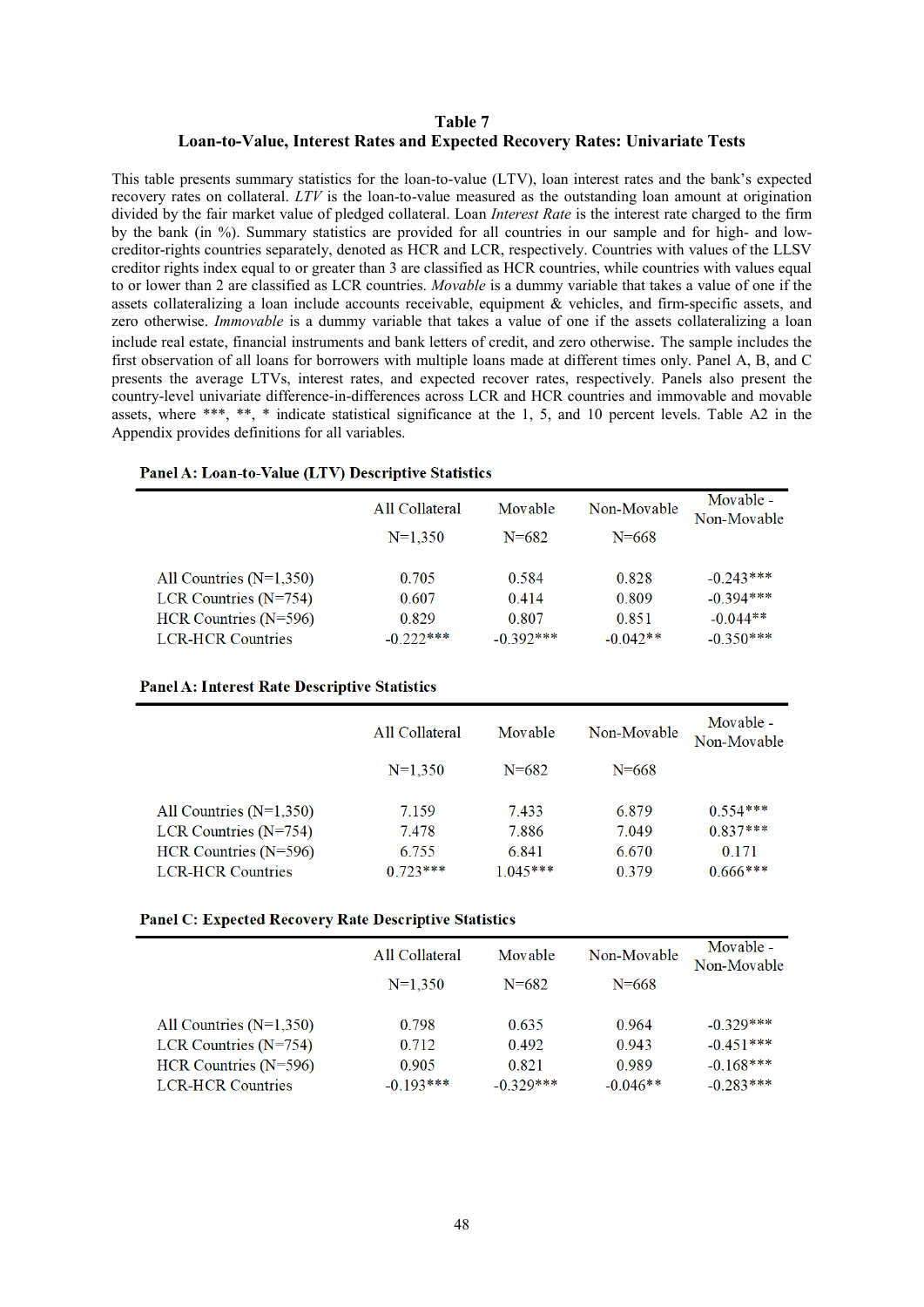#### **Table 8**

## **Loan-to-Value, Loan Interest Rates, Movable Collateral, and Expected Recovery Rates**

This table presents OLS estimates where we explain the loan-to-value (LTV) and loan interest rate as a function of the expected recovery rate of the collateral pledged, and a set of control variables. *LTV* is the loan-to-value measured as the outstanding loan amount at origination divided by the fair market value of pledged collateral. Loan *Interest Rate* is the interest rate charged to the firm by the bank (in %). *Recovery Rate* is the bank's expected recovery rate on the collateral guaranteeing the loan. The sample includes the first observation of all loans for borrowers with multiple loans made at different times only. All estimations include borrower and time fixed effects. Tables A1 and A2 in the Appendix provide descriptive statistics for all variables, including the firm characteristics used as controls, and definitions, respectively. \*\*\*, \*\*, \* indicate statistical significance at the 1, 5, and 10 percent levels. Standard errors are reported in parentheses and are clustered at the borrower level.

|                               | <b>LTV</b> | <b>Interest Rate</b> |
|-------------------------------|------------|----------------------|
|                               | (1)        | (2)                  |
|                               |            |                      |
| Recovery Rate                 | $0.699***$ | $-0.929***$          |
|                               | (0.022)    | (0.264)              |
| <b>Firm Composition</b>       |            |                      |
| Firm Ratings                  | Included   | Included             |
| Loan Size                     | Included   | Included             |
| Firm Size                     | Included   | Included             |
| Balance Sheet Data (4 Ratios) | Included   | Included             |
| <b>Fixed Effects</b>          |            |                      |
| <i>Borrower</i>               | Included   | Included             |
| Time                          | Included   | Included             |
| <b>Observations</b>           | 1,350      | 1,350                |
| R-squared                     | 0.69       | 0.83                 |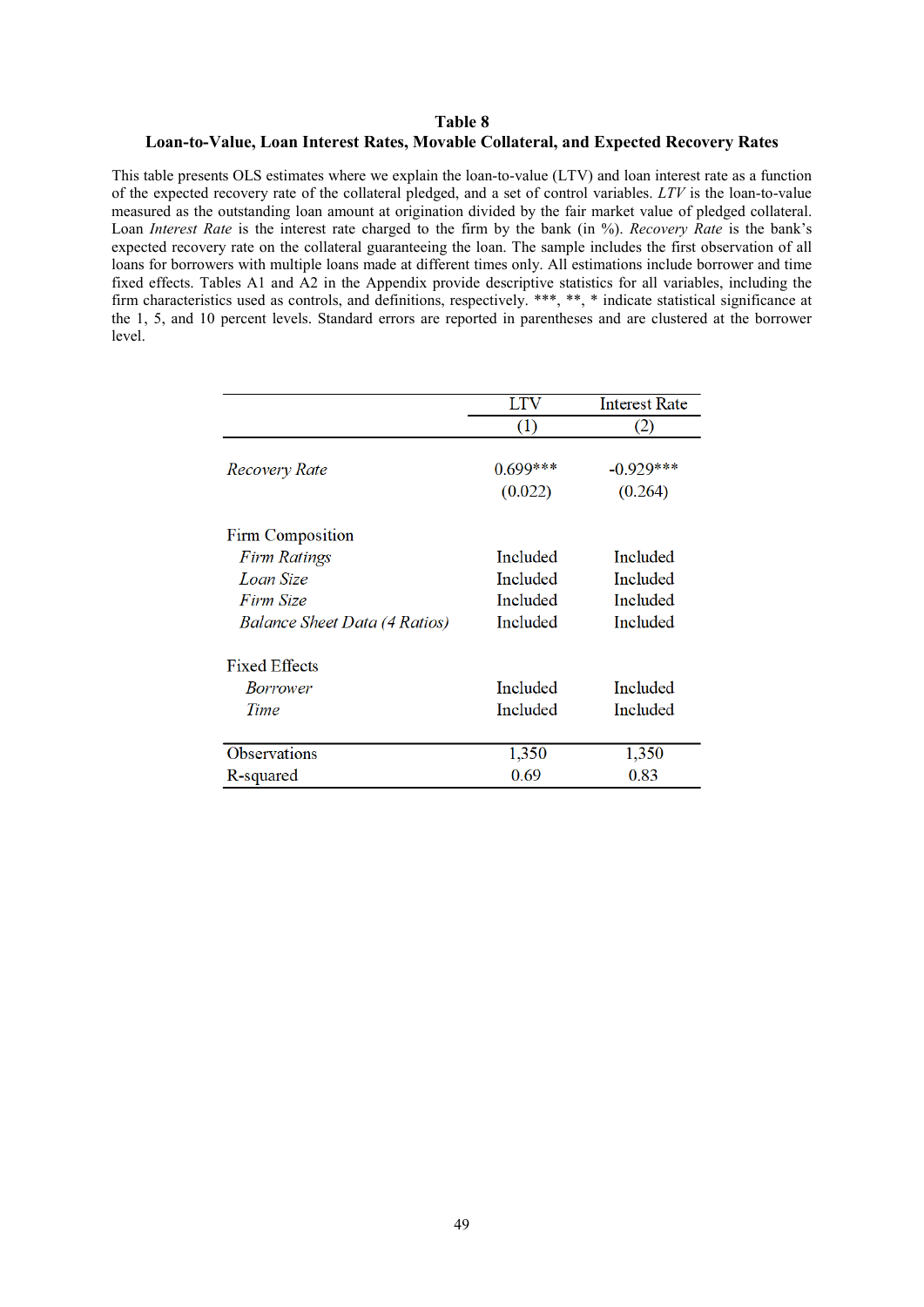## **Appendix: Table A1 Summary Statistics**

This table presents summary statistics for the variables employed in the empirical analysis. *St. Dev* stands for standard deviation, and *Obs*. for the number of observations. We have data in 70 industries (at the two-digit SIC level). *Recovery Rate* is the bank's expected recovery rate on collateral. *Movable* is a dummy variable that equals one if collateral is movable, and zero otherwise. *Firm rating* is the bank's ex ante risk grade of the firm, with *A* denoting high-quality firms. *Firm size* is a sales size indicator (0 to 3) capturing the size of a firm.

|                                         | Mean    | St. Dev   | Std. Dev.<br>within<br>Country | Std.Dev.<br>within<br>Country-<br>Industry | Std.Dev.<br>within<br>Borrower | Median           | Obs.   |
|-----------------------------------------|---------|-----------|--------------------------------|--------------------------------------------|--------------------------------|------------------|--------|
| <b>Borrower Level Information</b>       |         |           |                                |                                            |                                |                  |        |
| Recovery Rate = OLV/FMV                 | 0.857   | 0.253     | 0.193                          | 0.176                                      | 0.148                          | $\mathbf{1}$     | 10,146 |
| Movable                                 | 0.542   | 0.498     | 0.433                          | 0.392                                      | 0.367                          | $\mathbf{1}$     | 10,146 |
| <b>Interest Rate Spread</b>             | 7.863   | 3.618     | 3.031                          | 2.615                                      | 0.628                          | 6.717            | 10,146 |
| Firm Rating                             |         |           |                                |                                            |                                |                  |        |
| $A = 1$                                 | 0.926   | 0.262     | 0.236                          | 0.185                                      | 0.022                          | $\mathbf{1}$     | 10,146 |
| $B = 2$                                 | 0.042   | 0.201     | 0.187                          | 0.134                                      | 0.018                          | $\boldsymbol{0}$ | 10,146 |
| $C = 3$                                 | 0.017   | 0.129     | 0.105                          | 0.070                                      | 0.008                          | $\boldsymbol{0}$ | 10,146 |
| $D = 4$                                 | 0.015   | 0.121     | 0.099                          | 0.064                                      | 0.007                          | $\mathbf{0}$     | 10,146 |
| Firm Size                               |         |           |                                |                                            |                                |                  |        |
| $\boldsymbol{0}$                        | 0.368   | 0.482     | 0.378                          | 0.326                                      | 0.025                          | $\boldsymbol{0}$ | 10,146 |
| $\mathbf{1}$                            | 0.405   | 0.491     | 0.434                          | 0.399                                      | 0.035                          | $\mathbf{0}$     | 10,146 |
| $\mathfrak{2}$                          | 0.154   | 0.361     | 0.336                          | 0.295                                      | 0.032                          | $\boldsymbol{0}$ | 10,146 |
| $\overline{\mathbf{3}}$                 | 0.072   | 0.259     | 0.225                          | 0.185                                      | 0.014                          | $\boldsymbol{0}$ | 10,146 |
| Loan Size (in USD)                      | 530,636 | 1,030,815 | 819,000                        | 698,100                                    | 209,013                        | 200,000          | 10,146 |
| Collateralization by Asset Class:       |         |           |                                |                                            |                                |                  |        |
| <b>Account Receivables</b>              | 0.096   | 0.294     | 0.188                          | 0.166                                      | 0.206                          | $\boldsymbol{0}$ | 10,146 |
| Equipment & Vehicles                    | 0.276   | 0.447     | 0.271                          | 0.226                                      | 0.189                          | $\mathbf{0}$     | 10,146 |
| Firm-Specific Assets                    | 0.170   | 0.375     | 0.289                          | 0.266                                      | 0.272                          | $\mathbf{0}$     | 10,146 |
| <b>Real Estate</b>                      | 0.308   | 0.462     | 0.356                          | 0.317                                      | 0.234                          | $\mathbf{0}$     | 10,146 |
| <b>Financial Instruments</b>            | 0.123   | 0.329     | 0.252                          | 0.213                                      | 0.236                          | $\boldsymbol{0}$ | 10,146 |
| Bank Letters of Credit                  | 0.027   | 0.163     | 0.122                          | 0.064                                      | 0.034                          | $\mathbf{0}$     | 10,146 |
| Balance Sheet Information               |         |           |                                |                                            |                                |                  |        |
| Cash/Total Assets                       | 0.051   | 0.039     | 0.036                          | 0.030                                      | 0.007                          | 0.049            | 10,146 |
| <b>Account Receivables/Total Assets</b> | 0.234   | 0.143     | 0.113                          | 0.098                                      | 0.023                          | 0.255            | 10,146 |
| PP&E/Total Assets                       | 0.394   | 0.318     | 0.238                          | 0.198                                      | 0.041                          | 0.312            | 10,146 |
| Inventory/Total Assets                  | 0.263   | 0.178     | 0.156                          | 0.131                                      | 0.024                          | 0.233            | 10,146 |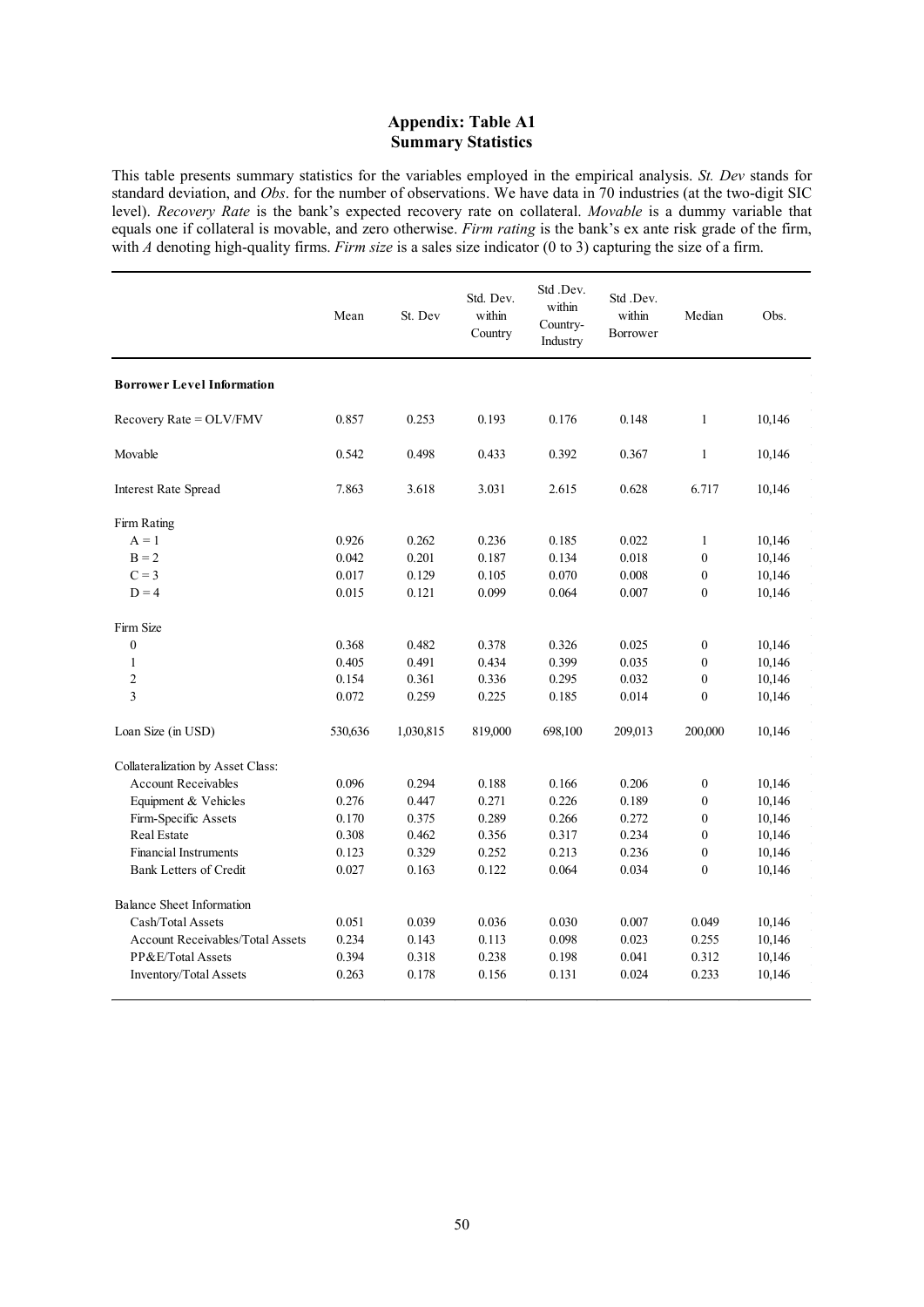# **Appendix: Table A2 Brief Descriptions of Legal and Institutional Variables and Their Sources**

This table provides a description of the legal and institutional variables employed in our analysis. *DMS* stands for Djankov, McLiesh, and Shleifer (2007), *LLSV* for La Porta, Lopez-de-Silanes, Shleifer, and Vishny (1997, 1998), *DB* for the Doing Business index of the World Bank, and *DHMS* for Djankov, Hart, McLiesh, and Shleifer (2008).

| Variable                          | Definition                                                                                                                                                                                                                                                                                                                                                                                                                                                                                                                                                                                                                                                                                                                                        | Source                       |
|-----------------------------------|---------------------------------------------------------------------------------------------------------------------------------------------------------------------------------------------------------------------------------------------------------------------------------------------------------------------------------------------------------------------------------------------------------------------------------------------------------------------------------------------------------------------------------------------------------------------------------------------------------------------------------------------------------------------------------------------------------------------------------------------------|------------------------------|
| LLSV Index                        | An index aggregating different creditor rights, following La Porta,<br>Lopez-de-Silanes, Shleifer, and Vishny (1998). The index is formed by<br>adding one when: (1) the country imposes restrictions such as<br>creditors' consent or minimum dividends to file for reorganization; (2)<br>secured creditors are able to gain possession of their security once the<br>reorganization petition has been approved (no automatic stay); (3)<br>secured creditors are ranked first in the distribution of the proceeds that<br>result from the disposition of the assets of a bankrupt firm; and (4) the<br>debtor does not retain the administration of the property pending the<br>resolution of the reorganization. The index ranges from 0 to 4 | DMS-values<br>for year 2002  |
| Reorganization<br>Restrictions    | Equals one if the reorganization procedure imposes restrictions such as<br>creditors consent; equals zero otherwise.                                                                                                                                                                                                                                                                                                                                                                                                                                                                                                                                                                                                                              | DMS-values<br>for year 2002  |
| No Automatic Stay                 | Equals one if the reorganization procedure does not impose an<br>automatic stay on the assets of the firm on filing the reorganization<br>petition. Automatic stay prevents secured creditors from gaining<br>possession of their security. Equals zero if such a restriction does exist<br>in the law.                                                                                                                                                                                                                                                                                                                                                                                                                                           | DMS-values<br>for year 2002  |
| <b>Secured Creditors</b><br>First | Equals one if secured creditors are ranked first in the distribution of the<br>proceeds that result from the disposition of the assets of a bankrupt<br>firm. Equals zero if imsecured creditors, such as the government and<br>workers, are given absolute priority.                                                                                                                                                                                                                                                                                                                                                                                                                                                                             | DMS-values<br>for year 2002  |
| Management<br>Doesn't Stay        | Equals one when an official appointed by the court, or by the creditors,<br>is responsible for the operation of the business during reorganization.<br>Equivalently, this variable equals one if the debtor does not retain the<br>administration of the property pending the resolution of the<br>reorganization process, and equals zero otherwise.                                                                                                                                                                                                                                                                                                                                                                                             | DMS-values<br>for year 2002  |
| Collateral Law<br>Index           | The strength of the collateral law index measures the degree to which<br>collateral laws protect the rights of borrowers and lenders and thus<br>facilitate lending. The strength of collateral law includes eight aspects<br>related to legal rights in collateral law. The index ranges from 0 to 8,                                                                                                                                                                                                                                                                                                                                                                                                                                            | DB-data taken<br>from $2005$ |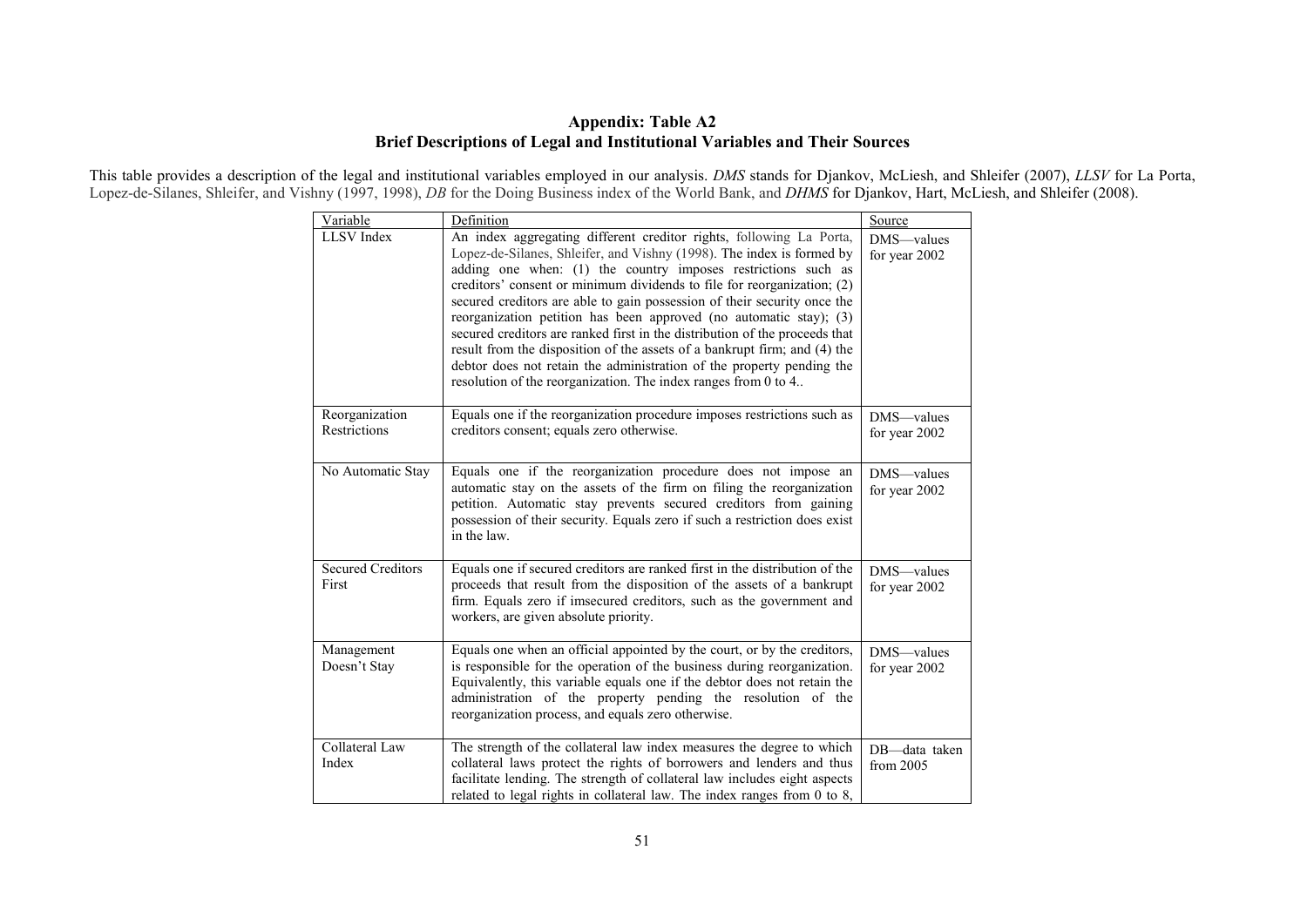|                           | with higher scores indicating that collateral laws are better designed to<br>expand access to credit.                                                                                                                                                                                                                  |                                                                   |
|---------------------------|------------------------------------------------------------------------------------------------------------------------------------------------------------------------------------------------------------------------------------------------------------------------------------------------------------------------|-------------------------------------------------------------------|
| Rule of Law               | Assessment of the law and order tradition in a country.                                                                                                                                                                                                                                                                | <b>LLSV</b>                                                       |
| Legal Origin              | A dummy variable that identifies the legal origin of the bankruptcy law<br>of each country.                                                                                                                                                                                                                            | <b>DHMS</b>                                                       |
| <b>Contract Days</b>      | The number of days to resolve a payment dispute through courts.                                                                                                                                                                                                                                                        | <b>DLLS</b>                                                       |
| Enforcement<br>Procedure  | DHMS ask insolvency practitioners which procedure is likely to be<br>used in each country for debt enforcement of a hypothetical hotel<br>(foreclosure, liquidation, or an attempt at reorganization).                                                                                                                 | <b>DHMS</b>                                                       |
| Public Registry           | A database owned by public authorities (usually the central bank or<br>banking supervisory authority), that collect information on the standing<br>of borrowers in the financial system and make this information<br>available to financial institutions.                                                              | <b>DMS</b>                                                        |
| Private Bureau            | A private commercial firm or nonprofit organization that maintains a<br>database on the standing of borrowers in the financial system. Its<br>primary role is to facilitate exchange of information among banks and<br>financial institutions.                                                                         | <b>DMS</b>                                                        |
| Collateral Creation       | Measures the ability to write loan contracts with movable collateral<br>and is determined by adding one for each one of the first five<br>components that correspond to collateral creation, and creating a<br>dummy variable equal to one if the sum is above the median sum<br>across countries, and zero otherwise. | Doing Business<br>(World Bank)<br>—values for<br>year 2005        |
| Collateral Registry       | Measures whether a movable collateral registry is in operation and<br>is equal to one if the sixth component is equal to one, and zero<br>otherwise.                                                                                                                                                                   | Doing Business<br>(World)<br>Bank)<br>—values<br>for<br>year 2005 |
| Collateral<br>Enforcement | Measures whether a lender may enforce its security right over movable<br>collateral out of court and is equal to one if the seventh component is<br>equal to one, and zero otherwise.                                                                                                                                  | Doing Business<br>(World<br>Bank)<br>—values<br>for<br>year 2005  |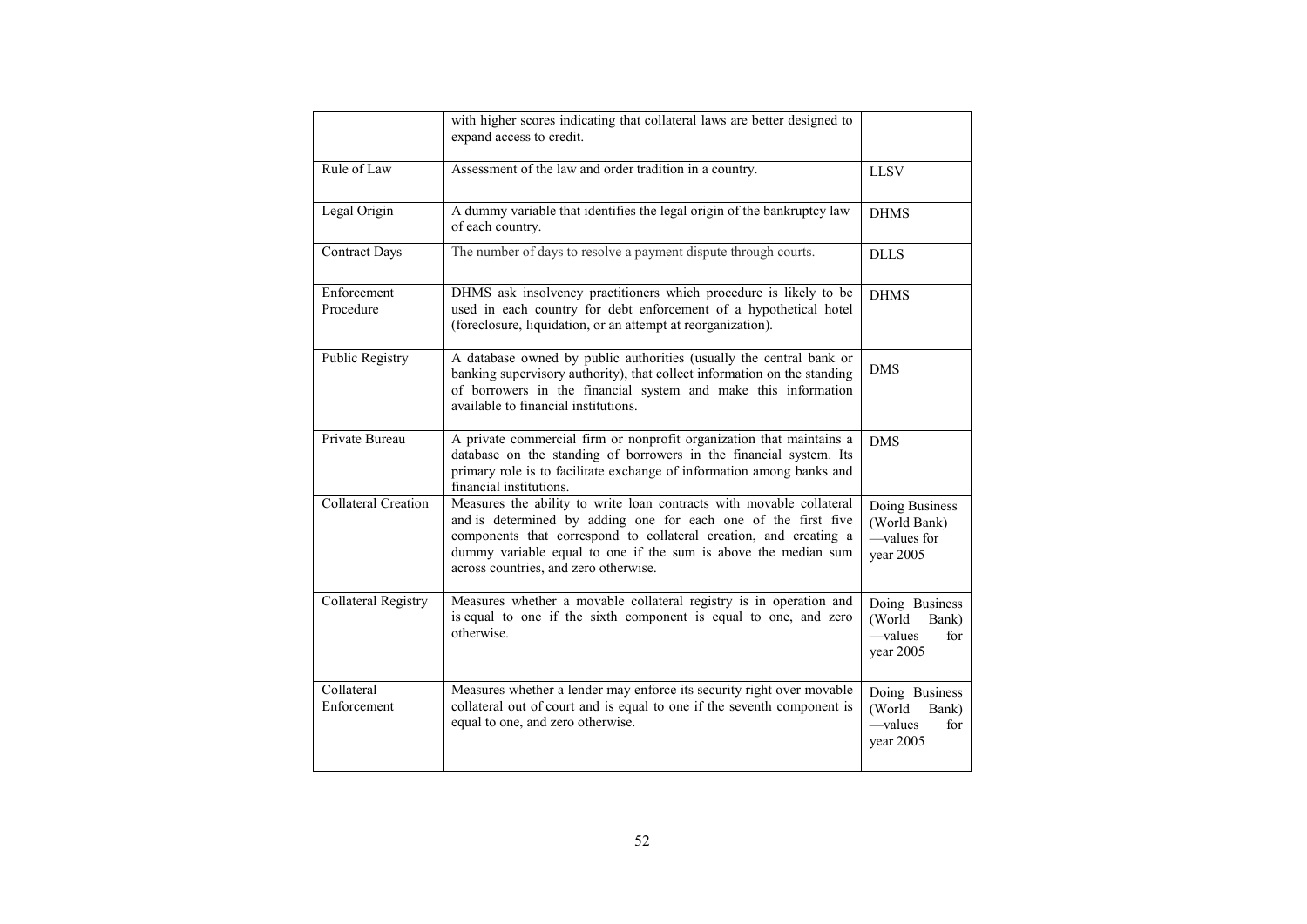| <b>Asset Specificity</b> | The median book value of the industry's "machinery and equipment $+$<br>inventories" divided by the book value of total assets, employing U.S.<br>Compustat data at a two-digit SIC code level. We create a dummy<br>variable equal to one when an industry is above-median asset-specific<br>and zero otherwise. | Compustat |
|--------------------------|-------------------------------------------------------------------------------------------------------------------------------------------------------------------------------------------------------------------------------------------------------------------------------------------------------------------|-----------|
|--------------------------|-------------------------------------------------------------------------------------------------------------------------------------------------------------------------------------------------------------------------------------------------------------------------------------------------------------------|-----------|